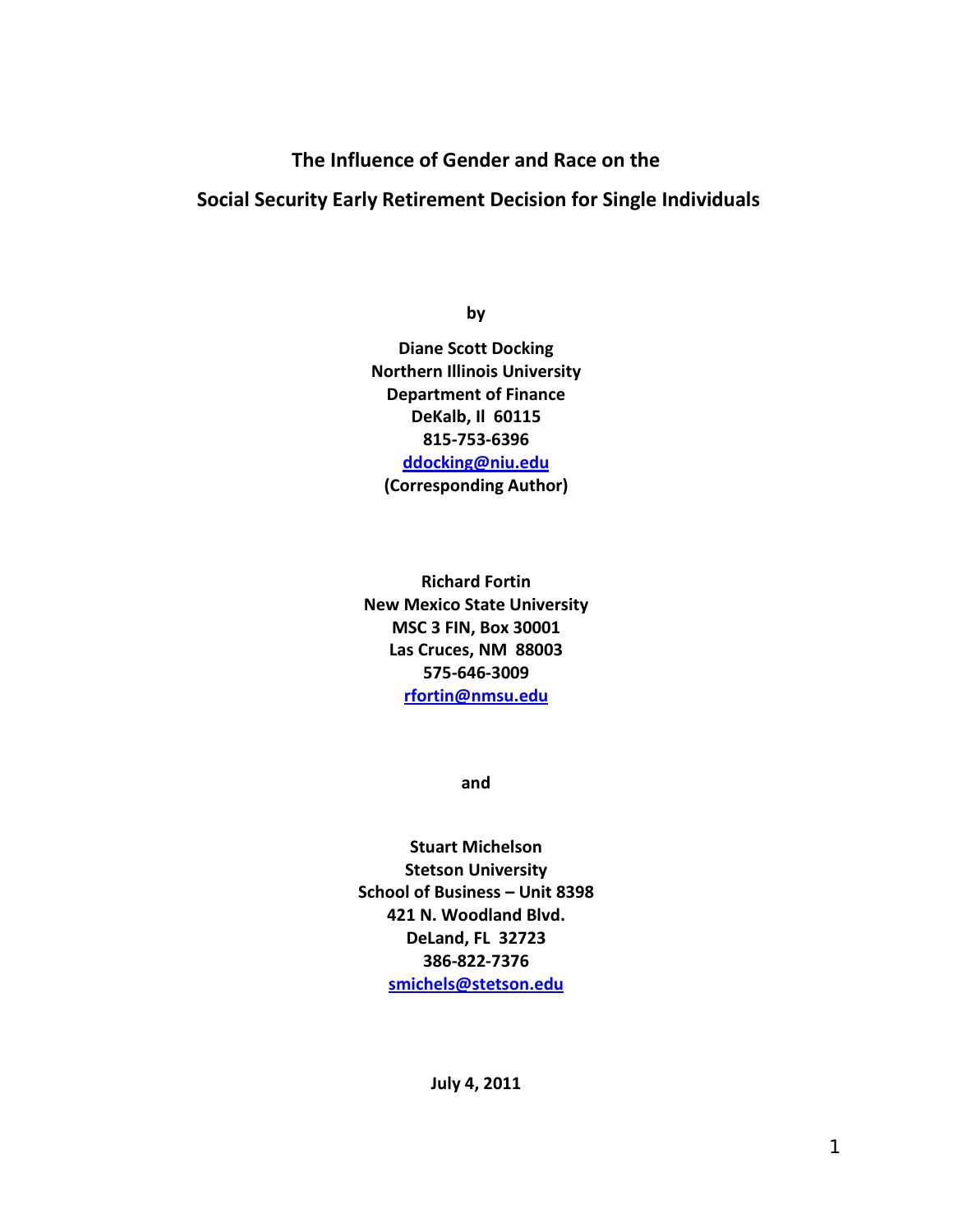### **Abstract**

There has been an extensive amount of research into the social security early and delayed retirement decision for single individuals. The results have been mixed. This paper extends the analysis of prior research to the early and delayed retirement decision for single men and women. We analyze the decision for single individuals by gender and by race. Our results show two optimal ages for retirement for both men and women: age 64 and age 67. Various factors play into the retirement decision, but if early retirement is desired, one should wait until age 64. If an individual does not retire at age 64, then they should retire no later than age 67.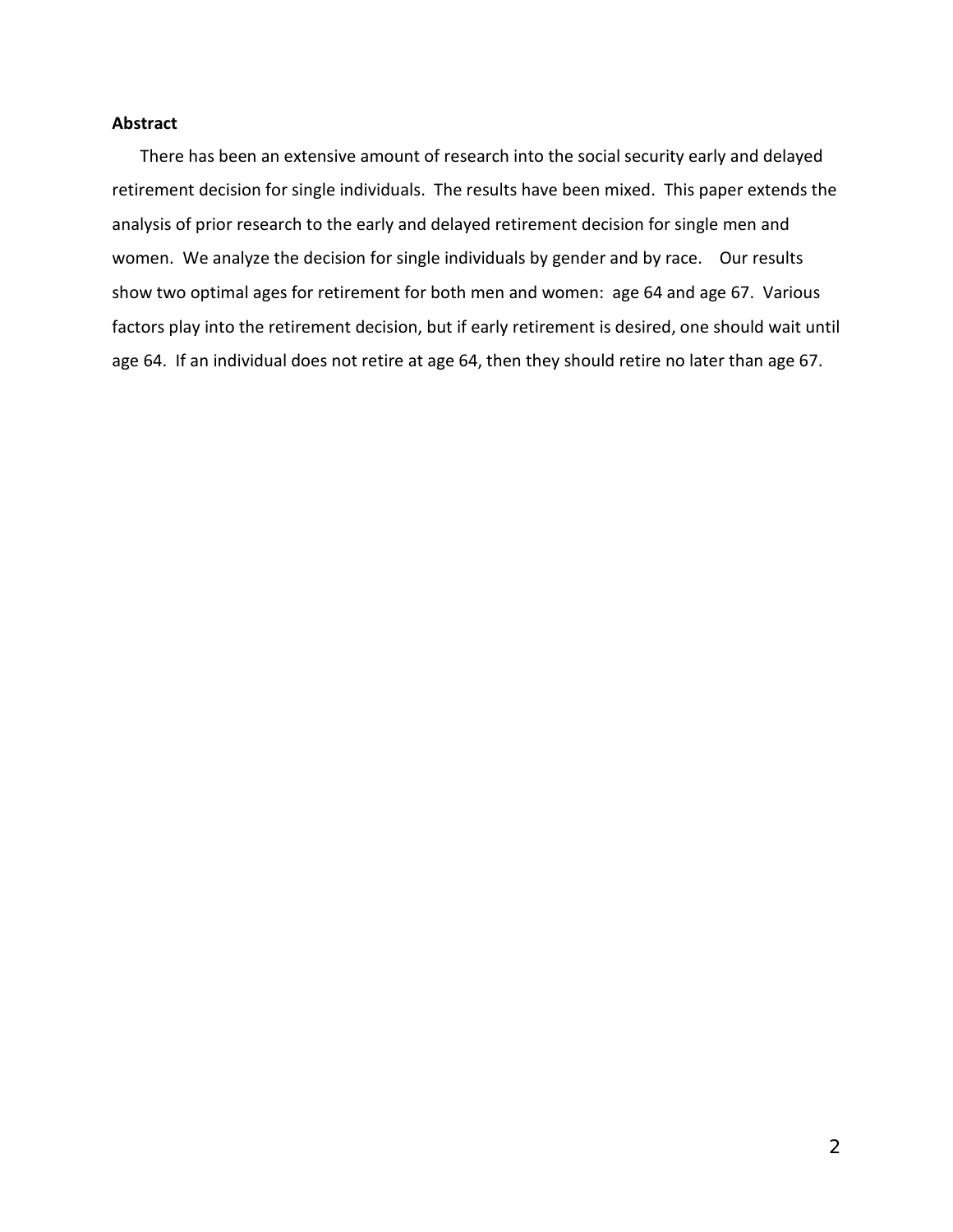#### **1. Introduction**

The United States Census Bureau considers a baby boomer to be an individual born between [1](#page-2-0)946 and 1964. $^1$  Those born in 1946 will reach full retirement age (FRA) in 2012, while those born in 1964 must wait until 2031 to retire with full social security benefits. Boomers have the option to retire earlier or later than their FRA. Early retirement is attractive for many reasons: social security benefits (SSB) and rules can change, health concerns, and increased demand for leisure, to name a few. However, SSB are permanently reduced by an actuarial reduction factor (5/9<sup>ths</sup> of 1% for the first 36 months and 5/12<sup>ths</sup> of 1% per month thereafter for early retirement). Delayed retirement is attractive because SSB are increased by a delayed retirement credit (DRC) of 8% for each year of delay after FRA up to age 70.

There has been an extensive amount of research into the social security early and delayed retirement decision for single individuals. The results have been mixed. This paper will extend the analysis of prior research to the early and delayed retirement decision for the baby boom generation now at or rapidly approaching retirement. We will analyze the decision for single individuals by gender and by race. We will create a spreadsheet to model this and other early retirement scenarios that will be beneficial for individual investors and their advisors.

#### **2. Literature Review**

i

Many prior studies have looked at the optimal age for a person to retire. Depending upon the methodology chosen, the assumptions made, and the life expectancies tables used, the optimum retirement age for men and women has ranged from 62 to 70. Table 1 presents a synopsis of those studies using a present value (PV) analysis. These studies find the retirement age that maximizes the PV of future SSB over some life expectancy.

## /\*\*\*Insert Table 1 here \*\*\*/

The simplest studies assume one discount rate (DR), no taxes, no cost of living adjustments (COLA), no dependents, no other earnings such that SSB are not subject to the Earnings Test (ET), and no other income such that no SSB are taxed. Among these studies, Rose

<span id="page-2-0"></span><sup>&</sup>lt;sup>1</sup> http://www.census.gov/population/www/socdemo/age/general-age.html#bb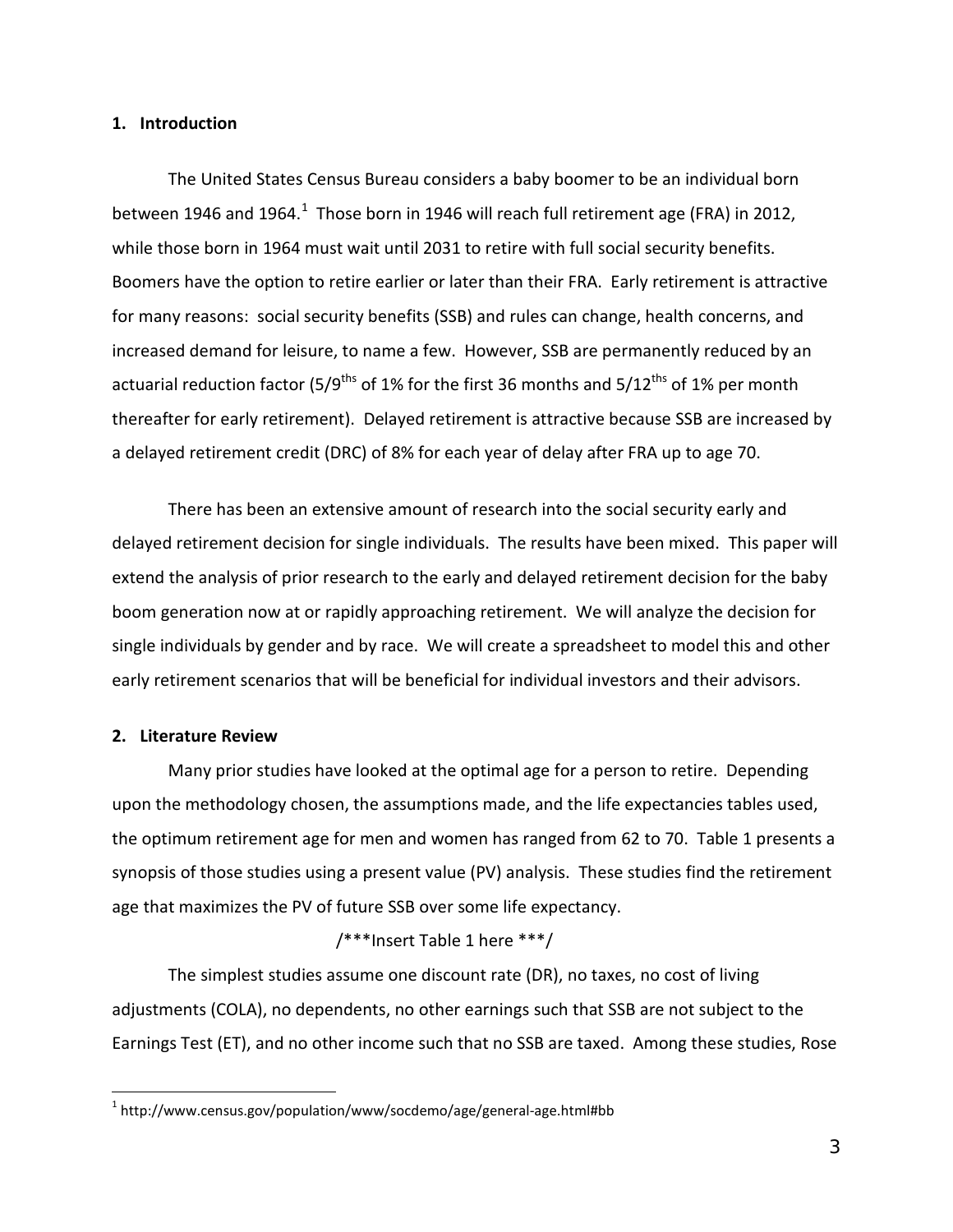and Larimore (2001) find 62 to be the optimal retirement age for both men and women; while Munnell and Soto (2007) find the optimal age to be 62 for men and 68 for women. Kinderman and Jennings (2006) find that the desired retirement age increases as cost of living adjustments increase and discount rates decrease, as illustrated in Table 2.

### /\*\*\*Insert Table 2 here\*\*\*/

Sun and Webb (2009) find the preferred retirement age to be 62 or 69 for men and 67 or 70 for women depending on their risk aversion. As complexities are added to these PV analysis studies, such as different discount rates, tax considerations, COLA assumptions, and taxability of SSB, other retirement ages become optimal.

Another group of studies looks at finding an internal rate of return (IRR) between various retirement ages. Table 3 presents a synopsis of two such studies.

## /\*\*\*Insert Table 3 here \*\*\*/

Both are simple studies assuming no taxes, no cost of living adjustments, no dependents, no other earnings such that SSB are not subject to the Earnings Test, and no other income such that no SSB are taxed. The advantage of the IRR studies over the PV studies is that the optimum retirement age is not subject to the whims of the discount rate choice.

McCormack and Perdue (2006) find the optimal retirement age to be 66 for both white males and females. In their IRR calculation, they assume SSB are received monthly and the retirement decision is made annually. However, a shortcoming of their study is that they assume the median life expectancies at age 62 (as provided by the U.S. Life Tables) remain constant; when, in fact, the U.S. Life Tables show that life expectancy changes as one ages (See Table 6). In their study, a white male, retiring at age 62, has a median life expectancy of 19 years (age 81). If the man decides to retire at age 65, they adjust the life expectancy to 16 years (age 81). But, according to the life expectancy tables (See Table 6), a white male, age 65, has a life expectancy of 17 years (age 82). A more accurate IRR would have been attained had they applied the revised life expectancy.

Friedman and Phillips (2008) find the optimal age for both males and females to be 63. Their IRR calculations are less exact in that they assume SSB are received in an annual lump sum, when in fact they are received monthly. They, like McCormack and Perdue (2006), do not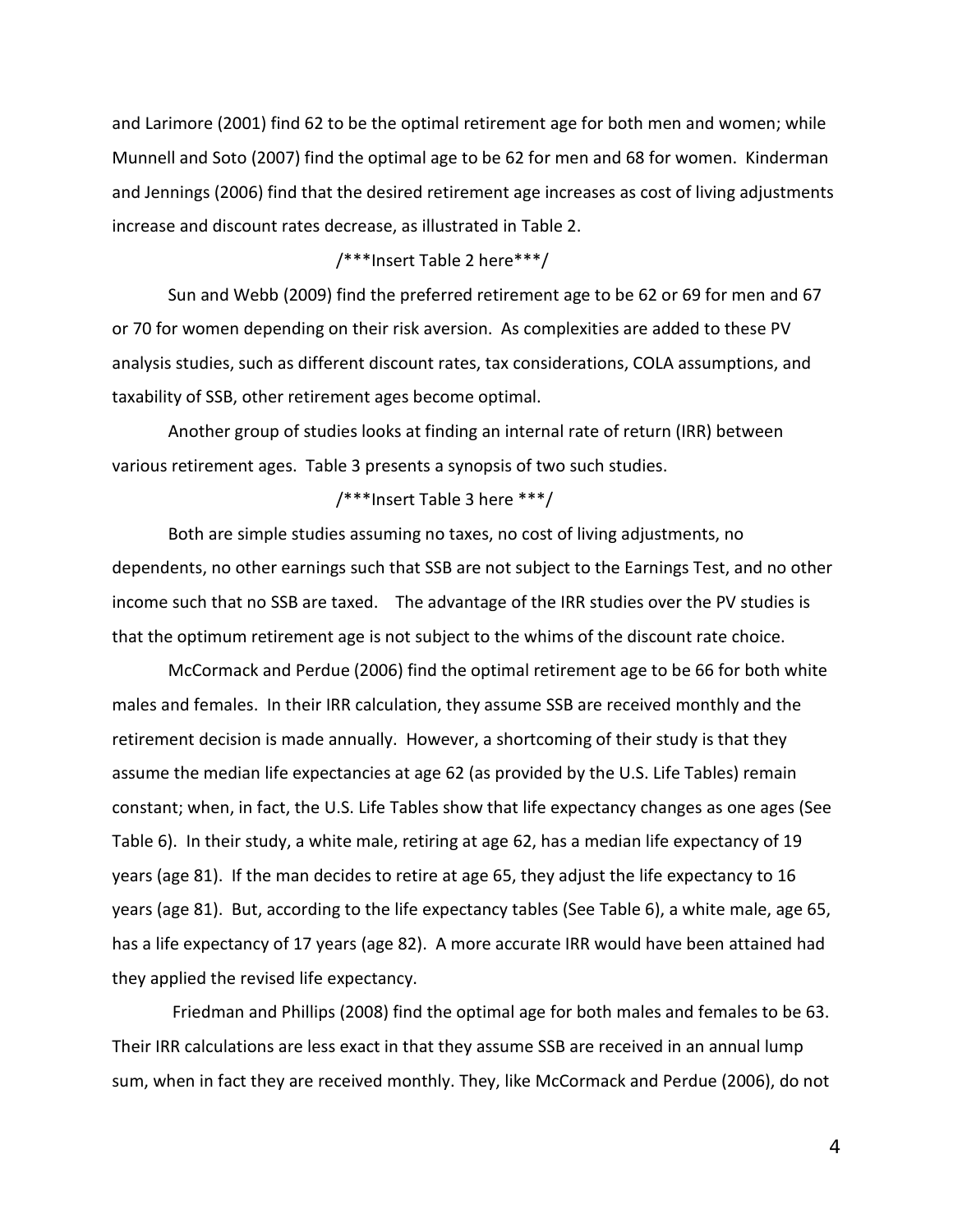correct for the change in life expectancies at subsequent retirement ages.

#### **3. How Social Security Works**

#### *3.1. Who is eligible for benefits?*

The Social Security system pays benefits to retirees, spouses, children, survivors, the disabled, and the aged. Individuals aged 62 or older who had earned income that was subject to the Social Security payroll tax for at least 10 years (40 quarters) since 1951 are eligible for retirement benefits. This study will focus on single individuals with their own earnings and ignore married couples, divorced spouses, surviving spouses, single individuals with dependents, and disabled workers.

## *3.2. Early Retirement Age (ERA) versus Full Retirement Age (FRA) versus Delayed Retirement*

The following chart contains the retirement ages and SSB adjustments for workers born 1943 and later.

/\*\*\*Insert Table 4 here\*\*\*/

#### *3.2.1. Early Retirement Claiming*

No matter what your FRA is, you may start receiving benefits as early as age 62. However, if you start your benefits early, they will be reduced a fraction of a percent for each month before your FRA. This reduction is permanent. Workers claiming before FRA have their SSB reduced by a factor of 5/9 of 1% per month for the first 36 months prior to FRA and 5/12 of 1% per month for every month thereafter. Thus, a worker with a FRA of 66 who claims early at age 62 receives 75% of their FRA benefit amount; a worker with a FRA of 67 who claims at age 62 receives only 70% of their FRA benefit amount.

#### *3.2.2. Delayed Retirement Claiming*

A worker may choose to defer receipt of SSB past his FRA. In this case a delayed retirement credit (DRC) will be added to the FRA benefit. For each month in which the worker is at least FRA, but not yet age 70, his SSB will increase. For workers reaching FRA in 2009 or later, their monthly percentage increase will be 2/3 of 1% or a yearly percentage increase of 8%. Thus, a worker with a FRA of 66 who delays claiming until age 70 receives 132% of their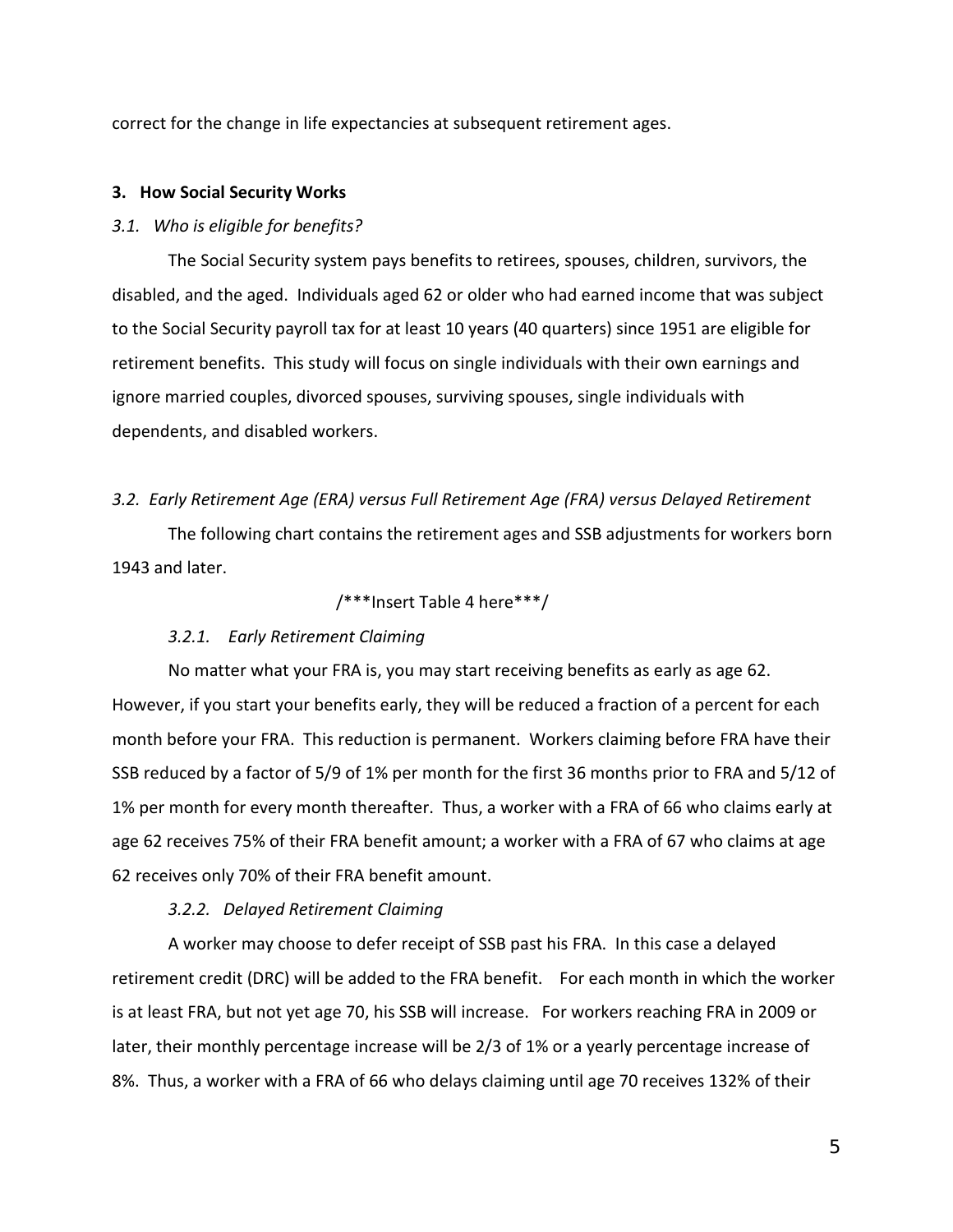FRA benefit amount; a worker with a FRA of 67 who claims at age 70 receives only 124% of their FRA benefit amount.

#### *3.3. Earnings Test Adjustments to SSB*

Workers who claim early retirement benefits, but continue to work, may have their SSB reduced. This is referred to as the Earnings Test (ET). The Social Security Administration (SSA) withholds \$1 in benefits for every \$2 of earnings in excess of the lower exempt amount. In the year a worker reaches FRA, monthly benefits are reduced \$1 for every \$3 of earnings in excess of the higher exempt amount. Earnings in or after the month you reach FRA do not count toward the earnings test. The low and high exemption amounts for 2011 are \$14,160 and \$37,680.<sup>[2](#page-5-0)</sup> Since 2000, there has been no ET above the FRA.<sup>[3](#page-5-1)</sup>

For example, assume Michael, a black male, whose FRA is 66 decides to retire at age 62 and to continue working at his \$24,000 per year salary. Assuming his SSB at FRA are \$1,600 per month (\$19,200 annual), his early retirement benefit will be 75% of \$1,600 or \$1,200 per month (\$14,400 annual). Since Michael's earnings of \$24,000 will be \$9,840 over the lower exemption amount of \$14,160, his SSB will be further reduced by \$1 for every \$2 in his excess earnings of \$9,840. This amounts to another reduction of \$4,920. His annual SSB are now \$9,480 (\$14,400 - \$4,920). The SSA does not adjust each monthly SSB check by a proportional amount.<sup>[4](#page-5-2)</sup> Instead, Michael will receive no SSB for months one through four, \$1,080 in month five, and then \$1,200 per month for months six through twelve, for an annual amount of  $$9,840.<sup>5</sup>$  $$9,840.<sup>5</sup>$  $$9,840.<sup>5</sup>$ 

The question for Michael is: Do I retire early at reduced benefits and continue working, or do I wait until FRA to retire? Michael's before tax earnings and SSB total \$24,000 + \$9,480 = \$33,480. Had Michael's salary been less than the lower exemption amount, his before tax

<span id="page-5-0"></span><sup>2</sup> <http://www.socialsecurity.gov/pubs/10003.html>

<span id="page-5-1"></span><sup>3</sup> <http://www.socialsecurity.gov/pubs/10003.html>

<span id="page-5-2"></span><sup>4</sup> <http://articles.moneycentral.msn.com/RetirementandWills/RetireEarly/the-social-security-catch-22.aspx>

<span id="page-5-3"></span> $5$  Annual reduction amount of \$4,920/\$1,200 = 4.1 months. Months 1 – 4 recovers 4 x \$1,200 = \$4,800 of the reduction amount. \$4,920 - \$4,800 = \$120 is subtracted from the \$1,200 month five benefit to yield a \$1,080 SSB payment. The remaining seven months Michael receives his \$1,200 per month benefit.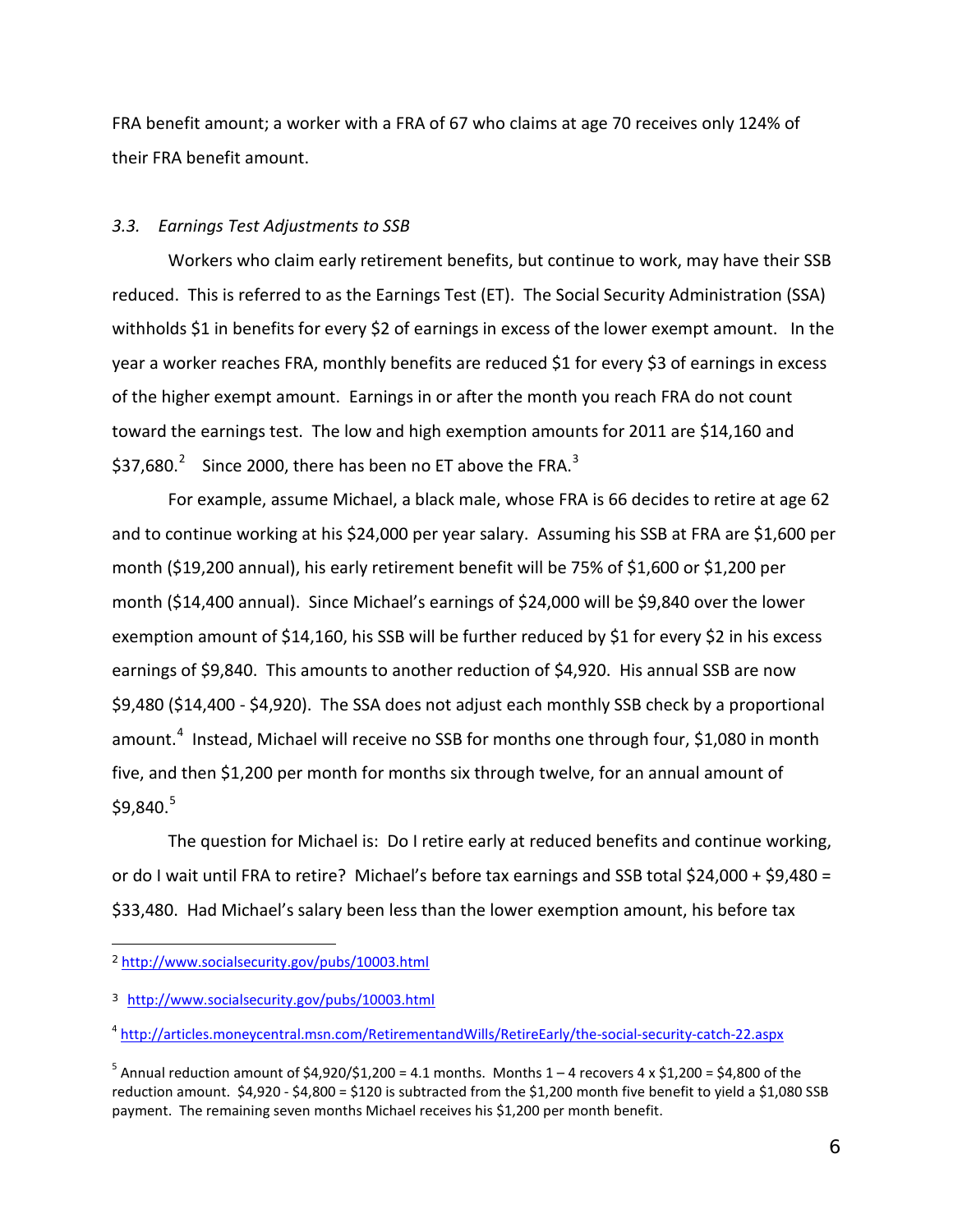earnings and SSB would have been  $$14,160 + $14,400 = $28,560$ . If Michael waits until FRA his before tax earnings and SSB total  $$24,000 + $19,200 = $43,200$ . Of course, the decision to retire early or wait is more complicated than the simple scenario presented above and will be the subject of future research.

## **4. Model**

Similar to McCormack and Perdue (2006), we avoid the problem of an uncertain discount rate by computing the internal rate of return (IRR) equating two retirement options. The IRR can be solved for by using the following equation:

where:

%Benefit  $x =$  percent of SSB received based on retirement age

i = 1 to months to life expectancy for Age 1

j = 1 to months to life expectancy for Age 2

N2 – N1 = difference in months between Age 1 and Age 2, where Age 2 is greater than Age 1.

The left-hand side of the equation, The left-hand side of the equation,  $\frac{1}{100}$ , represents the present value of

initiating receipt of benefits at age 1. The first term on the right-hand side of the equation,

, represents the present value of initiating receipt of benefits at age 2;

the second term on the right-hand side, - , discounts the present value of benefits at age 2 back to age 1 so that comparisons can be done at the same point in time.

## *4.1. Assumptions in the Model*

Table 5 displays a summary of the model's assumptions.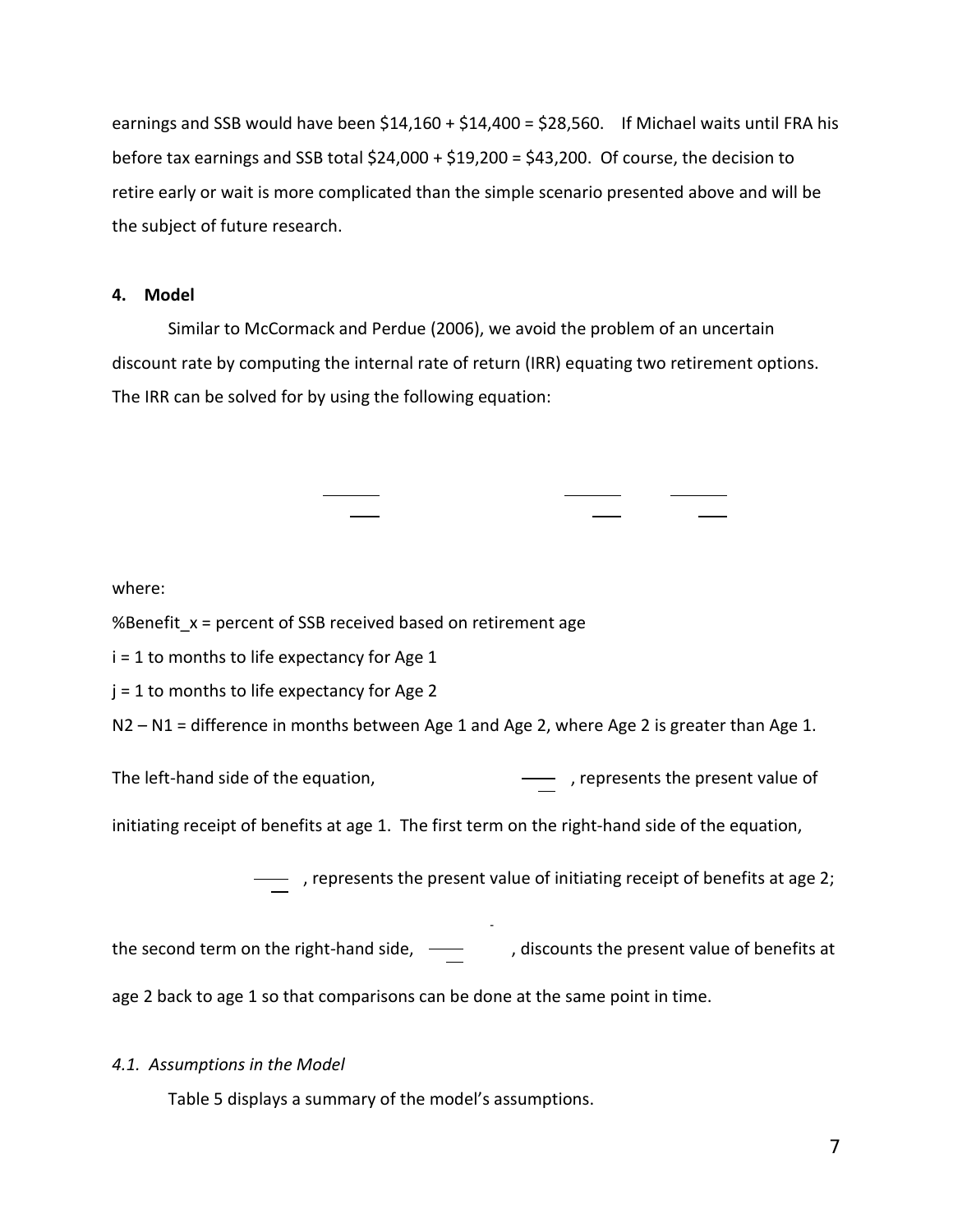## /\*\*\*Insert Table 5 here\*\*\*/

#### *4.1.1. Retirement decision*

We assume benefits are received monthly. The retirement decision is made annually because life expectancy tables only provide annual data. As suggested by Friedman and Phillips (2008), in the retirement decision, an individual is faced with a trade-off: to retire now or to delay retirement for 1 more year. For each year one delays retirement, SSB will permanently increase; however, for each year one delays, the time that one will draw benefits shortens.

#### *4.1.2. Life expectancies*

The 2006 United States Life Tables and the 2010 National Center for Health Statistics provide life expectancies.<sup>[6](#page-7-0)</sup>

## /\*\*\*Insert Table 6 here\*\*\*/

Life expectancy is adjusted for when a worker retires. For example, a white male who retires at age 62 is expected to live approximately 19 more years to age 81; whereas if he waits and retires at age 66 he is expected to live approximately 16 more years to age 82. This is a correction to previous studies which would have said that if he retired at age 66 he only lived 15 more years to age 81. We look at life expectancies based on gender and race.

## *4.1.3. Earnings Test*

As previously mentioned, the SSA may reduce SSB if a worker retires early, but continues to work. For simplicity, we assume excess earnings are \$0 and that early retirement SSB are not further reduced.

*4.1.4. Taxation of SSB*

i

If a retiree has substantial income (earned and unearned) in addition to his SSB, up to 85% of his annual benefits may be subject to Federal income tax. The amount of SSB subject to Federal income tax is the smaller of 1) one-half of annual SSB, or 2) one-half of the amounts by which Adjusted Gross Income (AGI) plus tax-exempt interest plus one-half of SSB exceeds

<span id="page-7-0"></span> $^6$  National Vital Statistics Report, June 28, 2010, Volume 58, Number 21; United States Life Tables, 2006 provides life expectancies for black and white males and females. Arias E., United States life tables by Hispanic origin. National Center for Health Statistics. Vital Health Stat 2(152). 2010 provides life expectancies for Hispanic males and females.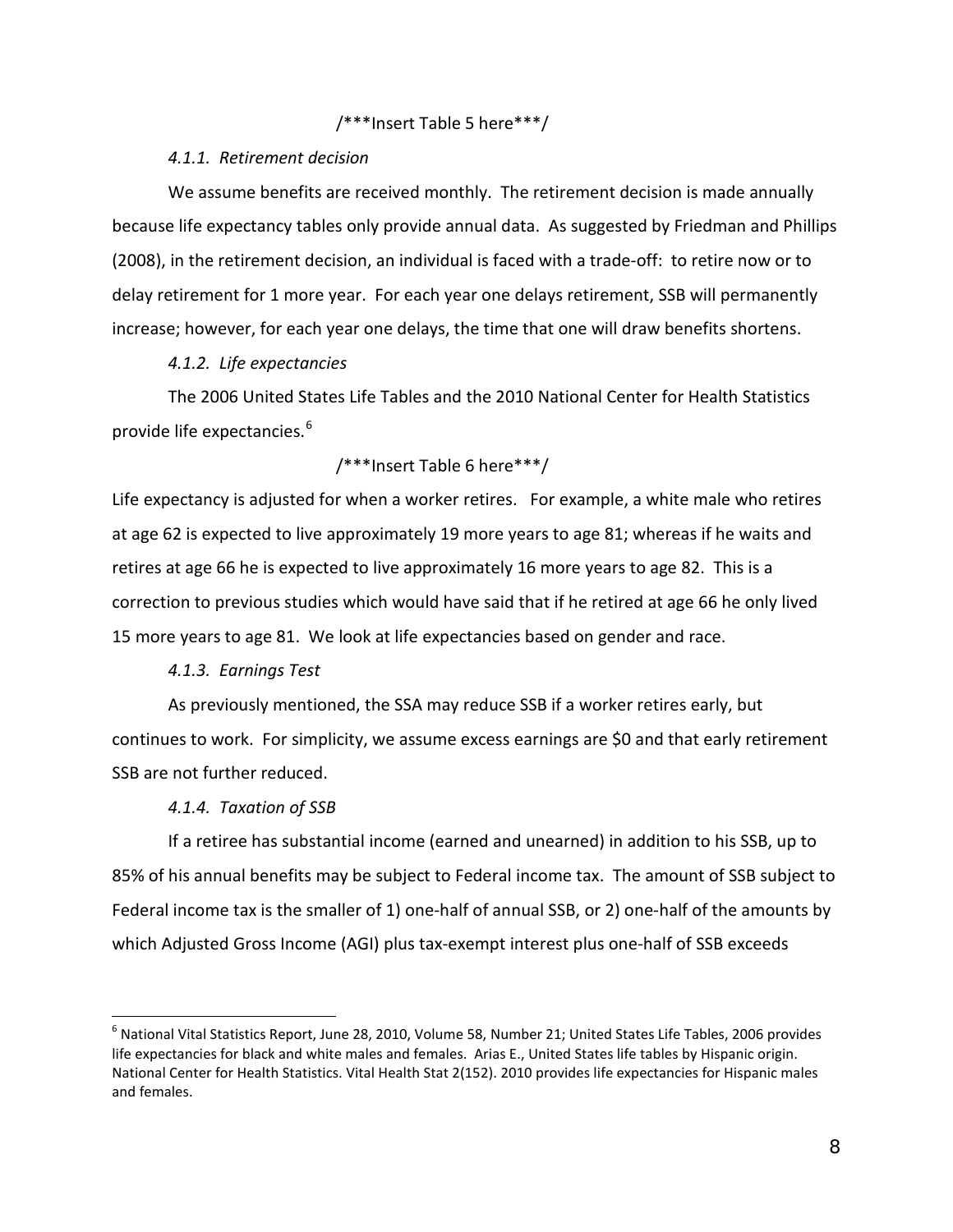\$25,000 for singles, or 3) one-half of SSB plus all other income exceeds \$34,000 for singles.<sup>[7](#page-8-0)</sup> In our analysis we assume other income is below the minimum such that 0% of SSB are taxed. However, by using the IRR method to find the optimal retirement age, taxation of SSB really becomes irrelevant, since (1-tax rate of SSB) shows up on both the left- and right-hand sides of our equation, effectively cancelling out one another.

## *4.1.5. COLA*

Since 1983, the SSA provides for an automatic increase in SSB if there is an increase in the CPI-W from third quarter last year to third quarter of the current year. For 2009 and 2010 this change in CPI-W has been negative and SSB have not been increased. Spitzer (2006) finds that only longevity and expected rates of return are determining factors as the optimal time to retire and that inflation and taxes play no significant role. As a consequence we assume COLA is zero.

## *4.1.6. Other Assumptions*

We also assume the retiree has no dependents. If a retiree also receives a government pension, their SSB may be reduced due to the Government Pension Offset provision; consequently, we assume no government pension is received. Furthermore, an individual may be forced into a higher federal or state tax bracket due to other income; this, too, is irrelevant in our analysis and is ignored.

## **5. An Example**

Let us look again at Michael, a black male born in 1948, who is trying to decide if he should retire early at age 62 or wait until his FRA of 66. According to Table 6, his life expectancy at age 62 is an additional 16.9 years (202.8 months) to age 78.9; while his life expectancy at age 66 is an additional 14.5 years (174 months) to age 80.5. According to Table 4, he will receive 100% of his SSB at age 66, but only 75% of his FRA benefits at age 62.

<span id="page-8-0"></span> <sup>7</sup> <u><http://www.irs.gov/publications/p915/ar02.html></u>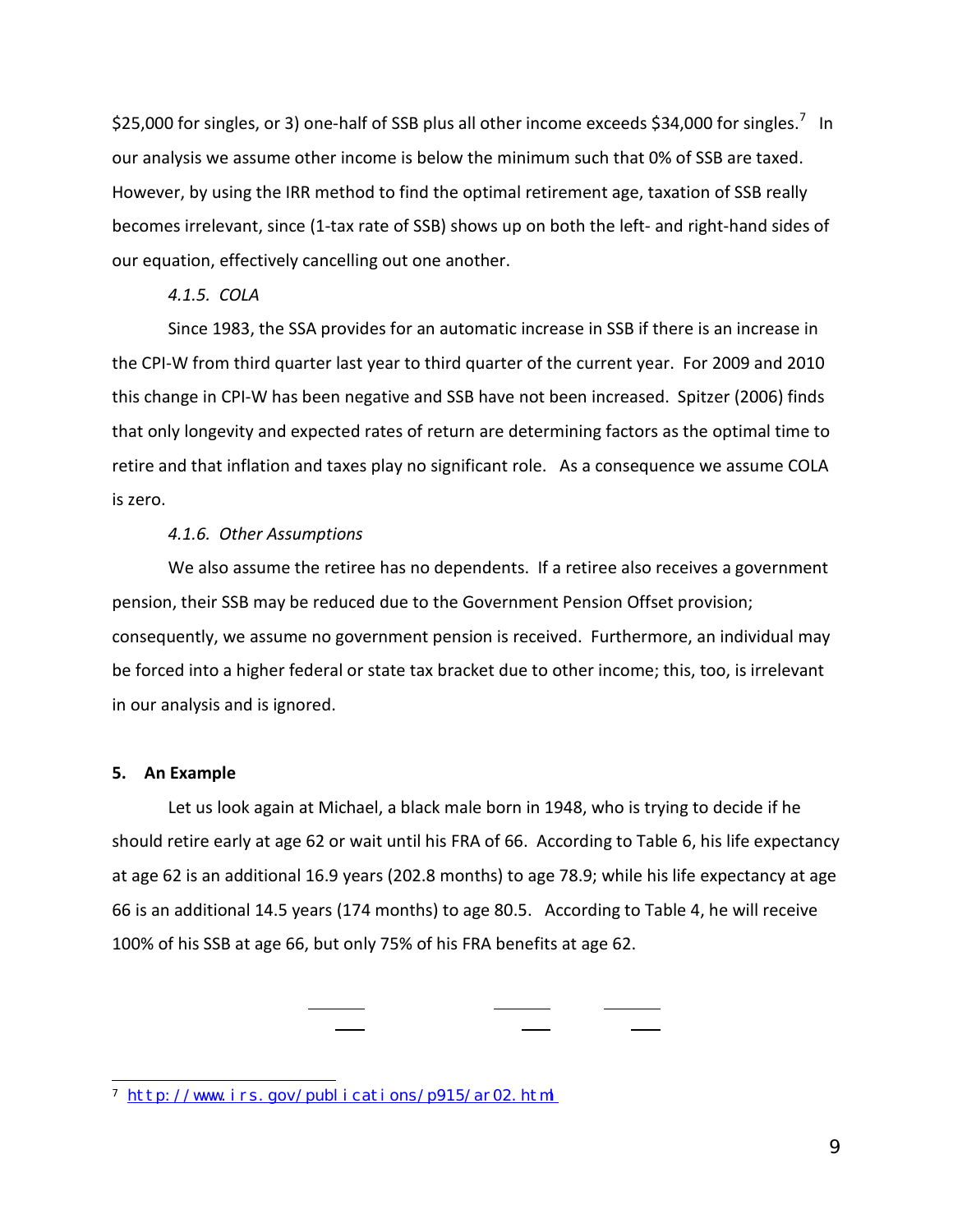Using Excel and Solver we can find the IRR that will equate both sides of the equation to equal 4.60%. If Michael's opportunity costs are less (greater) than 4.60%, then he should retire at the later (earlier) age.

Assume Michael's SSB at FRA of 66 is \$1,600 per month and his early retirement benefit is 75% or \$1,200 per month at age 62. If the current market interest rate is 5%, then present value (PV) of the left-hand side of the equation (retire early at age 62) is \$164,070 and the PV of the right-hand side of the equation (delay retirement to age 66) is \$161,962; a difference of \$2,108. If Michael believes he could invest his monthly SSB at 4.6% or greater over the next four years, then he should retire early, at age 62; if not he should delay retirement until age 66. Of course, this assumes Michael does not need any of his SSB on which to live – a highly unlikely assumption.

### **6. Results**

i

#### *6.1. 1943-1954 Birth Year Cohort Group*

### *6.1.1. By Gender*

Table 7 reports IRRs by gender. The breakeven IRRs reported in Table 7 may be variously interpreted as the minimum investment yield (or hurdle rate) required to justify retirement at Age 1 versus Age 2.

## /\*\*\*Insert Table 7 here\*\*\*/

Table 7, Panel A1 shows the breakeven IRR for single men. For example, Ralph, a single male born in 1948, turns 62 in 2010 and 66 in 2014. Ralph is faced with the decision to retire today, at age 62 or wait another year and retire at age 63. According to Table 7, Panel A1, Ralph's breakeven IRR between ages 62 and 63 is 3.75%. In deciding whether to retire early or wait another year, Ralph needs to consider current market rates. If Ralph could invest his monthly SSB at a rate greater than the 3.75% hurdle rate, then he should retire at age 62, if not, then he should delay retirement to age 63. In 2010 the 1-year U.S. Treasury Bond rate was 0.32%.<sup>[8](#page-9-0)</sup> This rate is less than Ralph's 3.75% breakeven IRR and thus dictates that Ralph should

<span id="page-9-0"></span><sup>8</sup> Source: http://www.federalreserve.gov/releases/h15/data.htm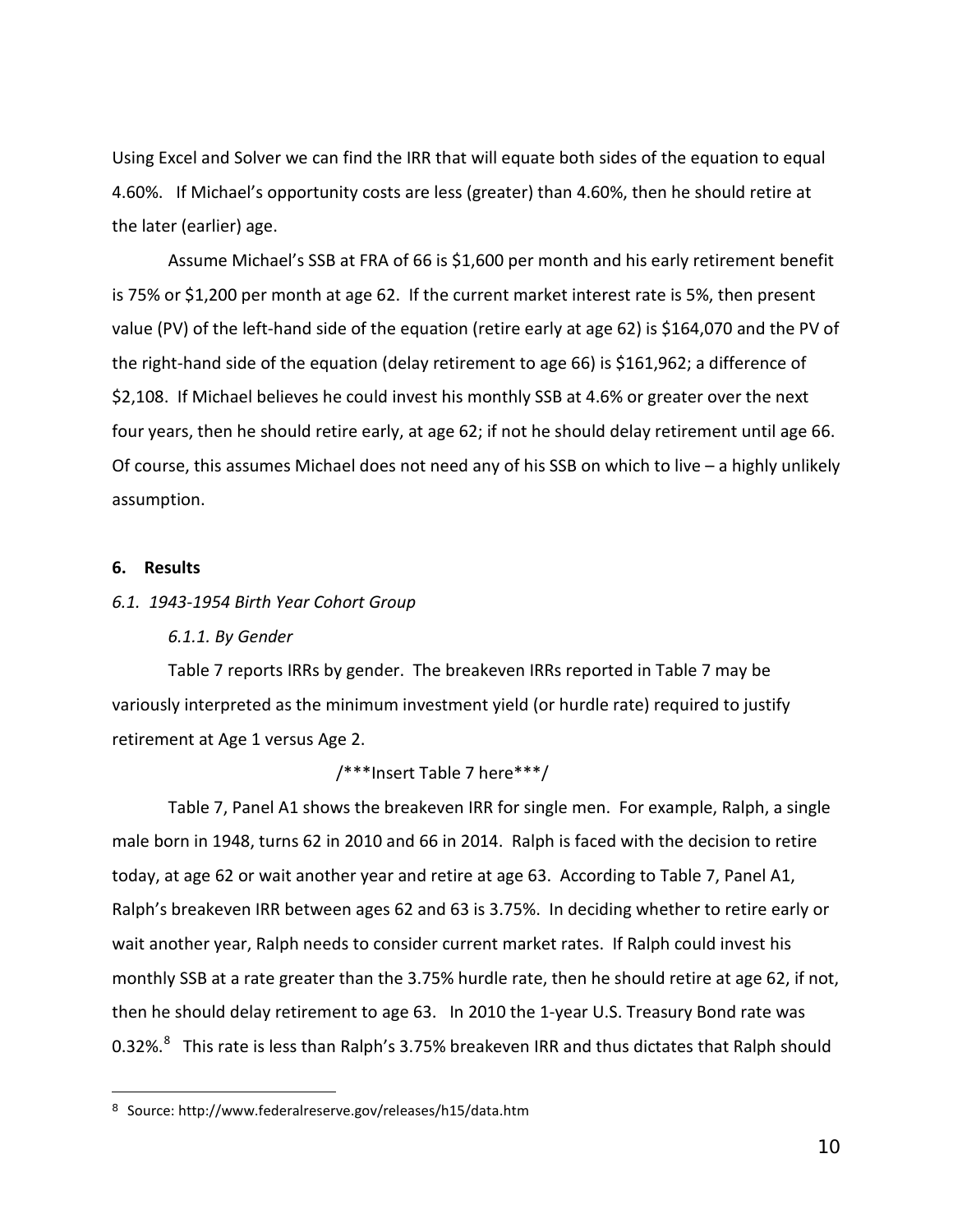postpone retirement one more year, to age 63. Next year in 2011, Ralph will be faced with the same decision, retire at age 63 or postpone retirement to age 64. The breakeven IRR between age 63 and age 64 is 5.76%. Ralph will then need to compare this rate to current market rates to make an informed retirement decision.

Results for women are similar. Table 7, Panel B1 shows the breakeven IRR for a single female. The major difference between the sexes is that in all cases the breakeven IRR is higher for women than it is for men. The higher hurdle rates for women are due to their longer life expectancies. For example, Mary's breakeven IRR between retirement ages of 62 and 63 is 4.17%, or 0.42% higher than Ralph's 3.75% breakeven IRR. Market rates hereby must be higher in order to entice women to entertain the idea of early retirement. For example, if a 1 year investment yields 4.00% in 2010, then Ralph would retire at age 62 (4.00% > 3.75%), while Mary would postpone retirement for another year (4.00% < 4.17%).

The breakeven IRR between consecutive ages are highlighted in red in Table 7, Panels A1 and B1. Note that the IRR oscillate back and forth from age to age sometimes increasing, other times decreasing. This oscillation between consecutive years is supported by Friedman and Phillips (2008). Although the magnitude of the breakeven IRR differs between the two studies, the change in IRR between consecutive years is in the same direction. Thus, we support Friedman and Phillips conclusion that the minimum investment yield required to justify initiation at any eligible age varies from one age to the next within a cohort group, and while it may be advantageous to initiate benefits at a particular age, early retirement might not be advantageous a year later.

Table 7, Panels A2 and B2 show the marginal change in breakeven IRR between different retirement ages. The optimal time to retire would then be at the point when the marginal change turns from positive to negative. This occurs at two points for both men and women: age 64 and age 67. The highest IRR is at age 64, the second highest at age 67. The choice to delay retirement past age 67 is suboptimal since the marginal change in IRR decreases.

Kinderman and Jennings (2006), who do not consider the DRC, found that the desired retirement age decreases as discount rates increase. We concur. As one's opportunity costs (discount rate) increases, earlier retirement is preferred over later retirement up to age 67.

11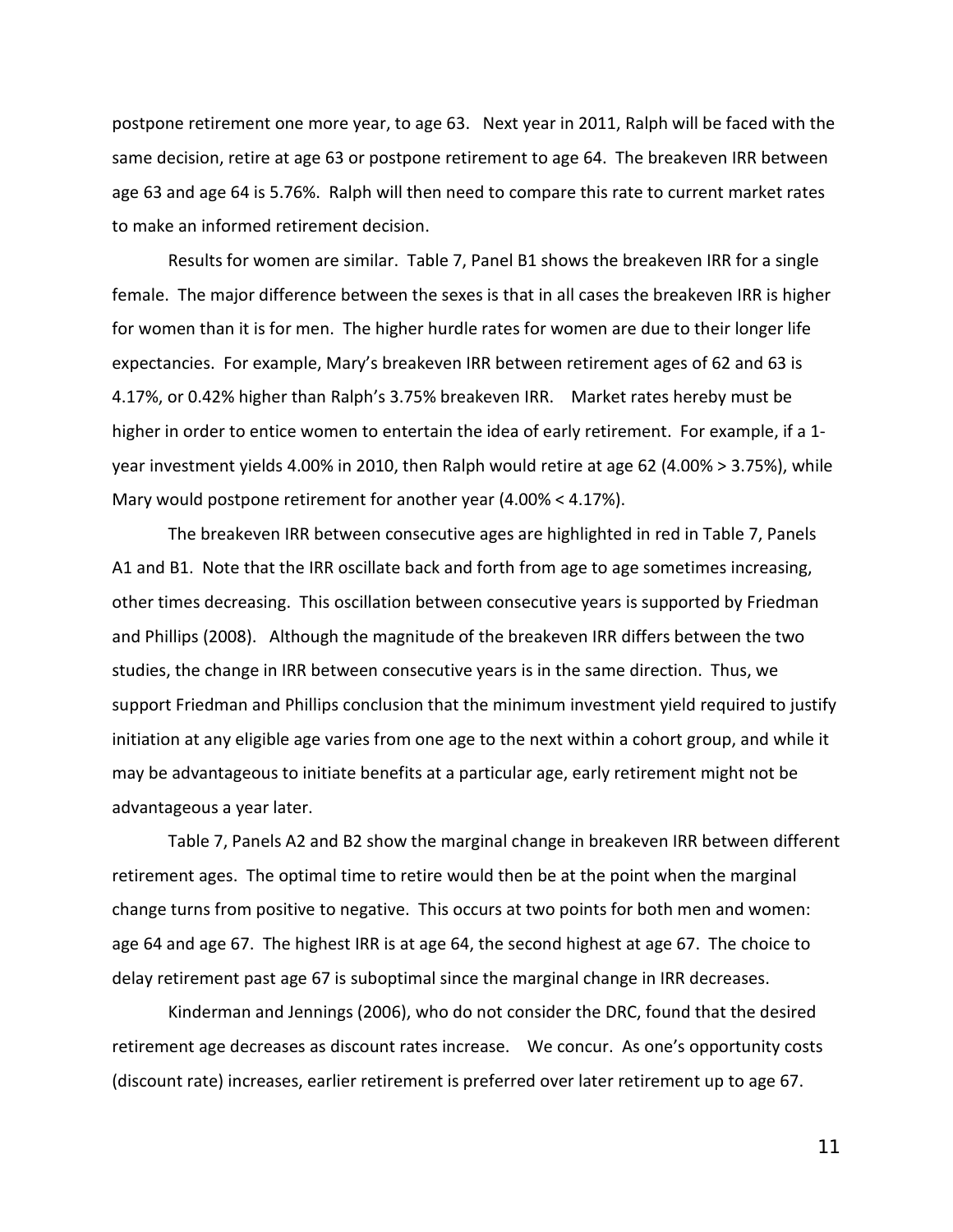Spitzer (2006), who does consider the DRC found that if one's opportunity costs (discount rate) are less than 4%, delayed retirement is preferred. As discount rates increase above 4%, early retirement is preferred. Again, our results support this conclusion.

*6.1.2. By gender and race.*

## /\*\*\*Insert Table 8 here\*\*\*/

Table 8 reports IRRs by gender and race. Irrespective of race or gender, ages 64 and 67 are the optimum retirement ages. Table 8, Panels A1, A2, and A3 show that white males have a lower IRR than black males who have a lower IRR than Hispanic males. Likewise, Table 8, Panels B1, B2, and B3 show that white females have a lower IRR than black females who have a lower IRR than Hispanic females. Hispanic men and women have the highest life expectancies so it seems logical that their breakeven IRR is the highest. Black men and women have the lowest life expectancies so they should have the lowest breakeven IRR; however, this is not the case. Breakeven IRR for black men and women are greater than those for white men and women. This seems counterintuitive because life expectancies for whites are greater than it is for blacks.

If the decision to retire is simply between age 62 and FRA, or FRA and age 70, then we concur with McCormack and Perdue (2006) that it is better to delay retirement until FRA, but not beyond. Where we differ is the IRR hurdle rate. A comparison of our results with McCormack and Perdue appears in Table 9.

/\*\*\*Insert Table 9 here\*\*\*/

The difference in our hurdle rates with those of McCormack and Perdue (2006) result from their use of a constant median life expectancy at age 62, where as we adjust the life expectancies to the revised life expectancy at a later retirement age.

*6.2. Other Birth Year Cohort Groups*

*6.2.1. By Gender.*

We go a step further than other studies and compare different birth-year cohort groups. For simplicity, we present only the breakeven IRR between the earliest retirement date (age 62) and FRA, between FRA and the latest retirement date (age 70), and between age 62 and 70.

/\*\*\*Insert Table 10 here\*\*\*/

12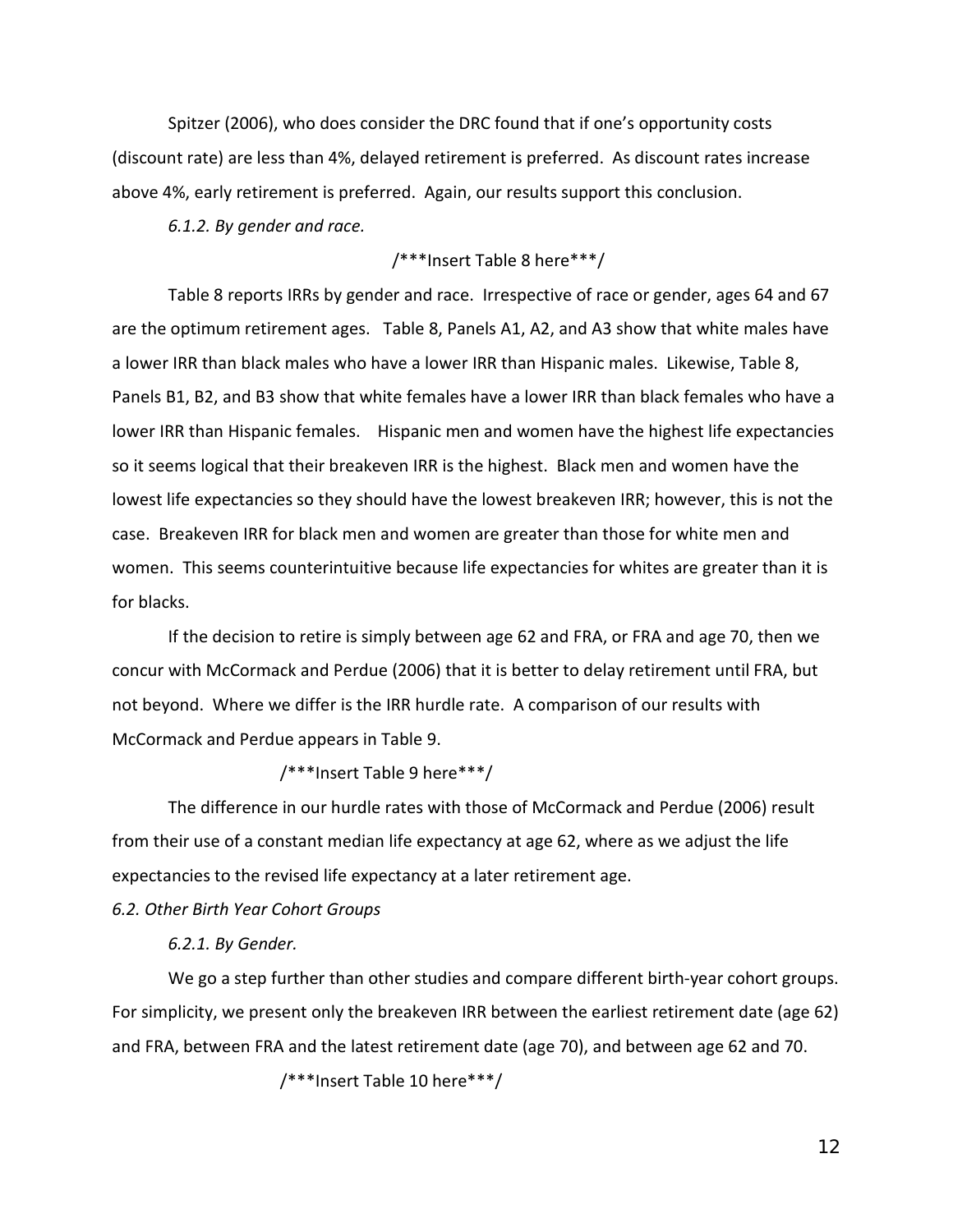Table 10 shows breakeven IRR for all men and all women. For all birth-year cohort groups, the highest IRR is at FRA. Women again have higher hurdle rates than men.

*6.2.2. By gender and race.*

/\*\*\*Insert Table 11 here\*\*\*/

Table 11 shows breakeven IRR for men and women by race. For all birth-year cohort groups, the highest IRR is at FRA. Women again have higher hurdle rates than men. Again white males have a lower IRR than black males who have a lower IRR than Hispanic males. Likewise, white females have a lower IRR than black females who have a lower IRR than Hispanic females.

### **7. Conclusion**

Table 12 presents retirement statistics for new retirees since 1985.

/\*\*\*Insert Table 12 here\*\*\*/

Statistics show that approximately 72% of men and 75% of women retired early in 2009; a significant increase from previous years. Results of our studies show two optimal ages for retirement: age 64 and age 67. Various factors play into the retirement decision, but if early retirement is desired, one should wait until age 64. If an individual does not retire at age 64, then they should retire no later than age 67.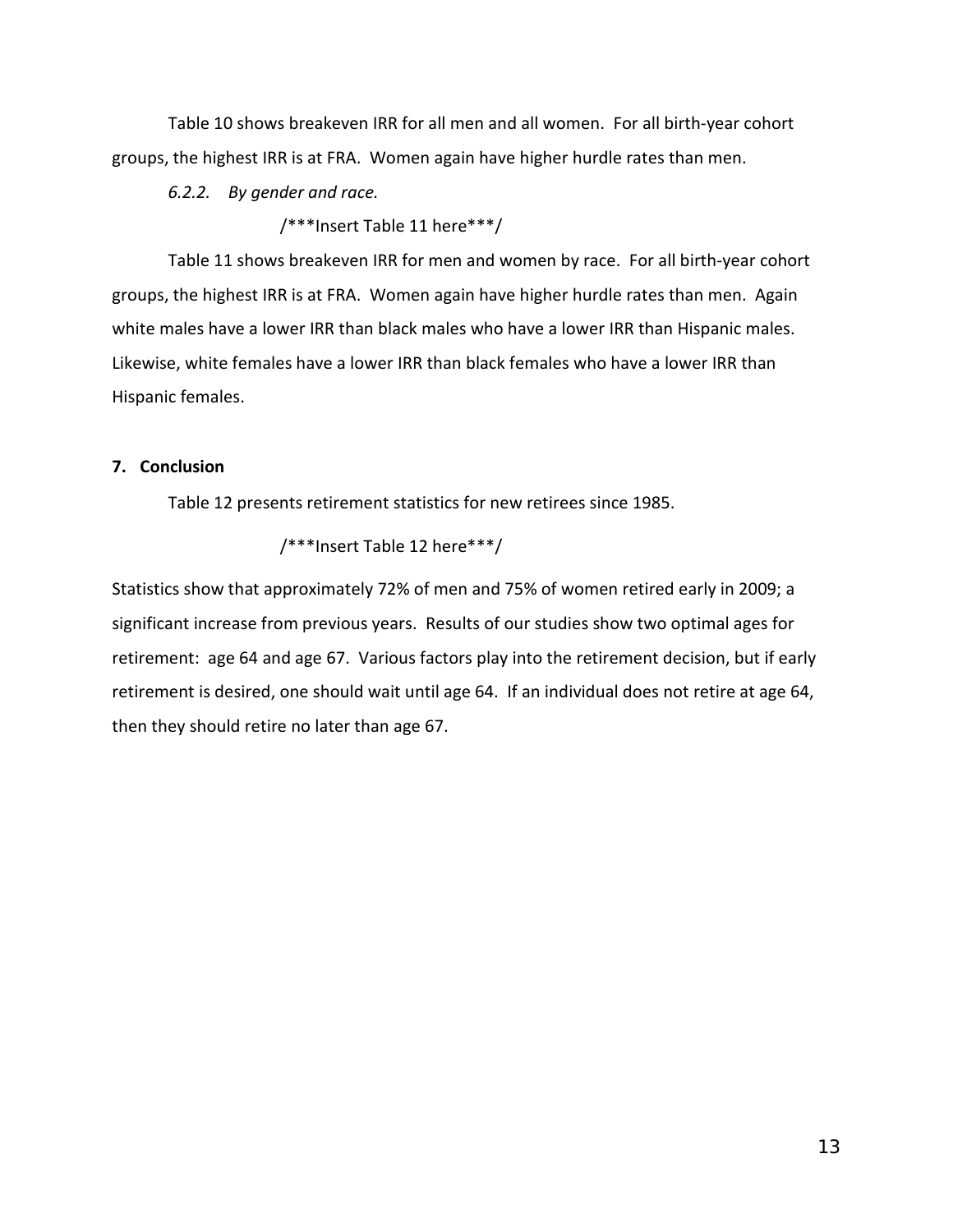#### **References**

- Arias E. United States life tables by Hispanic origin. National Center for Health Statistics. Vital Health Stat 2(152). 2010.
- Cook, K.A., Jennings, William W., and Reichenstein, William. (2002). When Should You Start Your Social Security Benefits? *AAII Journal*, 24, 27-34.
- Cunningham, Donald F. and Erickson, Paul R. (2009). The "Combined Income" Tax Effect on Early versus Normal Social Security Benefits for Single Individuals. *Journal of Financial Service Professionals*, March, 49-57.
- Friedman, Joseph and Phillips, Herbert E. (2008). Optimizing Social Security Benefit Initiation and Postponement Decisions: A Sequential Approach. *Financial Services Review*, 17, 155-168.
- Federal Reserve Historical Statistical Data on Interest Rates. Available at: http://www.federalreserve.gov/releases/h15/data.htm
- Kinderman, Albert and Jennings, William P. (2006). When People Who Have Stopped Working Should Take Social Security Retirement. *Financial Counseling and Planning*, 17:1, 4-13.
- McCormack, Joseph P. and Perdue, Grady. (2006). Optimizing the Initiation of Social Security Benefits. *Financial Services Review*, 15, 335-348.
- Muksian, Robert. (2004). The Effect of Retirement Under Social Security at Age 62. *Journal of Financial Planning*, 17, 64-71.
- Munnell, Alicia H. and Soto, Mauricio. (2007). When Should Women Claim Social Security Benefits? *Journal of Financial Planning*, 20:6, 58-65.
- National Vital Statistics Report, June 28, 2010, Volume 58, Number 21; United States Life Tables, 2006
- Rose, Clarence C. and Larimore, L. Keith. (2001). Social Security Benefit Considerations in Early Retirement. *Journal of Financial Planning*, 14, 116-121.
- Ryan, Charles. (2010). Social Security Reset: When Does It Make Sense? *Journal of Financial Planning*, June, 62-70.
- Social Security Handbook, February 9, 2011. Available at http://www.socialsecurity.gov/OP\_ Home/handbook/.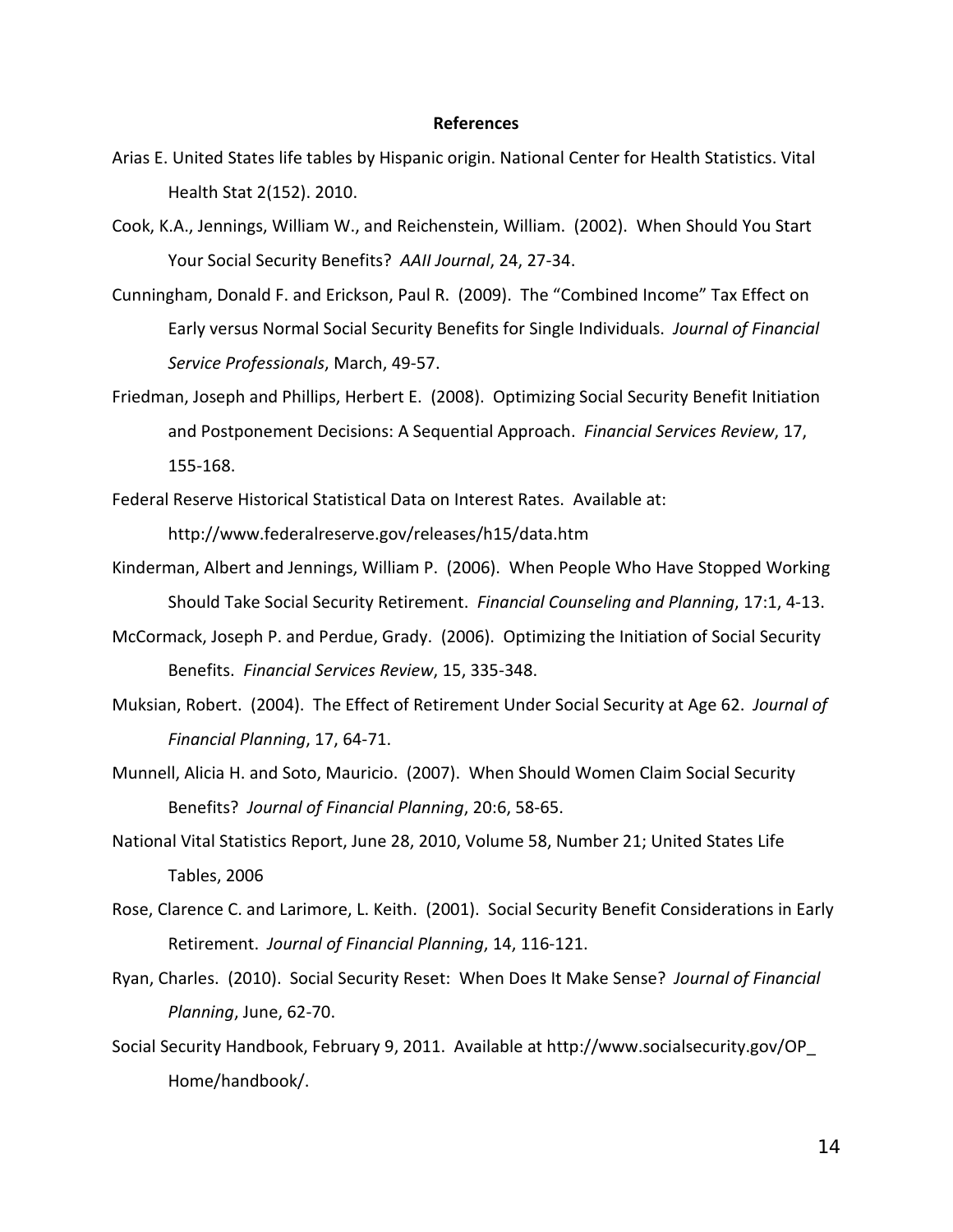- Social Security Annual Statistical Supplement, 2010. Available at http://www.socialsecurity.gov /policy/docs/statcomps/supplement/2010/index.html.
- Spitzer, John J. (2006). Delaying Social Security Payments: A Bootstrap. *Financial Services Review*, 15, 233-245.
- Sun, Wei and Webb, Anthony. (2009). How Much Do Households Really Lose by Claiming Social Security at Age 62? *Center for Retirement Research at Boston College*, CRR WP 2009-11, March, 1-28.
- Tucker, Michael. (2009). Optimal Retirement Age Under Normal and Negative Market Conditions Considering Social Security and Private Savings. *Journal of Financial Planning*, July. 42-49.
- U.S. Census Bureau. Available at http://www.census.gov/population/www/socdemo/age/ general-age.html#bb.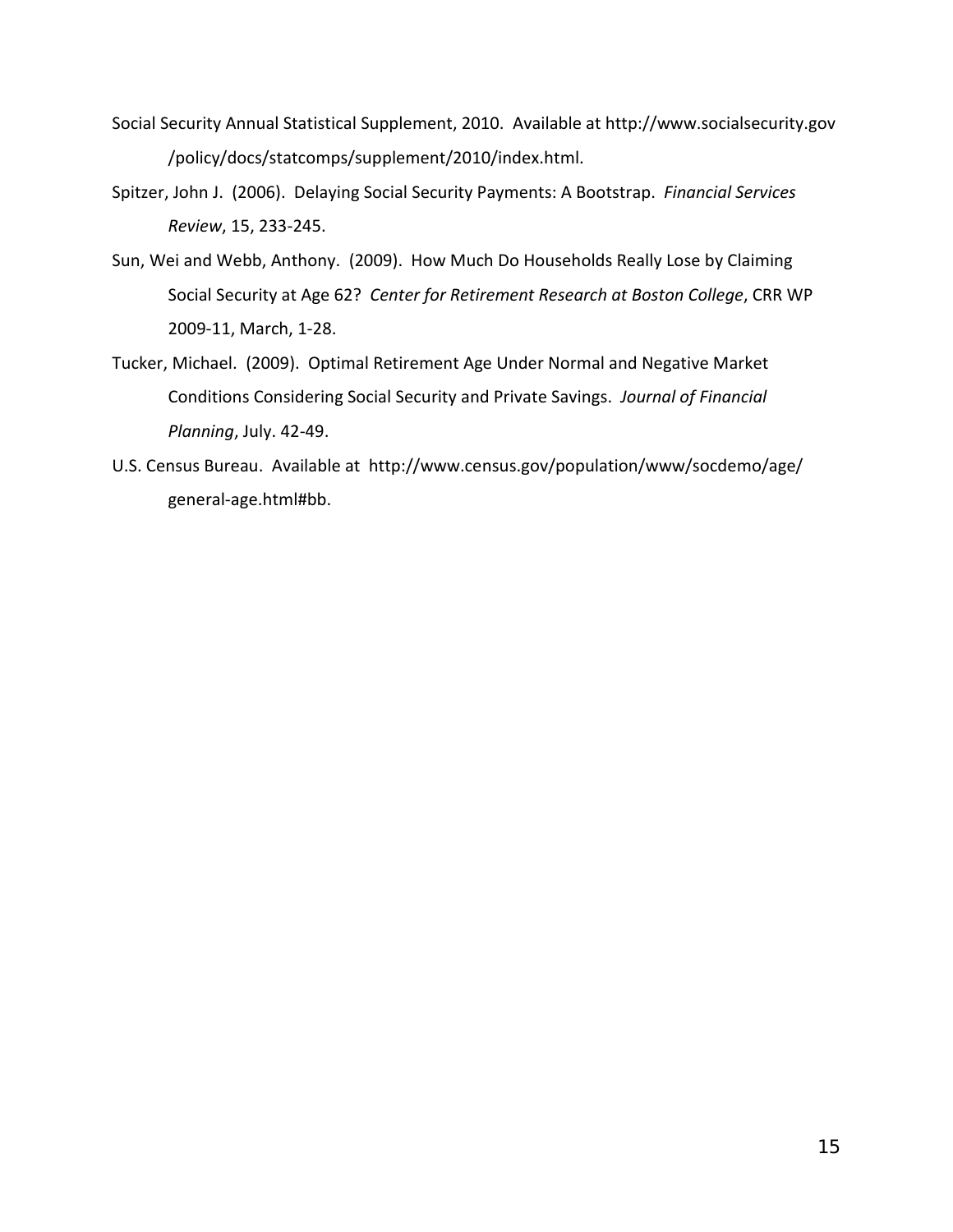# **Appendix A**

| Abbreviation | <b>Meaning</b>                                      |
|--------------|-----------------------------------------------------|
| <b>COLA</b>  | Cost of Living Adjustment                           |
| DR           | <b>Discount Rate</b>                                |
| <b>DRC</b>   | Delayed Retirement Credit                           |
| ERA          | <b>Early Retirement Age</b>                         |
| FT.          | <b>Earnings Test</b>                                |
| <b>FRA</b>   | Full Retirement Age (receive full 100% of benefits) |
| <b>IRR</b>   | Internal Rate of Return                             |
| PV           | Present Value                                       |
| <b>SSA</b>   | Social Security Administration                      |
| <b>SSB</b>   | Social Security Benefit                             |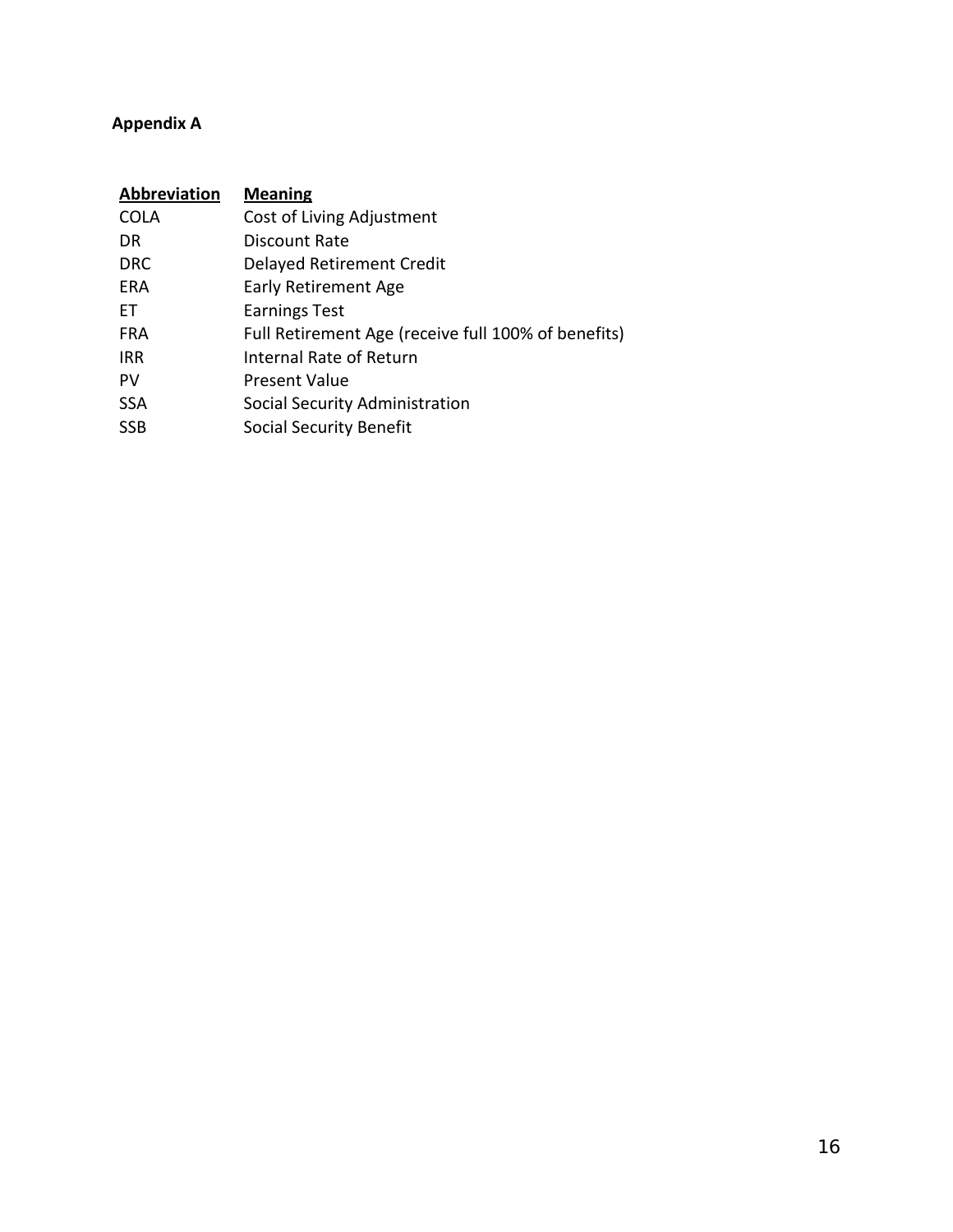|                                              | Table 1: Summary of Methodology, Assumptions, and Results of Previous Studies on Optimal Retirement Age for Single Individuals  |              |                             |           |                               |                    |          |             |                                                        |                                                                                                                                                                                    |                                                                                                                                                                                    |                                                                                                                                                                                                          |
|----------------------------------------------|---------------------------------------------------------------------------------------------------------------------------------|--------------|-----------------------------|-----------|-------------------------------|--------------------|----------|-------------|--------------------------------------------------------|------------------------------------------------------------------------------------------------------------------------------------------------------------------------------------|------------------------------------------------------------------------------------------------------------------------------------------------------------------------------------|----------------------------------------------------------------------------------------------------------------------------------------------------------------------------------------------------------|
|                                              | These studies find the retirement age that maximizes the present value of future SSB over a life expectancy of the beneficiary. |              |                             |           |                               |                    |          |             |                                                        |                                                                                                                                                                                    |                                                                                                                                                                                    |                                                                                                                                                                                                          |
|                                              |                                                                                                                                 |              |                             |           | Assumptions                   |                    |          |             |                                                        |                                                                                                                                                                                    | Findings                                                                                                                                                                           |                                                                                                                                                                                                          |
| Authors                                      | Life Expectancies                                                                                                               | SSB received | decision made<br>Retirement | FRA       | Delayed Retirement<br>Credits | rate<br>Discount I | Tax rate | COLA        | SSB taxed<br>Other Income<br>$\mathcal{P}$<br>$\aleph$ | Male                                                                                                                                                                               | Female                                                                                                                                                                             | Shortcomings of study                                                                                                                                                                                    |
| Rose and<br>Larimore, 2001                   | Uses a constant life<br>expectancy at age 62:<br>men 17.5 years,<br>women 21.5 years.                                           | annually     | annually,<br>birthdate      | 66 and 67 | not<br>considered             | 4%                 | n/a      | n/a         | none                                                   | 62                                                                                                                                                                                 | 62                                                                                                                                                                                 | Life expectancies not adjusted<br>for different retirement ages.<br>SSB received annually, instead<br>of monthly. Retirement decision<br>made annually. DRC not<br>considered. Analysis stops at<br>FRA. |
| Cook, Jennings,<br>and Reichenstein,<br>2002 | Uses a constant life<br>expectancy of living 20<br>years after retiring.                                                        | monthly      | annually,<br>birthdate      | 66 and 67 | considered                    | 3%                 | n/a      | $0\% - 1\%$ | none                                                   | $COLA = 0\%$<br>64 or 65 if FRA=66; 62 COLA = $0\%$ :<br>or $63$ if $FRA=67$ . If<br>$COLA = 1\%$ :<br>67<br>or 68 if FRA=66, 68 if<br>FRA=67.                                     | 67 if FRA=66;<br>68 if FRA=67.<br>If COLA = $1\%$ :<br>69, irrespective of FRA                                                                                                     | Life expectancies not adjusted<br>for different retirement ages or<br>gender. Retirement decision<br>made annually.                                                                                      |
| Muksian, 2004                                | Finds breakeven age<br>equating PV of SSB at<br>different retirement<br>ages.                                                   | monthly      | monthly                     | 66        | considered                    | 2%                 | n/a      | 2%          | none                                                   | 66                                                                                                                                                                                 | 66                                                                                                                                                                                 | Life expectancies not adjusted<br>for different retirement ages or<br>gender.                                                                                                                            |
| Kinderman and<br>Jennings, 2006              | Uses a constant life<br>expectancy at age 62:<br>men 19.1 years,<br>women 22.5 years.                                           | monthly      | annually,<br>birthdate      | 66        | not<br>considered             | 5% - 7%            |          | 25% 2% - 4% | 85%                                                    | Varies with DR and<br>COLA. Retirement age<br>increases as COLA<br>increases and<br>decreases as DR<br>increases. Optimum<br>age is 66 with DR=5%<br>and COLA=4%. (See<br>Table 2) | Varies with DR and<br>COLA. Retirement age<br>increases as COLA<br>increases and<br>decreases as DR<br>increases. Optimum<br>age is 66 with DR=5%<br>and COLA=4%. (See<br>Table 2) | Life expectancies not adjusted<br>for different retirement ages.<br>Retirement decision made<br>annually. DRC not considered.<br>Analysis stops at FRA.                                                  |
| Spitzer, 2006                                | Finds breakeven age<br>equating PV of SSB at<br>different retirement<br>ages and compares to<br>longevity tables.               | annually     | annually,<br>birthdate      | 66        | considered                    | 0% - 7%            | n/a      | n/a         | none                                                   | 62 if DR > 4% and<br>normal life expectancy;<br>else defer.                                                                                                                        | 62 if DR > 4% and<br>normal life expectancy;<br>else defer.                                                                                                                        | Life expectancies not adjusted<br>for different retirement ages.<br>SSB received annually, instead<br>of monthly. Retirement decision<br>made annually. DRC not<br>considered. Analysis stops at<br>FRA. |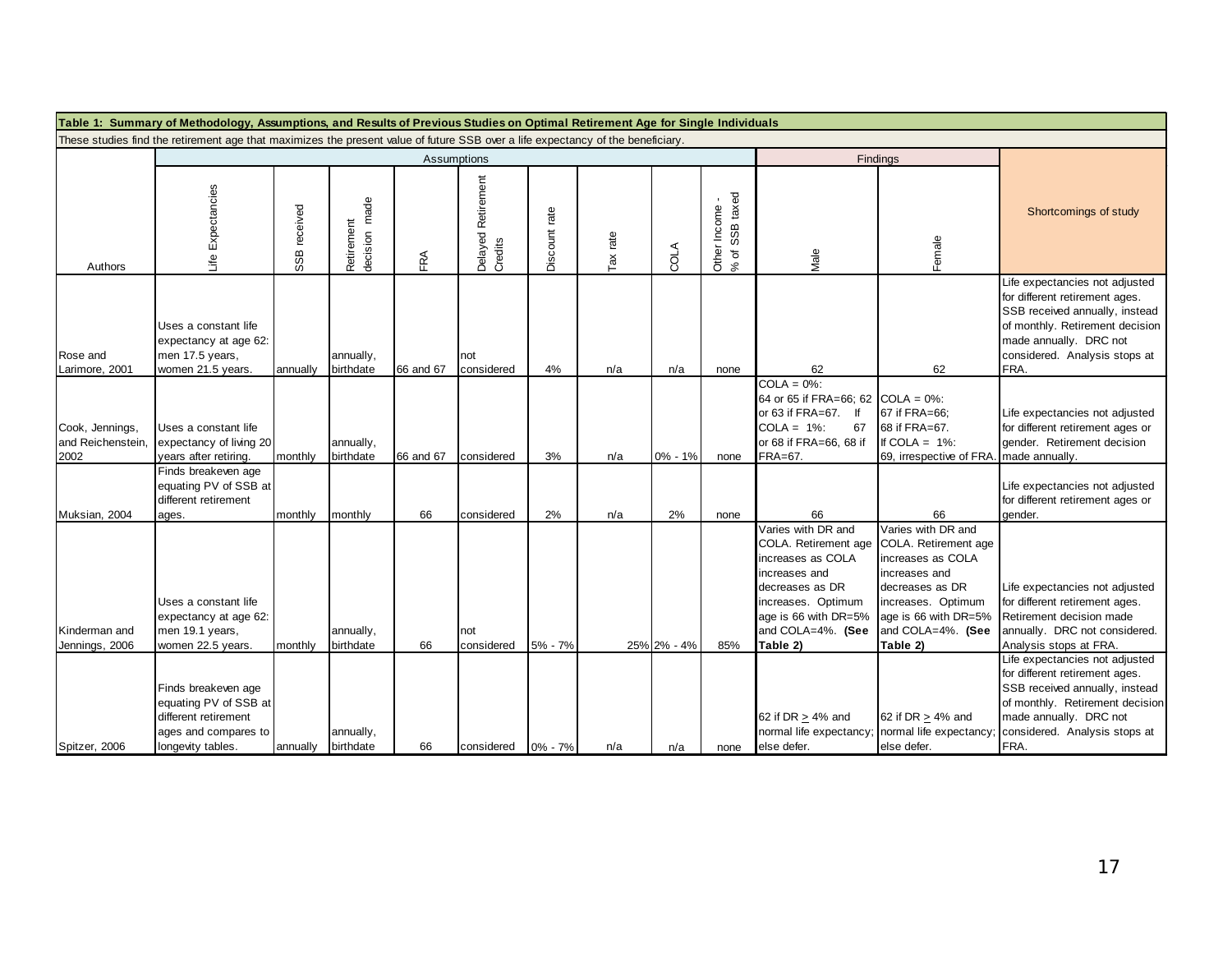|                                  | Table 1: Summary of Methodology, Assumptions, and Results of Previous Studies on Optimal Retirement Age for Single Individuals (continued) |                 |                             |     |                                  |                  |                  |      |                                               |                                                                                                                                                                                                                                                                                         |                                                                |                                                                                                                                                                                                          |
|----------------------------------|--------------------------------------------------------------------------------------------------------------------------------------------|-----------------|-----------------------------|-----|----------------------------------|------------------|------------------|------|-----------------------------------------------|-----------------------------------------------------------------------------------------------------------------------------------------------------------------------------------------------------------------------------------------------------------------------------------------|----------------------------------------------------------------|----------------------------------------------------------------------------------------------------------------------------------------------------------------------------------------------------------|
|                                  |                                                                                                                                            |                 |                             |     | Assumptions                      |                  |                  |      |                                               |                                                                                                                                                                                                                                                                                         | Findings                                                       |                                                                                                                                                                                                          |
| Authors                          | Life Expectanci                                                                                                                            | received<br>SSB | decision made<br>Retirement | FRA | Retirement<br>Credits<br>Delayed | rate<br>Discount | Tax rate         | COLA | taxed<br>Other Income<br>SSB<br>৳<br>$\aleph$ | Male                                                                                                                                                                                                                                                                                    | Female                                                         | Shortcomings of study                                                                                                                                                                                    |
| Munnell and Soto,<br>2007        | Finds breakeven age<br>to be 81 - where PV of<br>SSB at $62 = PV$ of<br>SSB at 66 and<br>compares to 1948<br>mortality tables.             | monthly         | annually,<br>birthdate      | 66  | considered                       | 3%               | n/a              | n/a  | none                                          | 62                                                                                                                                                                                                                                                                                      | 68                                                             | Life expectancies not adjusted<br>for different retirement ages.<br>SSB received annually, instead<br>of monthly. Retirement decision<br>made annually.                                                  |
| Cunningham and<br>Erickson, 2009 | Uses a constantly life<br>expectancy of 44<br>years at age 62 and<br>SSB adjusted for<br>probability of being<br>alive to age 108          | annually        | annually,<br>birthdate      | 66  | not<br>considered                | 5%               | $9.8\% - 11.9\%$ |      |                                               | 62 if other income <<br>2.30% 0% - 85% \$30,000; else 66                                                                                                                                                                                                                                | 66; other income<br>irrelevant                                 | Life expectancies not adjusted<br>for different retirement ages.<br>SSB received annually, instead<br>of monthly. Retirement decision<br>made annually. DRC not<br>considered. Analysis stops at<br>FRA. |
| Tucker, 2009b -<br>FPA July      | SSBs adjusted for<br>probability of living one<br>more year (SSA Life<br>Tables, 2004).                                                    | monthly         | annually,<br>birthdate      | 66  | considered                       | $1\% - 5\%$      | n/a              | n/a  | none                                          | 62; The greater SSBs<br>as % of total income,<br>more advantageous to<br>delay.                                                                                                                                                                                                         |                                                                | Retirement decision made<br>annually. Looks at other<br>income, but does not consider<br>taxation of SSB consequences.<br>Does not look at women.                                                        |
| Sun and Webb,<br>2009            | Max E(PV of SSBs)<br>where mortality based<br>on birth year of 1946.                                                                       | monthly         | annual.<br>birthdate        | 66  | considered                       | 3%               | n/a              | n/a  | none                                          | Varies with risk<br>aversion: Low risk -<br>High risk: 62, 69                                                                                                                                                                                                                           | Varies with risk<br>aversion: Low risk -<br>High risk: 67, 70  | Life expectancies not adjusted<br>for different retirement ages.<br>Retirement decision made<br>annually. DRC not considered.<br>Analysis stops at FRA.                                                  |
| Ryan, 2010                       | Yes. SSA 2005<br>period life tables.                                                                                                       | monthly         | annual,<br>birthdate        | 66  | considered                       | 2%               | 25%              | 3%   | 85%                                           | M retires at 62, then<br>resets at 70 gets a<br>7.1% increase in PV of 17% increase in PV of<br>total benefits<br>Note: All studies assume: 1) if younger than FRA excess earnings are less than exemption amount such that SSB are not subject to the Earnings Test; 2) no dependents. | F retires at 62, then<br>resets at 70 gets a<br>total benefits | Retirement decision made<br>annually.                                                                                                                                                                    |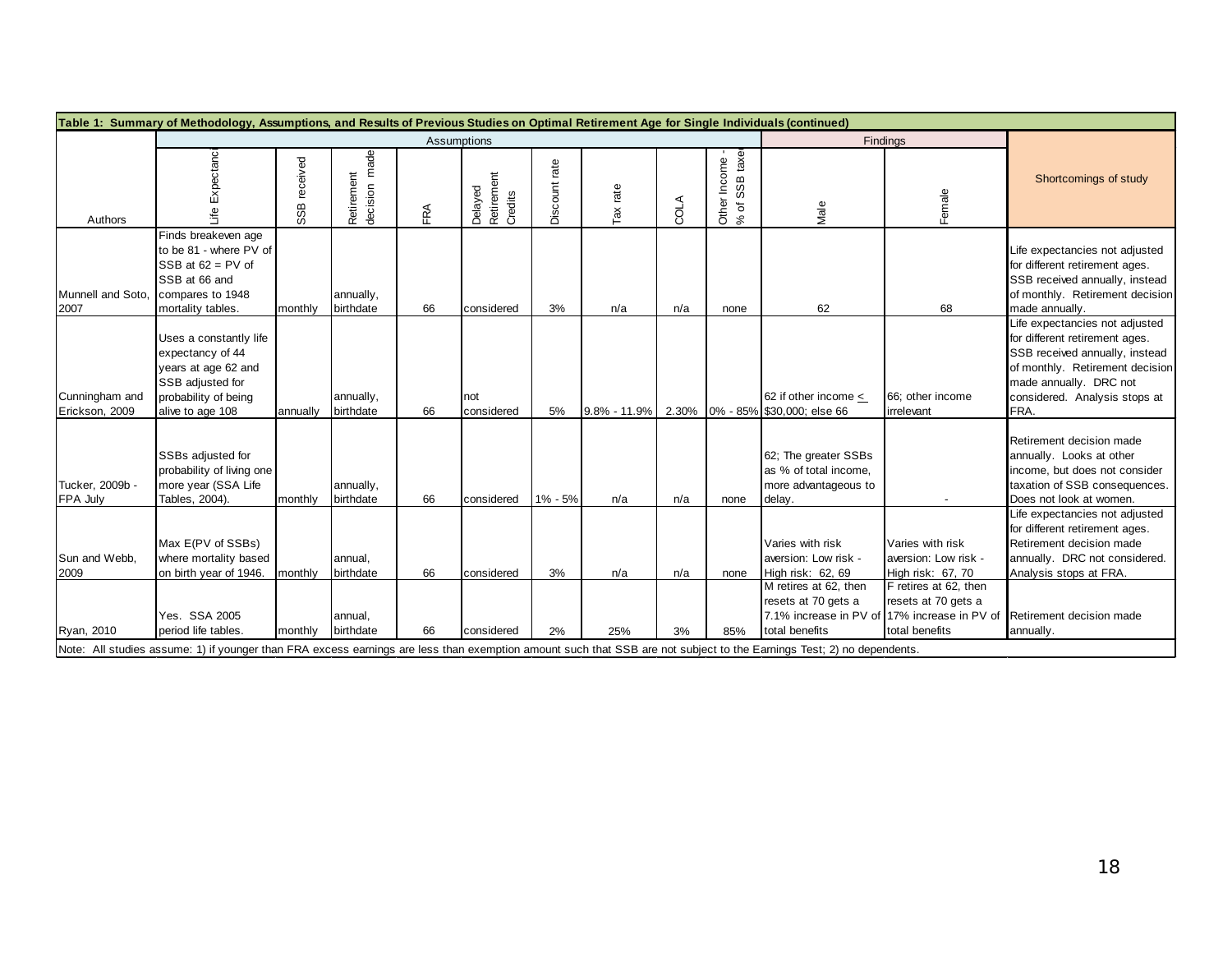| Table 2: Kinderman and Jennings, 2006:<br><b>Summary of Findings</b> |    |                                                            |    |  |  |  |  |  |  |  |  |  |  |  |
|----------------------------------------------------------------------|----|------------------------------------------------------------|----|--|--|--|--|--|--|--|--|--|--|--|
| Optimal Retirement Age for MEN                                       |    |                                                            |    |  |  |  |  |  |  |  |  |  |  |  |
| 5%<br>6%<br>7%<br>DR                                                 |    |                                                            |    |  |  |  |  |  |  |  |  |  |  |  |
| <b>COLA</b>                                                          |    |                                                            |    |  |  |  |  |  |  |  |  |  |  |  |
| 2%<br>62<br>62<br>62                                                 |    |                                                            |    |  |  |  |  |  |  |  |  |  |  |  |
| 3%                                                                   | 65 | 64                                                         | 62 |  |  |  |  |  |  |  |  |  |  |  |
| 4%                                                                   | 66 | 66                                                         | 64 |  |  |  |  |  |  |  |  |  |  |  |
|                                                                      |    | <b>Optimal Retirement Age for WOMEN</b>                    |    |  |  |  |  |  |  |  |  |  |  |  |
| DR                                                                   | 5% | 6%                                                         | 7% |  |  |  |  |  |  |  |  |  |  |  |
| <b>COLA</b>                                                          |    |                                                            |    |  |  |  |  |  |  |  |  |  |  |  |
| 2%                                                                   | 66 | 65                                                         | 62 |  |  |  |  |  |  |  |  |  |  |  |
| 3%                                                                   | 66 | 66                                                         | 65 |  |  |  |  |  |  |  |  |  |  |  |
| 4%                                                                   | 66 | 66                                                         | 66 |  |  |  |  |  |  |  |  |  |  |  |
|                                                                      |    | Optimum PV of SSB at DR = $5\%$ and COLA = $4\%$ for both. |    |  |  |  |  |  |  |  |  |  |  |  |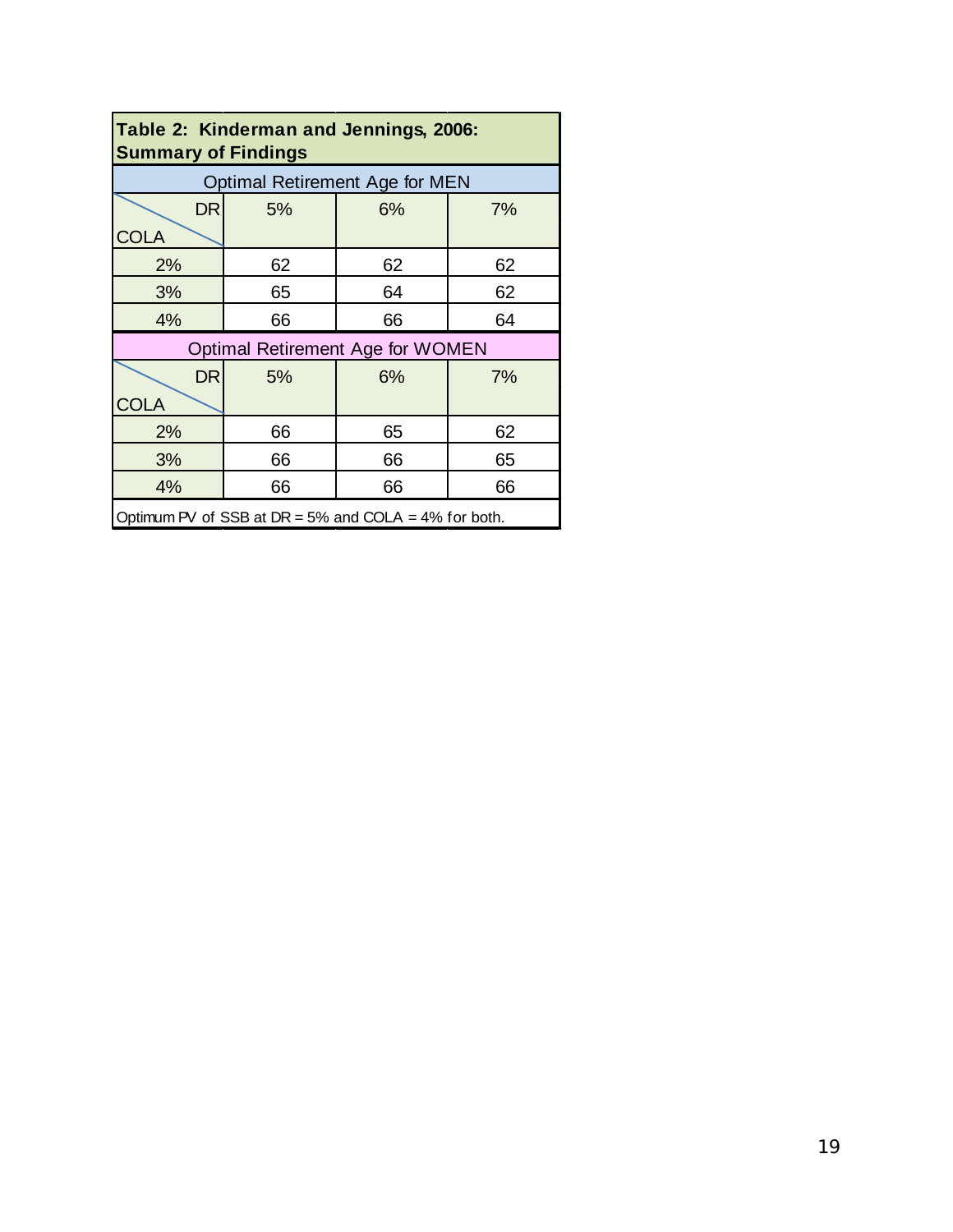| Table 3: Summary of Methodology, Assumptions, and Results of Previous Studies on Optimal Retirement Age for Single Individuals<br>These studies find the retirement age that maximizes the Internal Rate of Return. |                                                                                                            |                        |                                    |                     |                                     |                  |             |   |                                                                         |                                                                                                                                                                       |                                        |                                                                                                                                                                                                            |  |  |
|---------------------------------------------------------------------------------------------------------------------------------------------------------------------------------------------------------------------|------------------------------------------------------------------------------------------------------------|------------------------|------------------------------------|---------------------|-------------------------------------|------------------|-------------|---|-------------------------------------------------------------------------|-----------------------------------------------------------------------------------------------------------------------------------------------------------------------|----------------------------------------|------------------------------------------------------------------------------------------------------------------------------------------------------------------------------------------------------------|--|--|
|                                                                                                                                                                                                                     |                                                                                                            |                        |                                    |                     |                                     |                  |             |   |                                                                         |                                                                                                                                                                       |                                        |                                                                                                                                                                                                            |  |  |
|                                                                                                                                                                                                                     |                                                                                                            |                        |                                    | Assumptions         |                                     |                  |             |   |                                                                         |                                                                                                                                                                       | Findings                               |                                                                                                                                                                                                            |  |  |
| Authors                                                                                                                                                                                                             | Life Expectancies                                                                                          | 79<br>ceiv<br>₫<br>SSB | ade<br>ε<br>Retirement<br>decision | FRA                 | θŲ<br>Retirem<br>Delayed<br>Credits | rate<br>Discount | rate<br>Tax | ğ | taxed<br>Other Income<br>$\mathbf  \, \mathbf  \,$<br>S<br>ഗ<br>ъ<br>వి | Male                                                                                                                                                                  | emale                                  | Shortcomings of study                                                                                                                                                                                      |  |  |
| McCormack and<br>Perdue, 2006                                                                                                                                                                                       | Uses a median life<br>expectancies for white<br>males and white<br>females at age 62.<br>SSBs adjusted for | monthly                | annually,                          | birthdate 66 and 67 | considered   n/a  n/a  n/a  none    |                  |             |   |                                                                         | White male at 66,<br>$IRR = 2.4%$                                                                                                                                     | White female at 66,<br><b>IRR=3.9%</b> | Life expectancies not adjusted<br>for different retirement ages.<br>Race not considered. Uses<br>median life expectancies, not<br>actual. Retirement decision<br>made annually.<br>SSBs received annually. |  |  |
| Friedman and<br>Phillips, 2008                                                                                                                                                                                      | survival of probability<br>to age 100 at age 62                                                            | annually               | annually,<br>birthdate             | 66                  |                                     |                  |             |   |                                                                         | considered $\lfloor n/a \rfloor n/a \rfloor n/a$ none 63; IRR = 3.73%                                                                                                 | 63; IRR = $4.92\%$                     | Retirement decision made<br>annually. Life expectancies not<br>adjusted for different retirement<br>ages.                                                                                                  |  |  |
|                                                                                                                                                                                                                     |                                                                                                            |                        |                                    |                     |                                     |                  |             |   |                                                                         | Note: All studies assume: 1) if younger than FRA excess earnings are less than exemption amount such that SSB are not subject to the Earnings Test; 2) no dependents. |                                        |                                                                                                                                                                                                            |  |  |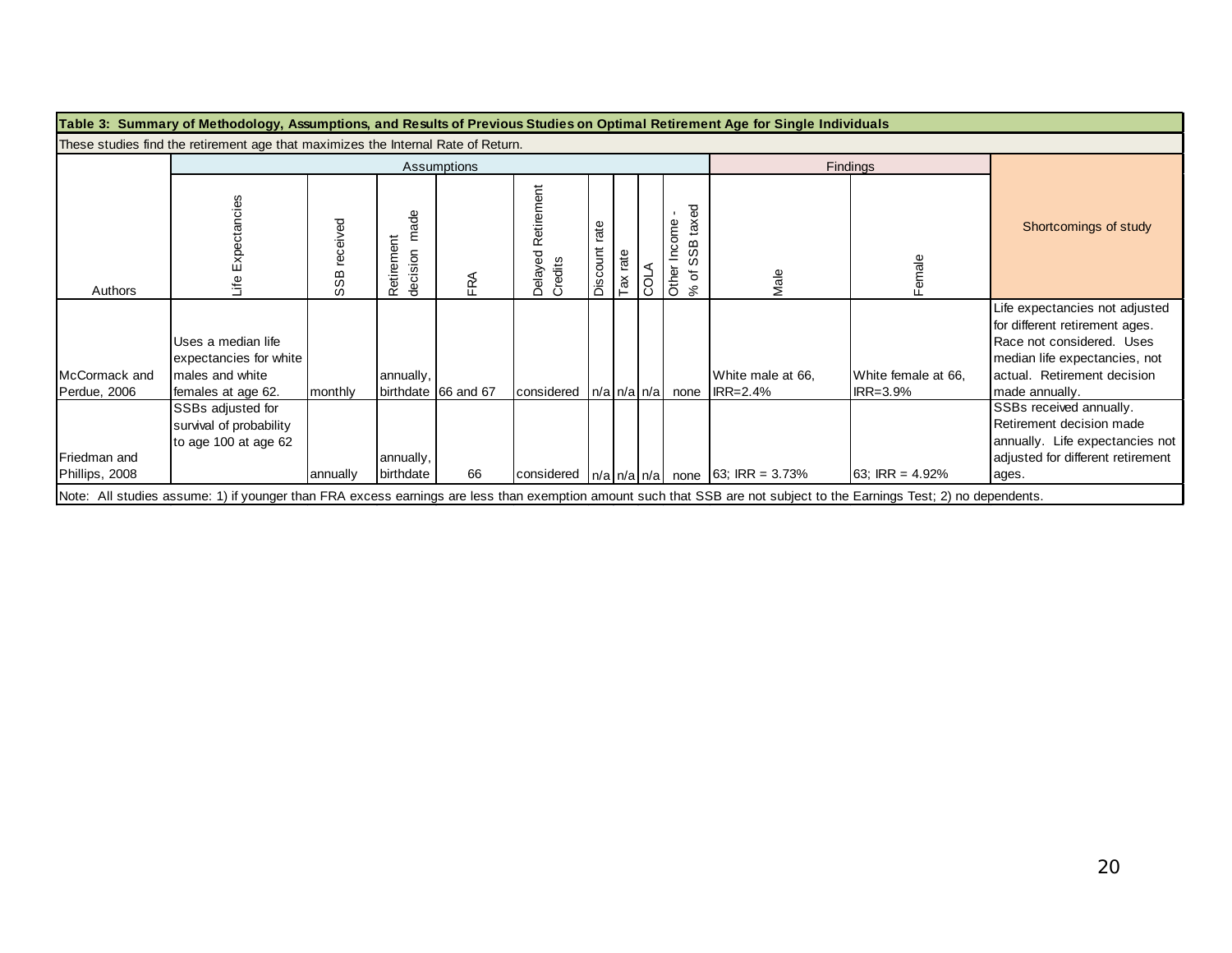|                            | Table 4: Age for Early, Full, and Delayed Retirement Benefits, and Reductions and Credits for Early and Delayed Benefits<br>Year of<br>Maximum<br><b>Maximum</b><br>Age 62 SSB<br>Age 70 SSB<br>Year of<br>Year of |        |                       |                                                                                     |                                                                                                                                                                         |           |         |                                   |            |             |  |  |  |  |  |
|----------------------------|--------------------------------------------------------------------------------------------------------------------------------------------------------------------------------------------------------------------|--------|-----------------------|-------------------------------------------------------------------------------------|-------------------------------------------------------------------------------------------------------------------------------------------------------------------------|-----------|---------|-----------------------------------|------------|-------------|--|--|--|--|--|
|                            |                                                                                                                                                                                                                    |        |                       |                                                                                     |                                                                                                                                                                         |           |         |                                   |            |             |  |  |  |  |  |
|                            | attainment of                                                                                                                                                                                                      |        | attainment attainment |                                                                                     | Per month reduction if SSB begin                                                                                                                                        | reduction |         | reduction at as % of FRA Per year |            | as % of FRA |  |  |  |  |  |
| Year of birth <sup>a</sup> | age 62                                                                                                                                                                                                             | of FRA | of age 70             | Full retirement age                                                                 | prior to FRA <sup>b</sup>                                                                                                                                               | months    | age 62  | <b>SSB</b>                        | <b>DRC</b> | <b>SSB</b>  |  |  |  |  |  |
| 1943                       | 2005                                                                                                                                                                                                               | 2009   | 2013                  | 66 years                                                                            | $5/9\%$ for 36 mos. $+5/12\%$ mos.                                                                                                                                      | 48        | 25%     | 75%                               | 8%         | 132%        |  |  |  |  |  |
| 1944                       | 2006                                                                                                                                                                                                               | 2010   | 2014                  | 66 years                                                                            | 5/9% for 36 mos. + 5/12%/ mos.                                                                                                                                          | 48        | 25%     | 75%                               | 8%         | 132%        |  |  |  |  |  |
| 1945                       | 2007                                                                                                                                                                                                               | 2011   | 2015                  | 66 years                                                                            | 5/9% for 36 mos. + 5/12%/ mos.                                                                                                                                          | 48        | 25%     | 75%                               | 8%         | 132%        |  |  |  |  |  |
| 1946                       | 2008                                                                                                                                                                                                               | 2012   | 2016                  | 66 years                                                                            | 5/9% for 36 mos. $+$ 5/12%/ mos.                                                                                                                                        | 48        | 25%     | 75%                               | 8%         | 132%        |  |  |  |  |  |
| 1947                       | 2009                                                                                                                                                                                                               | 2013   | 2017                  | 66 years                                                                            | $5/9\%$ for 36 mos. $+5/12\%$ mos.                                                                                                                                      | 48        | 25%     | 75%                               | 8%         | 132%        |  |  |  |  |  |
| 1948                       | 2010                                                                                                                                                                                                               | 2014   | 2018                  | 66 years                                                                            | $5/9\%$ for 36 mos. $+5/12\%$ mos.                                                                                                                                      | 48        | 25%     | 75%                               | 8%         | 132%        |  |  |  |  |  |
| 1949                       | 2011                                                                                                                                                                                                               | 2015   | 2019                  | 66 years                                                                            | $5/9\%$ for 36 mos. $+5/12\%$ mos.                                                                                                                                      | 48        | 25%     | 75%                               | 8%         | 132%        |  |  |  |  |  |
| 1950                       | 2012                                                                                                                                                                                                               | 2016   | 2020                  | 66 years                                                                            | $5/9\%$ for 36 mos. $+5/12\%$ mos.                                                                                                                                      | 48        | 25%     | 75%                               | 8%         | 132%        |  |  |  |  |  |
| 1951                       | 2013                                                                                                                                                                                                               | 2017   | 2021                  | 66 years                                                                            | 5/9% for 36 mos. $+$ 5/12%/ mos.                                                                                                                                        | 48        | 25%     | 75%                               | 8%         | 132%        |  |  |  |  |  |
| 1952                       | 2014                                                                                                                                                                                                               | 2018   | 2022                  | 66 years                                                                            | 5/9% for 36 mos. $+$ 5/12%/ mos.                                                                                                                                        | 48        | 25%     | 75%                               | 8%         | 132%        |  |  |  |  |  |
| 1953                       | 2015                                                                                                                                                                                                               | 2019   | 2023                  | 66 years                                                                            | $5/9\%$ for 36 mos. $+5/12\%$ mos.                                                                                                                                      | 48        | 25%     | 75%                               | 8%         | 132%        |  |  |  |  |  |
| 1954                       | 2016                                                                                                                                                                                                               | 2020   | 2024                  | 66 years                                                                            | 5/9% for 36 mos. + 5/12%/ mos.                                                                                                                                          | 48        | 25%     | 75%                               | 8%         | 132%        |  |  |  |  |  |
| 1955                       | 2017                                                                                                                                                                                                               | 2021   | 2025                  | 66 years and 2 months                                                               | 5/9% for 36 mos. + 5/12%/ mos.                                                                                                                                          | 50        | 25 5/6% | 74 1/6%                           | 8%         | 130 2/3%    |  |  |  |  |  |
| 1956                       | 2018                                                                                                                                                                                                               | 2022   | 2026                  | 66 years and 4 months                                                               | 5/9% for 36 mos. $+$ 5/12%/ mos.                                                                                                                                        | 52        | 26 2/3% | 73 1/3%                           | 8%         | 129 1/3%    |  |  |  |  |  |
| 1957                       | 2019                                                                                                                                                                                                               | 2023   | 2027                  | 66 years and 6 months                                                               | 5/9% for 36 mos. + 5/12%/ mos.                                                                                                                                          | 54        | 27 1/2% | 72 1/2%                           | 8%         | 128%        |  |  |  |  |  |
| 1958                       | 2020                                                                                                                                                                                                               | 2024   | 2028                  | 66 years and 8 months                                                               | 5/9% for 36 mos. + 5/12%/ mos.                                                                                                                                          | 56        | 28 1/3% | 71 2/3%                           | 8%         | 126 2/3%    |  |  |  |  |  |
| 1959                       | 2021                                                                                                                                                                                                               | 2025   | 2029                  |                                                                                     | 66 years and 10 months 5/9% for 36 mos. + 5/12%/ mos.                                                                                                                   | 58        | 29 1/6% | 70 5/6%                           | 8%         | 125 1/3%    |  |  |  |  |  |
| 1960 or later              | 2022 or later                                                                                                                                                                                                      | 2027   | 2030                  | 67 years                                                                            | 5/9% for 36 mos. + 5/12%/ mos.                                                                                                                                          | 60        | 30%     | 70%                               | 8%         | 124%        |  |  |  |  |  |
|                            | <sup>a</sup> If birthday is January 1, refer to previous year                                                                                                                                                      |        |                       |                                                                                     |                                                                                                                                                                         |           |         |                                   |            |             |  |  |  |  |  |
|                            |                                                                                                                                                                                                                    |        |                       |                                                                                     | The monthly reduction is 5/9% per month for the first 36 months prior to FRA, and 5/12% per month for every month after the first 36 months.                            |           |         |                                   |            |             |  |  |  |  |  |
|                            |                                                                                                                                                                                                                    |        |                       |                                                                                     | Source: Social Security Act of 1935 as amended through December 31, 2007. http://www.socialsecurity.gov/regulations/index.htm; Jennings and Reichenstein, "Planning for |           |         |                                   |            |             |  |  |  |  |  |
|                            |                                                                                                                                                                                                                    |        |                       | Retirement: What to Expect from Social Security," AAIIJournal, February 2002, p.12. |                                                                                                                                                                         |           |         |                                   |            |             |  |  |  |  |  |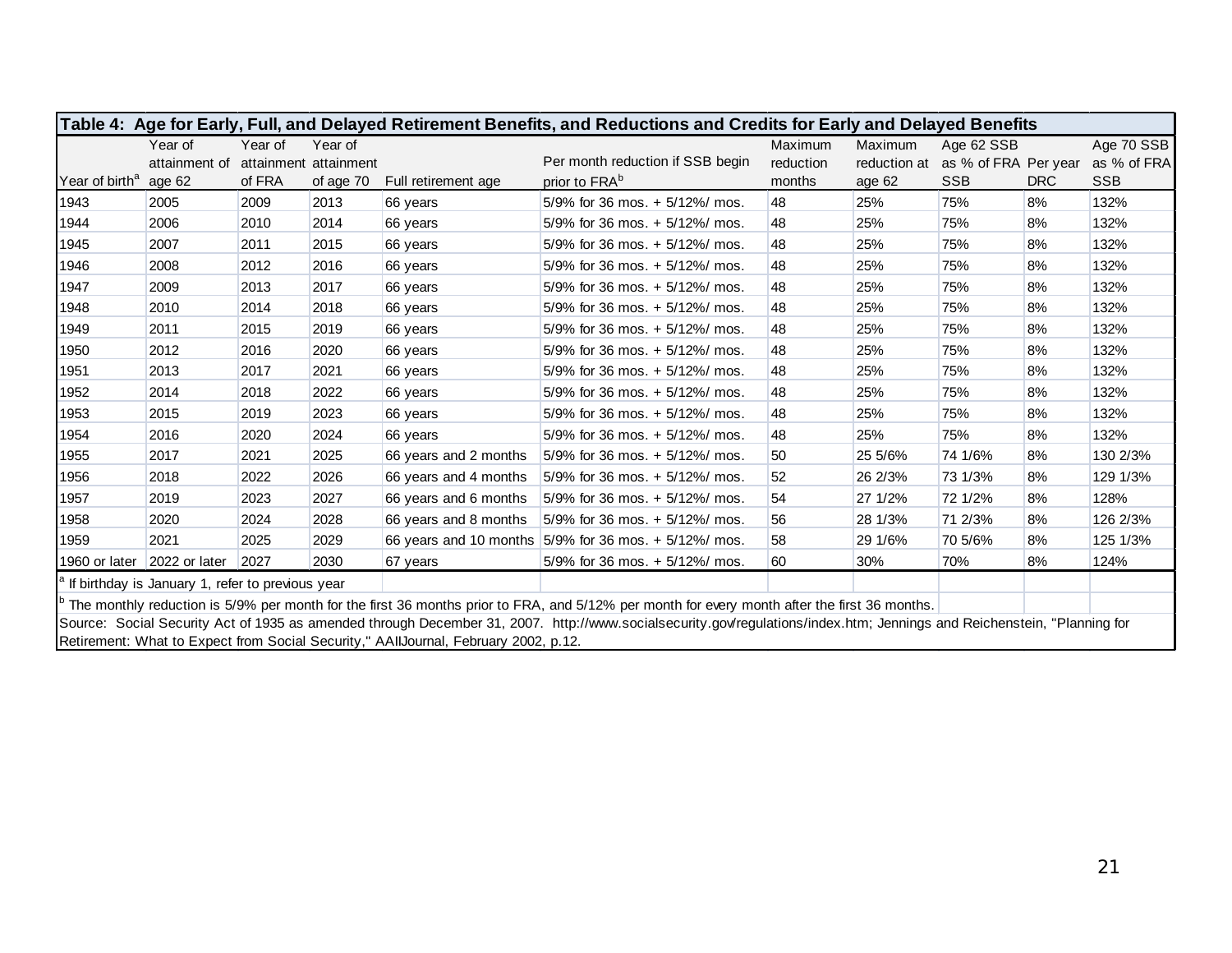|                    | Table 5: Summary of Methodology and Assumptions on Optimal Retirement Age for Single Individuals                                                                         |                 |                                |                     |                               |                  |           |     |                                                 |
|--------------------|--------------------------------------------------------------------------------------------------------------------------------------------------------------------------|-----------------|--------------------------------|---------------------|-------------------------------|------------------|-----------|-----|-------------------------------------------------|
|                    |                                                                                                                                                                          |                 |                                | Assumptions         |                               |                  |           |     |                                                 |
| Authors            | Expectancies<br>≅                                                                                                                                                        | received<br>SSB | made<br>Retirement<br>decision | $\approx$           | Delayed Retirement<br>Credits | rate<br>Discount | rate<br>న | ಕ್ಷ | taxed<br>ome<br>മ<br>ഗ<br>ഗ<br>Other<br>'ਠ<br>೩ |
|                    | Use life expectancy at                                                                                                                                                   |                 |                                |                     |                               |                  |           |     |                                                 |
| Docking, Fortin, & | age retire, by gender                                                                                                                                                    |                 | annually,                      |                     |                               |                  |           |     |                                                 |
| Michelson, 2011    | and race.                                                                                                                                                                | monthly         |                                | birthdate 66 and 67 | considered                    | n/a              | n/a       | n/a | none                                            |
|                    | Note: This study assumes: 1) if younger than FRA excess earnings are less than exemption amount such that SSB<br>are not subject to the Earnings Test; 2) no dependents. |                 |                                |                     |                               |                  |           |     |                                                 |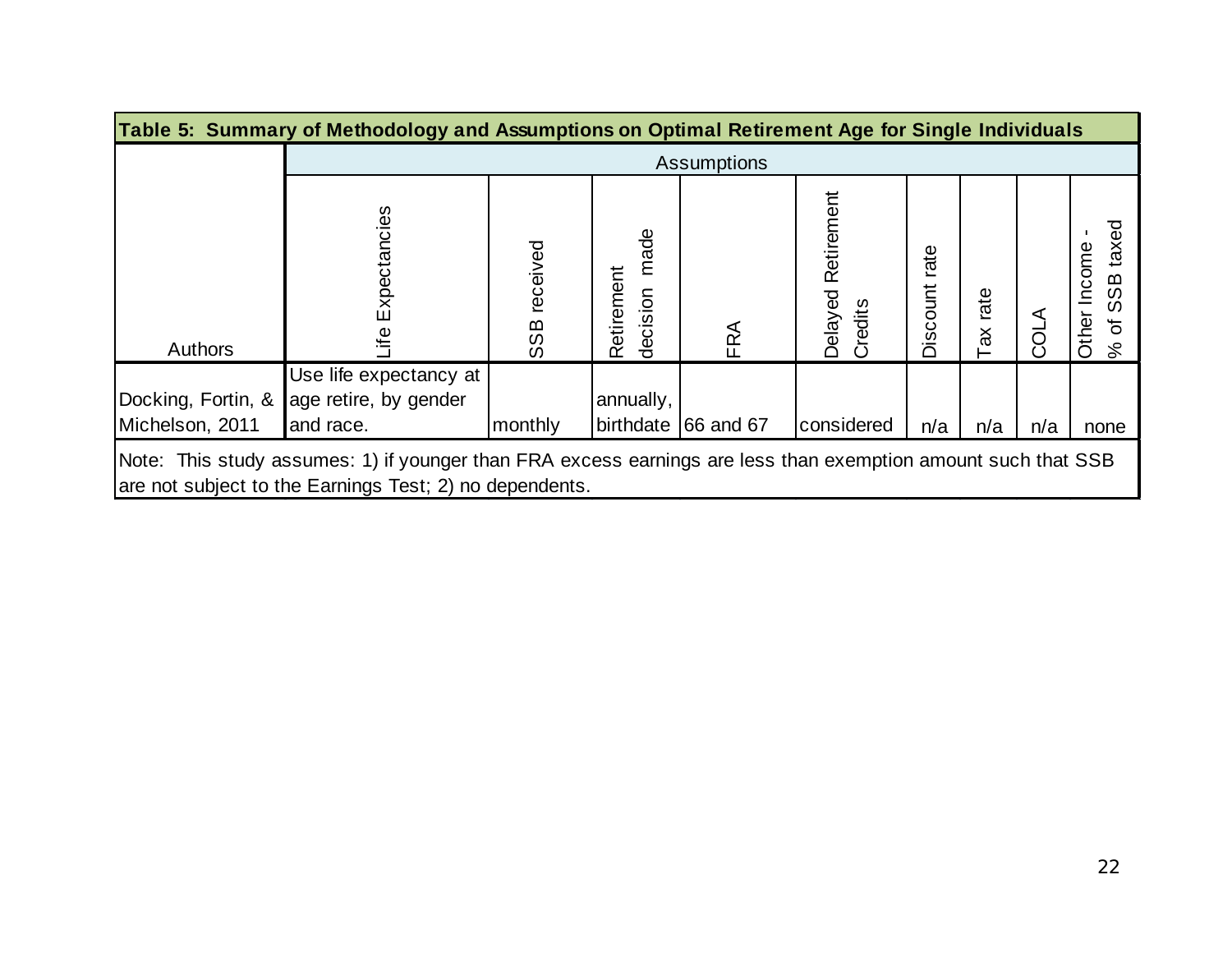|     | Table 6: Average life expectancy given current age<br><b>All Males</b><br><b>White Males</b><br><b>Black Males</b> |            |  |                              |            |  |                      |            |  |                                                                                                     |            |  |  |  |
|-----|--------------------------------------------------------------------------------------------------------------------|------------|--|------------------------------|------------|--|----------------------|------------|--|-----------------------------------------------------------------------------------------------------|------------|--|--|--|
|     |                                                                                                                    |            |  |                              |            |  |                      |            |  | <b>Hispanic Males</b>                                                                               |            |  |  |  |
|     | Avg # years $\vert$ Expected                                                                                       |            |  | Avg # years Expected         |            |  | Avg # years Expected |            |  | $Avg$ # years                                                                                       | Expected   |  |  |  |
| Age | remaining                                                                                                          | age to die |  | remaining                    | age to die |  | remaining            | age to die |  | remaining $ $                                                                                       | age to die |  |  |  |
| 62  | 19.2                                                                                                               | 81.2       |  | 19.3                         | 81.3       |  | 16.9                 | 78.9       |  | 21.3                                                                                                | 83.3       |  |  |  |
| 63  | 18.5                                                                                                               | 81.5       |  | 18.6                         | 81.6       |  | 16.3                 | 79.3       |  | 20.5                                                                                                | 83.5       |  |  |  |
| 64  | 17.7                                                                                                               | 81.7       |  | 17.8                         | 81.8       |  | 15.7                 | 79.7       |  | 19.7                                                                                                | 83.7       |  |  |  |
| 65  | 17.0                                                                                                               | 82.0       |  | 17.1                         | 82.1       |  | 15.1                 | 80.1       |  | 19.0                                                                                                | 84.0       |  |  |  |
| 66  | 16.3                                                                                                               | 82.3       |  | 16.4                         | 82.4       |  | 14.5                 | 80.5       |  | 18.2                                                                                                | 84.2       |  |  |  |
| 67  | 15.6                                                                                                               | 82.6       |  | 15.7                         | 82.7       |  | 13.9                 | 80.9       |  | 17.5                                                                                                | 84.5       |  |  |  |
| 68  | 14.9                                                                                                               | 82.9       |  | 15.0                         | 83.0       |  | 13.4                 | 81.4       |  | 16.8                                                                                                | 84.8       |  |  |  |
| 69  | 14.2                                                                                                               | 83.2       |  | 14.3                         | 83.3       |  | 12.8                 | 81.8       |  | 16.1                                                                                                | 85.1       |  |  |  |
| 70  | 13.6                                                                                                               | 83.6       |  | 13.6                         | 83.6       |  | 12.3                 | 82.3       |  | 15.4                                                                                                | 85.4       |  |  |  |
|     | <b>All Females</b>                                                                                                 |            |  | <b>White Females</b>         |            |  | <b>Black Females</b> |            |  | <b>Hispanic Females</b>                                                                             |            |  |  |  |
|     | Avg # years $\vert$ Expected                                                                                       |            |  | Avg # years $\vert$ Expected |            |  | Avg # years Expected |            |  | $Avg$ # years                                                                                       | Expected   |  |  |  |
| Age | remaining                                                                                                          | age to die |  | remaining                    | age to die |  | remaining            | age to die |  | remaining                                                                                           | age to die |  |  |  |
| 62  | 22.1                                                                                                               | 84.1       |  | 22.2                         | 84.2       |  | 20.7                 | 82.7       |  | 24.2                                                                                                | 86.2       |  |  |  |
| 63  | 21.3                                                                                                               | 84.3       |  | 21.4                         | 84.4       |  | 20.0                 | 83.0       |  | 23.4                                                                                                | 86.4       |  |  |  |
| 64  | 20.5                                                                                                               | 84.5       |  | 20.6                         | 84.6       |  | 19.3                 | 83.3       |  | 22.6                                                                                                | 86.6       |  |  |  |
| 65  | 19.7                                                                                                               | 84.7       |  | 19.8                         | 84.8       |  | 18.6                 | 83.6       |  | 21.7                                                                                                | 86.7       |  |  |  |
| 66  | 18.9                                                                                                               | 84.9       |  | 19.0                         | 85.0       |  | 17.9                 | 83.9       |  | 20.9                                                                                                | 86.9       |  |  |  |
| 67  | 18.2                                                                                                               | 85.2       |  | 18.2                         | 85.2       |  | 17.2                 | 84.2       |  | 20.1                                                                                                | 87.1       |  |  |  |
| 68  | 17.4                                                                                                               | 85.4       |  | 17.4                         | 85.4       |  | 16.5                 | 84.5       |  | 19.3                                                                                                | 87.3       |  |  |  |
| 69  | 16.6                                                                                                               | 85.6       |  | 16.6                         | 85.6       |  | 15.8                 | 84.8       |  | 18.5                                                                                                | 87.5       |  |  |  |
| 70  | 15.9<br>85.9<br>15.9<br>85.9<br>85.1<br>15.1<br>17.7<br>87.7                                                       |            |  |                              |            |  |                      |            |  |                                                                                                     |            |  |  |  |
|     | Source: National Vital Statistics Report, June 28, 2010, Volume 58, Number 21; United States Life                  |            |  |                              |            |  |                      |            |  | Tobles, 2006; and Arias E. Haitad Ctotse life tobles builliances origin. Notional Contextor Haolth. |            |  |  |  |

Tables, 2006; and Arias E. United States life tables by Hispanic origin. National Center for Health Statistics. Vital Health Stat 2(152). 2010.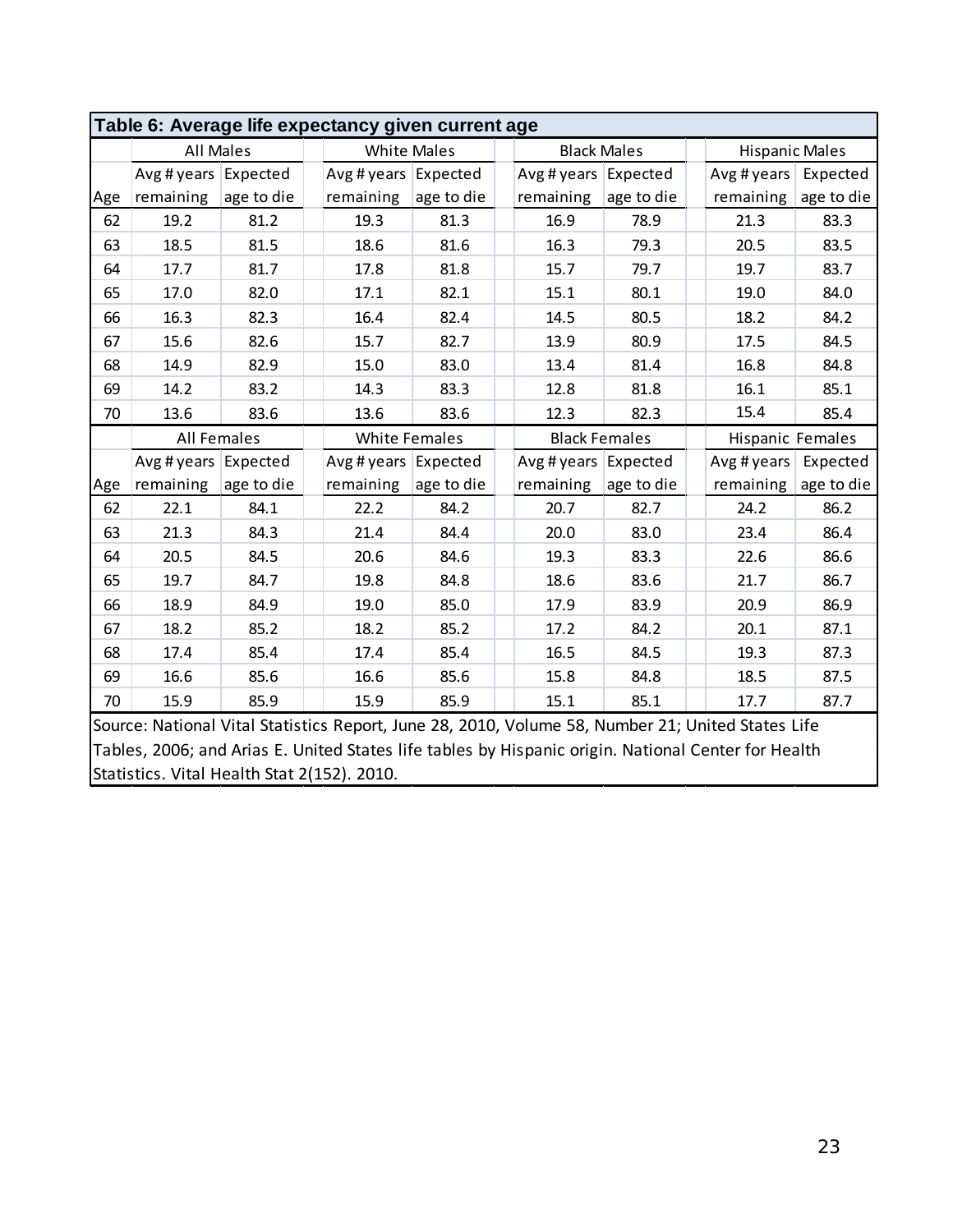| Table 7: Breakeven IRR and Changes in IRR between Alternative Retirement Ages,<br>1943-1954 Birth Year Cohort, by Gender |                          |       |          |          |       |          |          |          |  |  |  |  |  |
|--------------------------------------------------------------------------------------------------------------------------|--------------------------|-------|----------|----------|-------|----------|----------|----------|--|--|--|--|--|
| Panel A1: All Single Males - Breakeven IRR                                                                               |                          |       |          |          |       |          |          |          |  |  |  |  |  |
| <b>Retirement</b><br>Age 2<br><b>Retirement</b><br>Age 1                                                                 | 63                       | 64    | 65       | 66       | 67    | 68       | 69       | 70       |  |  |  |  |  |
| 62                                                                                                                       | 3.75%                    | 4.77% | 4.73%    | 4.51%    | 4.56% | 4.44%    | 4.23%    | 3.97%    |  |  |  |  |  |
| 63                                                                                                                       |                          | 5.76% | 5.21%    | 4.76%    | 4.76% | 4.57%    | 4.31%    | 4.00%    |  |  |  |  |  |
| 64                                                                                                                       |                          |       | 4.64%    | 4.25%    | 4.42% | 4.27%    | 4.02%    | 3.70%    |  |  |  |  |  |
| 65                                                                                                                       |                          |       |          | 3.85%    | 4.31% | 4.15%    | 3.86%    | 3.51%    |  |  |  |  |  |
| 66                                                                                                                       |                          |       |          |          | 4.77% | 4.29%    | 3.86%    | 3.43%    |  |  |  |  |  |
| 67                                                                                                                       |                          |       |          |          |       | 3.81%    | 3.40%    | 2.97%    |  |  |  |  |  |
| 68                                                                                                                       |                          |       |          |          |       |          | 3.00%    | 2.55%    |  |  |  |  |  |
| 69                                                                                                                       |                          |       |          |          |       |          |          | 2.09%    |  |  |  |  |  |
|                                                                                                                          |                          |       |          |          |       |          |          |          |  |  |  |  |  |
| 70                                                                                                                       |                          |       |          |          |       |          |          |          |  |  |  |  |  |
| Panel A2: All Single Males - Marginal Change in IRR                                                                      |                          |       |          |          |       |          |          |          |  |  |  |  |  |
| <b>Retirement</b><br>Age 2<br><b>Retirement</b>                                                                          | 63                       | 64    | 65       | 66       | 67    | 68       | 69       | 70       |  |  |  |  |  |
| Age 1<br>62                                                                                                              | $\overline{\phantom{a}}$ | 1.02% | $-0.04%$ | $-0.22%$ | 0.05% | $-0.13%$ | $-0.20%$ | $-0.26%$ |  |  |  |  |  |
| 63                                                                                                                       |                          | 2.01% | $-0.55%$ | $-0.45%$ | 0.00% | $-0.19%$ | $-0.26%$ | $-0.31%$ |  |  |  |  |  |
| 64                                                                                                                       |                          |       | $-1.12%$ | $-0.39%$ | 0.17% | $-0.15%$ | $-0.25%$ | $-0.32%$ |  |  |  |  |  |
| 65                                                                                                                       |                          |       |          | $-0.79%$ | 0.46% | $-0.17%$ | $-0.29%$ | $-0.35%$ |  |  |  |  |  |
| 66                                                                                                                       |                          |       |          |          | 0.92% | $-0.48%$ | $-0.43%$ | $-0.44%$ |  |  |  |  |  |
| 67                                                                                                                       |                          |       |          |          |       | $-0.96%$ | $-0.40%$ | $-0.43%$ |  |  |  |  |  |
| 68                                                                                                                       |                          |       |          |          |       |          | $-0.81%$ | $-0.45%$ |  |  |  |  |  |
| 69                                                                                                                       |                          |       |          |          |       |          |          | $-0.91%$ |  |  |  |  |  |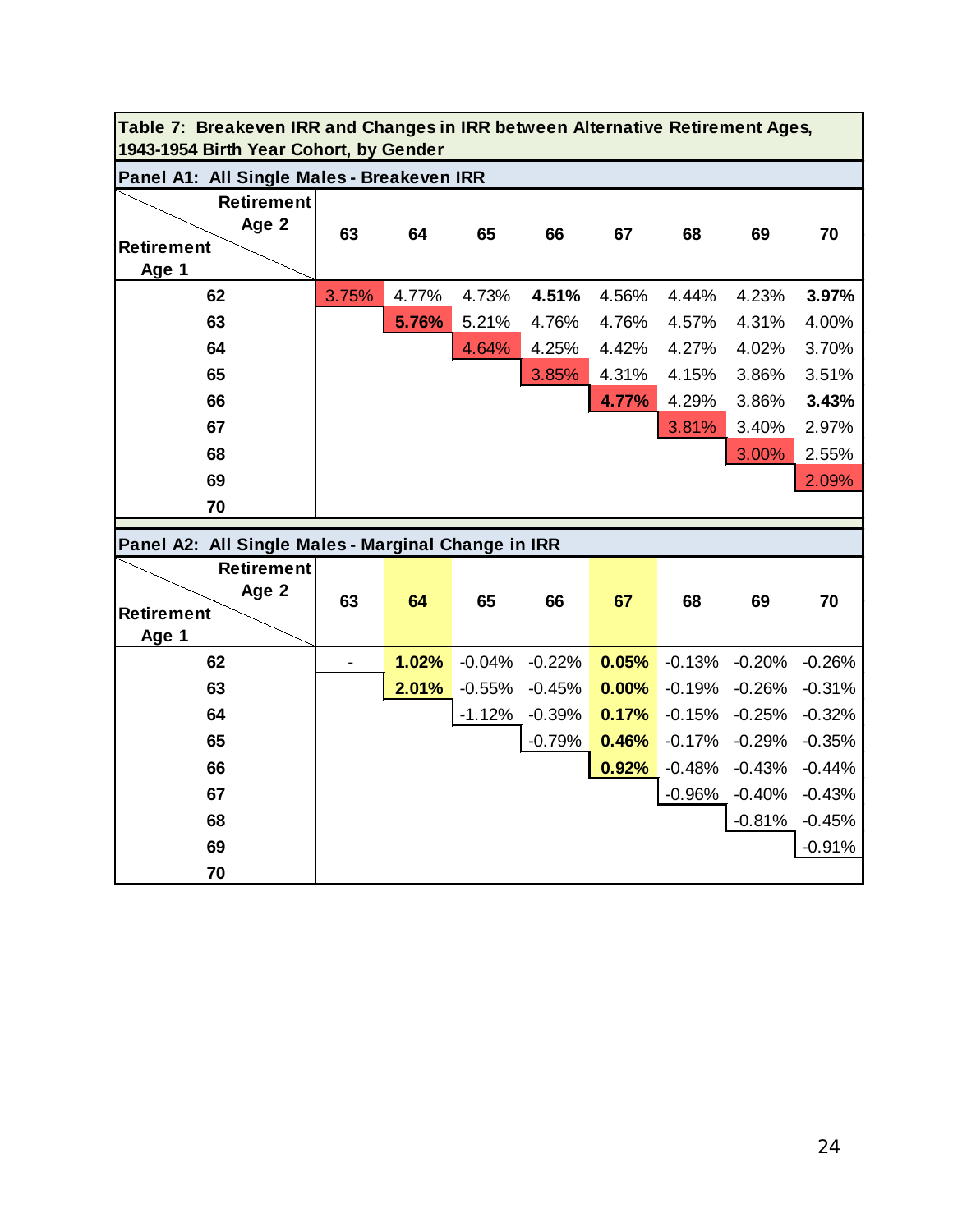| Table 7: Breakeven IRR and Changes in IRR between Alternative Retirement Ages,<br>1943-1954 Birth Year Cohort, by Gender (continued) |                |       |          |          |       |          |          |          |  |  |  |  |  |
|--------------------------------------------------------------------------------------------------------------------------------------|----------------|-------|----------|----------|-------|----------|----------|----------|--|--|--|--|--|
| Panel B1: All Single Females - Breakeven IRR                                                                                         |                |       |          |          |       |          |          |          |  |  |  |  |  |
| <b>Retirement</b><br>Age 2<br><b>Retirement</b><br>Age 1                                                                             | 63             | 64    | 65       | 66       | 67    | 68       | 69       | 70       |  |  |  |  |  |
| 62                                                                                                                                   | 4.17%          | 5.19% | 5.15%    | 4.95%    | 5.00% | 4.89%    | 4.68%    | 4.42%    |  |  |  |  |  |
| 63                                                                                                                                   |                | 6.19% | 5.63%    | 5.21%    | 5.21% | 5.03%    | 4.76%    | 4.46%    |  |  |  |  |  |
| 64                                                                                                                                   |                |       | 5.05%    | 4.71%    | 4.88% | 4.74%    | 4.47%    | 4.16%    |  |  |  |  |  |
| 65                                                                                                                                   |                |       |          | 4.37%    | 4.79% | 4.63%    | 4.32%    | 3.98%    |  |  |  |  |  |
| 66                                                                                                                                   |                |       |          |          | 5.21% | 4.76%    | 4.30%    | 3.88%    |  |  |  |  |  |
| 67                                                                                                                                   |                |       |          |          |       | 4.31%    | 3.84%    | 3.43%    |  |  |  |  |  |
| 68                                                                                                                                   |                |       |          |          |       |          | 3.36%    | 2.98%    |  |  |  |  |  |
| 69                                                                                                                                   |                |       |          |          |       |          |          | 2.60%    |  |  |  |  |  |
| 70                                                                                                                                   |                |       |          |          |       |          |          |          |  |  |  |  |  |
| Panel B2: All Single Females - Marginal Change in IRR                                                                                |                |       |          |          |       |          |          |          |  |  |  |  |  |
| Age 2                                                                                                                                | 63             | 64    | 65       |          | 67    |          |          | 70       |  |  |  |  |  |
|                                                                                                                                      |                |       |          | 66       |       | 68       | 69       |          |  |  |  |  |  |
| Age 1<br>62                                                                                                                          | $\blacksquare$ | 1.03% | $-0.05%$ | $-0.19%$ | 0.05% | $-0.12%$ | $-0.21%$ | $-0.25%$ |  |  |  |  |  |
| 63                                                                                                                                   |                | 2.02% | $-0.56%$ | $-0.41%$ | 0.00% | $-0.18%$ | $-0.27%$ | $-0.30%$ |  |  |  |  |  |
| 64                                                                                                                                   |                |       | $-1.13%$ | $-0.34%$ | 0.17% | $-0.14%$ | $-0.27%$ | $-0.31%$ |  |  |  |  |  |
| 65                                                                                                                                   |                |       |          | $-0.68%$ | 0.42% | $-0.16%$ | $-0.31%$ | $-0.34%$ |  |  |  |  |  |
| 66                                                                                                                                   |                |       |          |          | 0.83% | $-0.45%$ | $-0.46%$ | $-0.42%$ |  |  |  |  |  |
| 67                                                                                                                                   |                |       |          |          |       | $-0.90%$ | $-0.47%$ | $-0.41%$ |  |  |  |  |  |
| 68                                                                                                                                   |                |       |          |          |       |          | $-0.94%$ | $-0.38%$ |  |  |  |  |  |
| 69                                                                                                                                   |                |       |          |          |       |          |          | $-0.76%$ |  |  |  |  |  |
| 70                                                                                                                                   |                |       |          |          |       |          |          |          |  |  |  |  |  |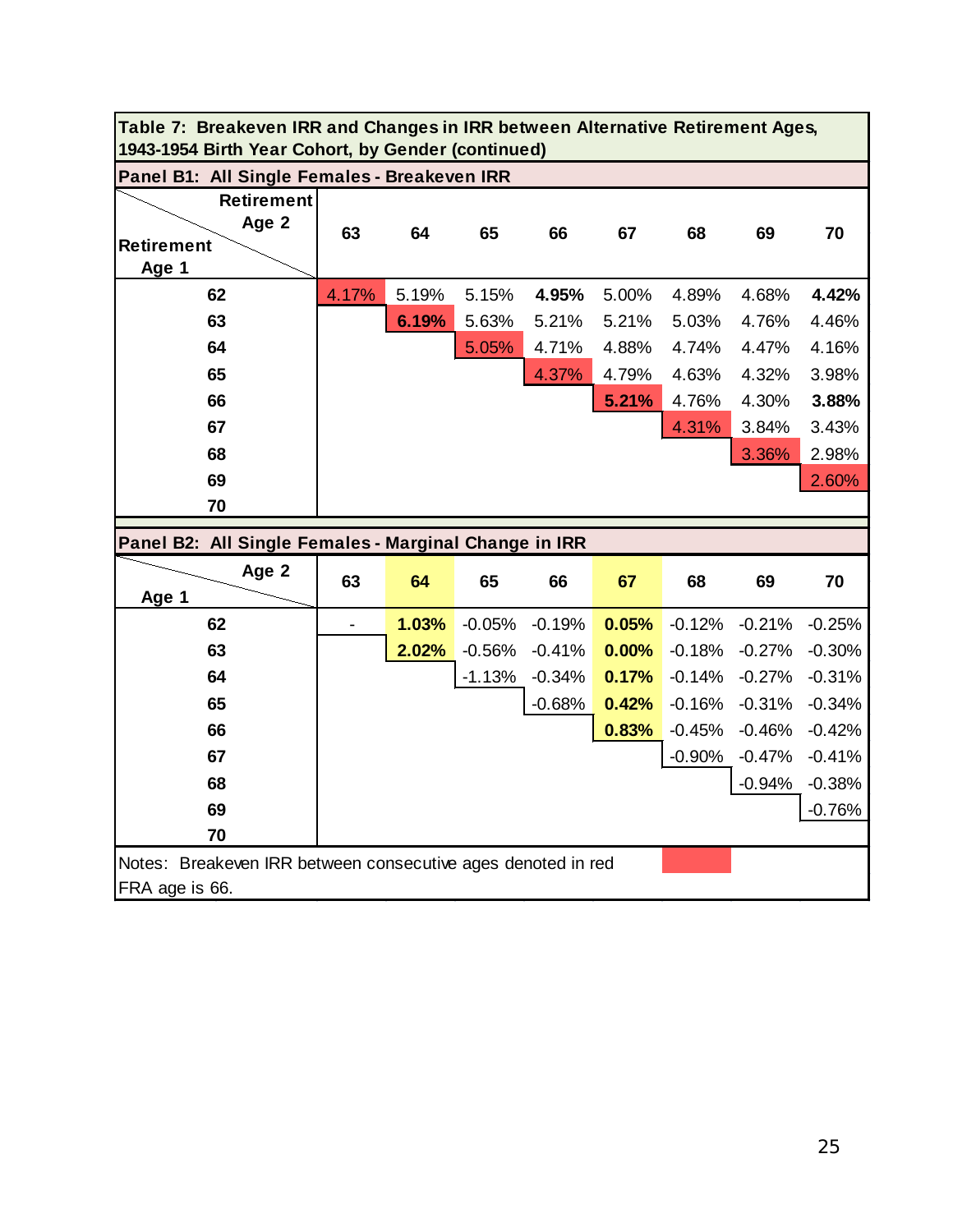|                                                              |       |       |       |       |       |       |       |       | Table 8: Breakeven IRR and Changes in IRR between Alternative Retirement Ages, 1943-1954 Birth Year Cohort, by Gender and Race |                          |       |          |          |       |          |          |          |
|--------------------------------------------------------------|-------|-------|-------|-------|-------|-------|-------|-------|--------------------------------------------------------------------------------------------------------------------------------|--------------------------|-------|----------|----------|-------|----------|----------|----------|
| Panel A1: Single White Males - Breakeven IRR                 |       |       |       |       |       |       |       |       | Panel A1.1: Single White Males - Marginal Change in IRR                                                                        |                          |       |          |          |       |          |          |          |
| Retirement<br>Age 2<br>Retirement<br>Age 1                   | 63    | 64    | 65    | 66    | 67    | 68    | 69    | 70    | Retirement<br>Age 2<br>Retirement<br>Age 1                                                                                     | 63                       | 64    | 65       | 66       | 67    | 68       | 69       | 70       |
| 62                                                           | 3.74% | 4.76% | 4.71% | 4.51% | 4.56% | 4.43% | 4.21% | 3.94% | 62                                                                                                                             | $\sim$                   | 1.02% | $-0.04%$ | $-0.21%$ | 0.05% | $-0.13%$ | $-0.22%$ | $-0.27%$ |
| 63                                                           |       | 5.75% | 5.19% | 4.76% | 4.76% | 4.56% | 4.29% | 3.97% | 63                                                                                                                             |                          | 2.01% | $-0.56%$ | $-0.43%$ | 0.00% | $-0.19%$ | $-0.28%$ | $-0.32%$ |
| 64                                                           |       |       | 4.63% | 4.26% | 4.42% | 4.26% | 3.99% | 3.66% | 64                                                                                                                             |                          |       | $-1.12%$ | $-0.37%$ | 0.16% | $-0.16%$ | $-0.27%$ | $-0.32%$ |
| 65                                                           |       |       |       | 3.89% | 4.32% | 4.14% | 3.82% | 3.47% | 65                                                                                                                             |                          |       |          | $-0.74%$ | 0.43% | $-0.18%$ | $-0.31%$ | $-0.35%$ |
| 66                                                           |       |       |       |       | 4.74% | 4.26% | 3.80% | 3.37% | 66                                                                                                                             |                          |       |          |          | 0.86% | $-0.48%$ | $-0.46%$ | $-0.44%$ |
| 67                                                           |       |       |       |       |       | 3.77% | 3.33% | 2.90% | 67                                                                                                                             |                          |       |          |          |       | $-0.97%$ | $-0.45%$ | $-0.43%$ |
| 68                                                           |       |       |       |       |       |       | 2.88% | 2.46% | 68                                                                                                                             |                          |       |          |          |       |          | $-0.90%$ | $-0.42%$ |
| 69                                                           |       |       |       |       |       |       |       | 2.03% | 69                                                                                                                             |                          |       |          |          |       |          |          | $-0.84%$ |
| 70                                                           |       |       |       |       |       |       |       |       | 70                                                                                                                             |                          |       |          |          |       |          |          |          |
| Panel A2: Single Black Males - Breakeven IRR                 |       |       |       |       |       |       |       |       | Panel A2.1: Single Black Males - Marginal Change in IRR                                                                        |                          |       |          |          |       |          |          |          |
| <b>Retirement</b>                                            |       |       |       |       |       |       |       |       | <b>Retirement</b>                                                                                                              |                          |       |          |          |       |          |          |          |
| Age 2<br>Retirement<br>Age 1                                 | 63    | 64    | 65    | 66    | 67    | 68    | 69    | 70    | Age 2<br>Retirement<br>Age 1                                                                                                   | 63                       | 64    | 65       | 66       | 67    | 68       | 69       | 70       |
| 62                                                           | 3.83% | 4.81% | 4.79% | 4.60% | 4.65% | 4.55% | 4.36% | 4.13% | 62                                                                                                                             |                          | 0.98% | $-0.02%$ | $-0.19%$ | 0.06% | $-0.11%$ | $-0.19%$ | $-0.23%$ |
| 63                                                           |       | 5.77% | 5.26% | 4.85% | 4.86% | 4.69% | 4.45% | 4.17% | 63                                                                                                                             |                          | 1.94% | $-0.51%$ | $-0.41%$ | 0.01% | $-0.17%$ | $-0.24%$ | $-0.27%$ |
| 64                                                           |       |       | 4.74% | 4.38% | 4.55% | 4.42% | 4.18% | 3.90% | 64                                                                                                                             |                          |       | -1.03%   | $-0.36%$ | 0.16% | $-0.13%$ | $-0.24%$ | $-0.28%$ |
| 65                                                           |       |       |       | 4.02% | 4.45% | 4.31% | 4.04% | 3.73% | 65                                                                                                                             |                          |       |          | $-0.72%$ | 0.43% | $-0.15%$ | $-0.27%$ | $-0.30%$ |
| 66                                                           |       |       |       |       | 4.88% | 4.45% | 4.04% | 3.66% | 66                                                                                                                             |                          |       |          |          | 0.85% | $-0.43%$ | $-0.40%$ | $-0.38%$ |
| 67                                                           |       |       |       |       |       | 4.01% | 3.62% | 3.26% | 67                                                                                                                             |                          |       |          |          |       | -0.86%   | $-0.39%$ | $-0.37%$ |
| 68                                                           |       |       |       |       |       |       | 3.23% | 2.88% | 68                                                                                                                             |                          |       |          |          |       |          | $-0.78%$ | $-0.36%$ |
| 69                                                           |       |       |       |       |       |       |       | 2.52% | 69                                                                                                                             |                          |       |          |          |       |          |          | $-0.71%$ |
| 70                                                           |       |       |       |       |       |       |       |       | 70                                                                                                                             |                          |       |          |          |       |          |          |          |
| Panel A3: Single Hispanic Males - Breakeven IRR              |       |       |       |       |       |       |       |       | Panel A3.1: Single Hispanic Males - Marginal Change in IRR                                                                     |                          |       |          |          |       |          |          |          |
| <b>Retirement</b>                                            |       |       |       |       |       |       |       |       | Retirement                                                                                                                     |                          |       |          |          |       |          |          |          |
| Age 2<br>Retirement<br>Age 1                                 | 63    | 64    | 65    | 66    | 67    | 68    | 69    | 70    | Age 2<br>Retirement<br>Age 1                                                                                                   | 63                       | 64    | 65       | 66       | 67    | 68       | 69       | 70       |
| 62                                                           | 4.09% | 5.11% | 5.09% | 4.90% | 4.97% | 4.87% | 4.68% | 4.44% | 62                                                                                                                             | $\overline{\phantom{a}}$ | 1.02% | $-0.02%$ | $-0.19%$ | 0.07% | $-0.10%$ | $-0.19%$ | $-0.24%$ |
| 63                                                           |       | 6.10% | 5.58% | 5.16% | 5.18% | 5.02% | 4.77% | 4.49% | 63                                                                                                                             |                          | 2.01% | $-0.52%$ | $-0.42%$ | 0.02% | $-0.16%$ | $-0.25%$ | $-0.29%$ |
| 64                                                           |       |       | 5.06% | 4.68% | 4.87% | 4.74% | 4.50% | 4.21% | 64                                                                                                                             |                          |       | $-1.05%$ | $-0.37%$ | 0.18% | $-0.13%$ | $-0.24%$ | $-0.29%$ |
| 65                                                           |       |       |       | 4.31% | 4.77% | 4.64% | 4.36% | 4.04% | 65                                                                                                                             |                          |       |          | $-0.75%$ | 0.47% | $-0.14%$ | $-0.28%$ | $-0.32%$ |
| 66                                                           |       |       |       |       | 5.23% | 4.80% | 4.38% | 3.97% | 66                                                                                                                             |                          |       |          |          | 0.92% | $-0.43%$ | $-0.42%$ | $-0.40%$ |
| 67                                                           |       |       |       |       |       | 4.36% | 3.95% | 3.55% | 67                                                                                                                             |                          |       |          |          |       | $-0.87%$ | $-0.42%$ | $-0.40%$ |
| 68                                                           |       |       |       |       |       |       | 3.52% | 3.14% | 68                                                                                                                             |                          |       |          |          |       |          | $-0.84%$ | $-0.39%$ |
| 69                                                           |       |       |       |       |       |       |       | 2.74% | 69                                                                                                                             |                          |       |          |          |       |          |          | $-0.78%$ |
| 70                                                           |       |       |       |       |       |       |       |       | 70                                                                                                                             |                          |       |          |          |       |          |          |          |
| Notes: Breakeven IRR between consecutive ages denoted in red |       |       |       |       |       |       |       |       |                                                                                                                                |                          |       |          |          |       |          |          |          |
| FRA age is 66.                                               |       |       |       |       |       |       |       |       |                                                                                                                                |                          |       |          |          |       |          |          |          |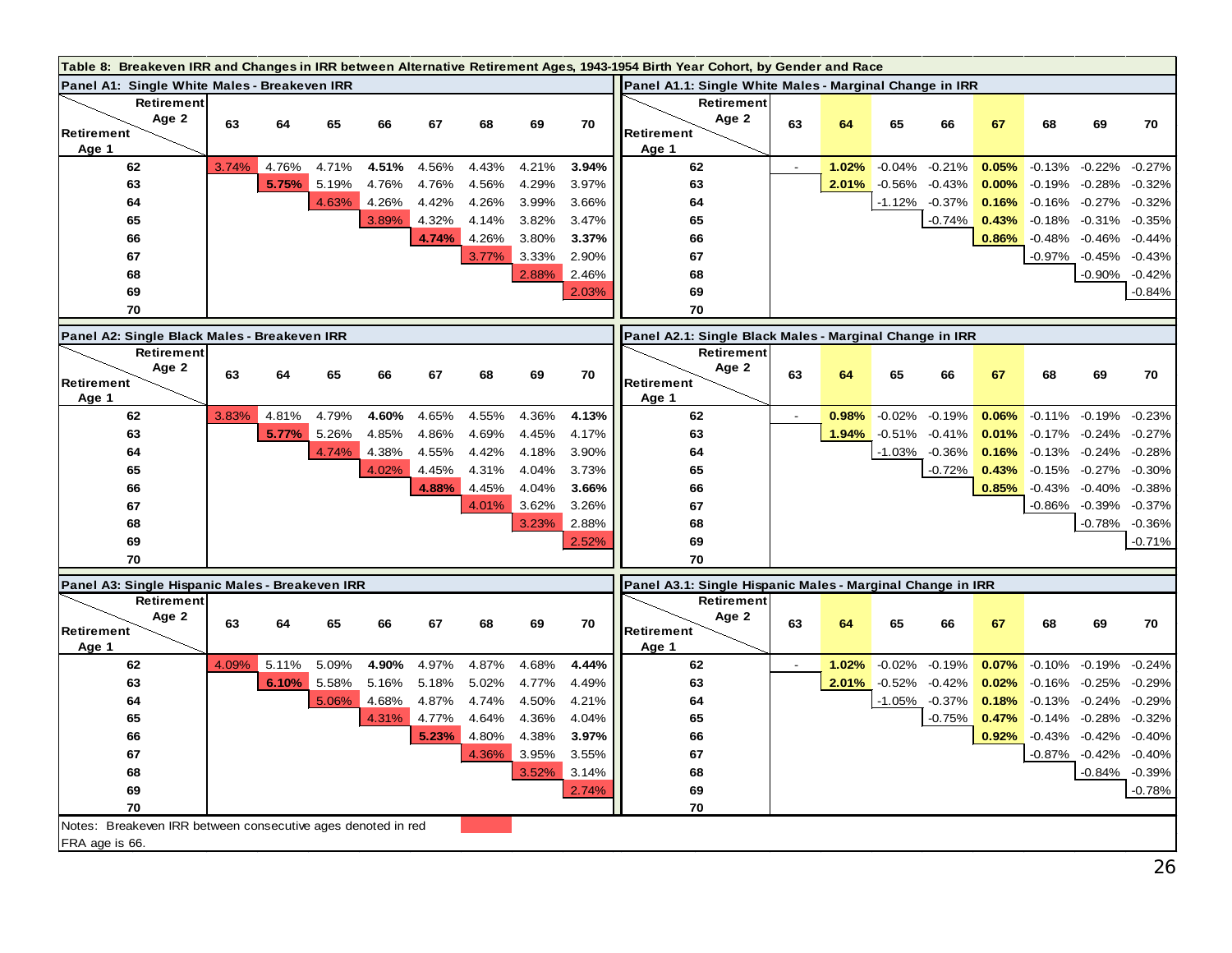|                                                              |       |       |       |       |       |       | Table 8: Breakeven IRR and Changes in IRR between Alternative Retirement Ages, 1943-1954 Birth Year Cohort, by Gender and Race (continued) |       |                                                              |                          |       |                 |          |          |          |          |          |
|--------------------------------------------------------------|-------|-------|-------|-------|-------|-------|--------------------------------------------------------------------------------------------------------------------------------------------|-------|--------------------------------------------------------------|--------------------------|-------|-----------------|----------|----------|----------|----------|----------|
| Panel B1: Single White Females - Breakeven IRR               |       |       |       |       |       |       |                                                                                                                                            |       | Panel B1.1: Single White Females - Marginal Change in IRR    |                          |       |                 |          |          |          |          |          |
| Retirement                                                   |       |       |       |       |       |       |                                                                                                                                            |       | Retirement                                                   |                          |       |                 |          |          |          |          |          |
| Age 2<br>Retirement<br>Age 1                                 | 63    | 64    | 65    | 66    | 67    | 68    | 69                                                                                                                                         | 70    | Age 2<br>Retirement<br>Age 1                                 | 63                       | 64    | 65              | 66       | 67       | 68       | 69       | 70       |
| 62                                                           | 4.18% | 5.18% | 5.14% | 4.94% | 4.99% | 4.87% | 4.65%                                                                                                                                      | 4.39% | 62                                                           | ÷,                       | 1.01% | $-0.04%$        | $-0.20%$ | 0.05%    | $-0.12%$ | $-0.22%$ | $-0.26%$ |
| 63                                                           |       | 6.16% | 5.62% | 5.20% | 5.19% | 5.01% | 4.73%                                                                                                                                      | 4.42% | 63                                                           |                          | 1.99% | $-0.55%$        | $-0.42%$ | $-0.01%$ | $-0.18%$ | $-0.28%$ | $-0.31%$ |
| 64                                                           |       |       | 5.06% | 4.70% | 4.86% | 4.71% | 4.43%                                                                                                                                      | 4.12% | 64                                                           |                          |       | $-1.10%$        | $-0.36%$ | 0.16%    | $-0.15%$ | $-0.28%$ | $-0.31%$ |
| 65                                                           |       |       |       | 4.34% | 4.76% | 4.59% | 4.27%                                                                                                                                      | 3.93% | 65                                                           |                          |       |                 | $-0.73%$ | 0.42%    | $-0.17%$ | $-0.32%$ | $-0.34%$ |
| 66                                                           |       |       |       |       | 5.17% | 4.72% | 4.25%                                                                                                                                      | 3.83% | 66                                                           |                          |       |                 |          | 0.83%    | $-0.45%$ | $-0.46%$ | $-0.43%$ |
| 67                                                           |       |       |       |       |       | 4.26% | 3.78%                                                                                                                                      | 3.37% | 67                                                           |                          |       |                 |          |          | $-0.91%$ | $-0.47%$ | $-0.42%$ |
| 68                                                           |       |       |       |       |       |       | 3.30%                                                                                                                                      | 2.91% | 68                                                           |                          |       |                 |          |          |          | $-0.96%$ | $-0.39%$ |
| 69                                                           |       |       |       |       |       |       |                                                                                                                                            | 2.52% | 69                                                           |                          |       |                 |          |          |          |          | $-0.78%$ |
| 70                                                           |       |       |       |       |       |       |                                                                                                                                            |       | 70                                                           |                          |       |                 |          |          |          |          |          |
| Panel B2: Single Black Females - Breakeven IRR               |       |       |       |       |       |       |                                                                                                                                            |       | Panel B2.1: Single Black Females - Marginal Change in IRR    |                          |       |                 |          |          |          |          |          |
| Retirement                                                   |       |       |       |       |       |       |                                                                                                                                            |       | <b>Retirement</b>                                            |                          |       |                 |          |          |          |          |          |
| Age 2<br><b>Retirement</b><br>Age 1                          | 63    | 64    | 65    | 66    | 67    | 68    | 69                                                                                                                                         | 70    | Age 2<br>Retirement<br>Age 1                                 | 63                       | 64    | 65              | 66       | 67       | 68       | 69       | 70       |
| 62                                                           | 4.19% | 5.19% | 5.18% | 5.00% | 5.05% | 4.94% | 4.75%                                                                                                                                      | 4.52% | 62                                                           | $\overline{\phantom{a}}$ | 1.01% | $-0.01%$        | $-0.18%$ | 0.05%    | $-0.11%$ | $-0.20%$ | $-0.23%$ |
| 63                                                           |       | 6.17% | 5.67% | 5.27% | 5.27% | 5.09% | 4.84%                                                                                                                                      | 4.56% | 63                                                           |                          | 1.98% | $-0.50%$        | $-0.40%$ | 0.00%    | $-0.18%$ | $-0.25%$ | $-0.28%$ |
| 64                                                           |       |       | 5.16% | 4.81% | 4.96% | 4.82% | 4.57%                                                                                                                                      | 4.29% | 64                                                           |                          |       | $-1.01%$        | $-0.35%$ | 0.16%    | $-0.15%$ | $-0.25%$ | $-0.28%$ |
| 65                                                           |       |       |       | 4.45% | 4.86% | 4.70% | 4.42%                                                                                                                                      | 4.11% | 65                                                           |                          |       |                 | $-0.71%$ | 0.41%    | $-0.16%$ | $-0.28%$ | $-0.31%$ |
| 66                                                           |       |       |       |       | 5.27% | 4.83% | 4.41%                                                                                                                                      | 4.02% | 66                                                           |                          |       |                 |          | 0.83%    | $-0.45%$ | $-0.42%$ | $-0.38%$ |
| 67                                                           |       |       |       |       |       | 4.38% | 3.97%                                                                                                                                      | 3.60% | 67                                                           |                          |       |                 |          |          | -0.90%   | $-0.41%$ | $-0.37%$ |
| 68                                                           |       |       |       |       |       |       | 3.55%                                                                                                                                      | 3.21% | 68                                                           |                          |       |                 |          |          |          | $-0.82%$ | $-0.34%$ |
| 69                                                           |       |       |       |       |       |       |                                                                                                                                            | 2.86% | 69                                                           |                          |       |                 |          |          |          |          | $-0.69%$ |
| 70                                                           |       |       |       |       |       |       |                                                                                                                                            |       | 70                                                           |                          |       |                 |          |          |          |          |          |
| Panel B3: Single Hispanic Females - Breakeven IRR            |       |       |       |       |       |       |                                                                                                                                            |       | Panel B3.1: Single Hispanic Females - Marginal Change in IRR |                          |       |                 |          |          |          |          |          |
| <b>Retirement</b>                                            |       |       |       |       |       |       |                                                                                                                                            |       | <b>Retirement</b>                                            |                          |       |                 |          |          |          |          |          |
| Age 2<br><b>Retirement</b><br>Age 1                          | 63    | 64    | 65    | 66    | 67    | 68    | 69                                                                                                                                         | 70    | Age 2<br>Retirement<br>Age 1                                 | 63                       | 64    | 65              | 66       | 67       | 68       | 69       | 70       |
| 62                                                           | 4.45% | 5.48% | 5.45% | 5.27% | 5.34% | 5.23% | 5.04%                                                                                                                                      | 4.80% | 62                                                           | $\overline{\phantom{a}}$ | 1.02% | $-0.03%$        | $-0.18%$ | 0.07%    | $-0.11%$ | $-0.20%$ | $-0.24%$ |
| 63                                                           |       | 6.47% | 5.94% | 5.53% | 5.56% | 5.39% | 5.13%                                                                                                                                      | 4.85% | 63                                                           |                          |       | $2.01\%$ -0.53% | $-0.40%$ | 0.02%    | $-0.17%$ | $-0.25%$ | $-0.28%$ |
| 64                                                           |       |       | 5.40% | 5.06% | 5.25% | 5.11% | 4.86%                                                                                                                                      | 4.57% | 64                                                           |                          |       | $-1.07%$        | $-0.35%$ | 0.19%    | $-0.14%$ | $-0.25%$ | $-0.29%$ |
| 65                                                           |       |       |       | 4.71% | 5.17% | 5.01% | 4.72%                                                                                                                                      | 4.40% | 65                                                           |                          |       |                 | $-0.70%$ | 0.47%    | $-0.16%$ | $-0.29%$ | $-0.32%$ |
| 66                                                           |       |       |       |       | 5.63% | 5.16% | 4.72%                                                                                                                                      | 4.32% | 66                                                           |                          |       |                 |          | 0.93%    | $-0.47%$ | $-0.44%$ | $-0.40%$ |
| 67                                                           |       |       |       |       |       | 4.68% | 4.25%                                                                                                                                      | 3.87% | 67                                                           |                          |       |                 |          |          | $-0.95%$ | $-0.42%$ | $-0.39%$ |
| 68                                                           |       |       |       |       |       |       | 3.82%                                                                                                                                      | 3.45% | 68                                                           |                          |       |                 |          |          |          | $-0.85%$ | $-0.37%$ |
| 69                                                           |       |       |       |       |       |       |                                                                                                                                            | 3.08% | 69                                                           |                          |       |                 |          |          |          |          | $-0.74%$ |
| 70                                                           |       |       |       |       |       |       |                                                                                                                                            |       | 70                                                           |                          |       |                 |          |          |          |          |          |
| Notes: Breakeven IRR between consecutive ages denoted in red |       |       |       |       |       |       |                                                                                                                                            |       |                                                              |                          |       |                 |          |          |          |          |          |
| FRA age is 66.                                               |       |       |       |       |       |       |                                                                                                                                            |       |                                                              |                          |       |                 |          |          |          |          |          |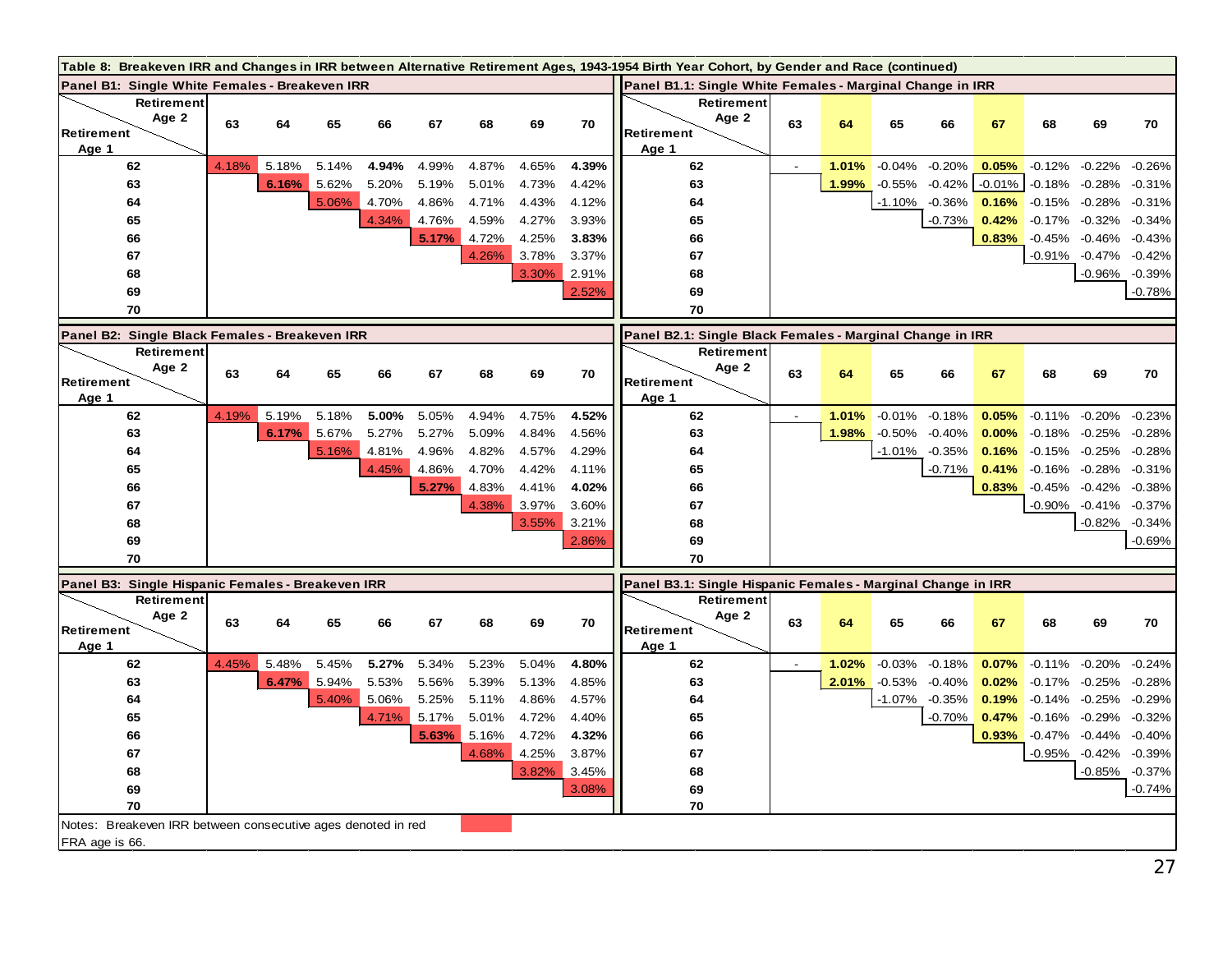| Table 9: Breakeven IRR between Alternative Retirement Ages,<br>1943-1954 Birth Year Cohort, White Men and Women |                                                      |      |  |  |  |  |  |  |
|-----------------------------------------------------------------------------------------------------------------|------------------------------------------------------|------|--|--|--|--|--|--|
| Panel A: Single White Males - Breakeven IRR                                                                     |                                                      |      |  |  |  |  |  |  |
| <b>Retirement</b>                                                                                               | <b>Breakeven IRR</b>                                 |      |  |  |  |  |  |  |
| <b>Ages</b>                                                                                                     | <b>McCormack &amp; Perdue*</b><br><b>Our Results</b> |      |  |  |  |  |  |  |
| 62 vs 66                                                                                                        | 4.51%                                                | 2.4% |  |  |  |  |  |  |
| 62 vs 70                                                                                                        | 3.94%                                                | 0.5% |  |  |  |  |  |  |
| 66 vs 70                                                                                                        | 3.37%                                                | 0.0% |  |  |  |  |  |  |
|                                                                                                                 | Panel B: Single White Females - Breakeven IRR        |      |  |  |  |  |  |  |
| <b>Retirement</b>                                                                                               | <b>Breakeven IRR</b>                                 |      |  |  |  |  |  |  |
| <b>Ages</b>                                                                                                     | <b>McCormack &amp; Perdue*</b>                       |      |  |  |  |  |  |  |
| 62 vs 66                                                                                                        | 4.94%                                                | 3.9% |  |  |  |  |  |  |
| 62 vs 70                                                                                                        | 4.39%                                                | 2.6% |  |  |  |  |  |  |
| 3.83%<br>66 vs 70<br>1.3%                                                                                       |                                                      |      |  |  |  |  |  |  |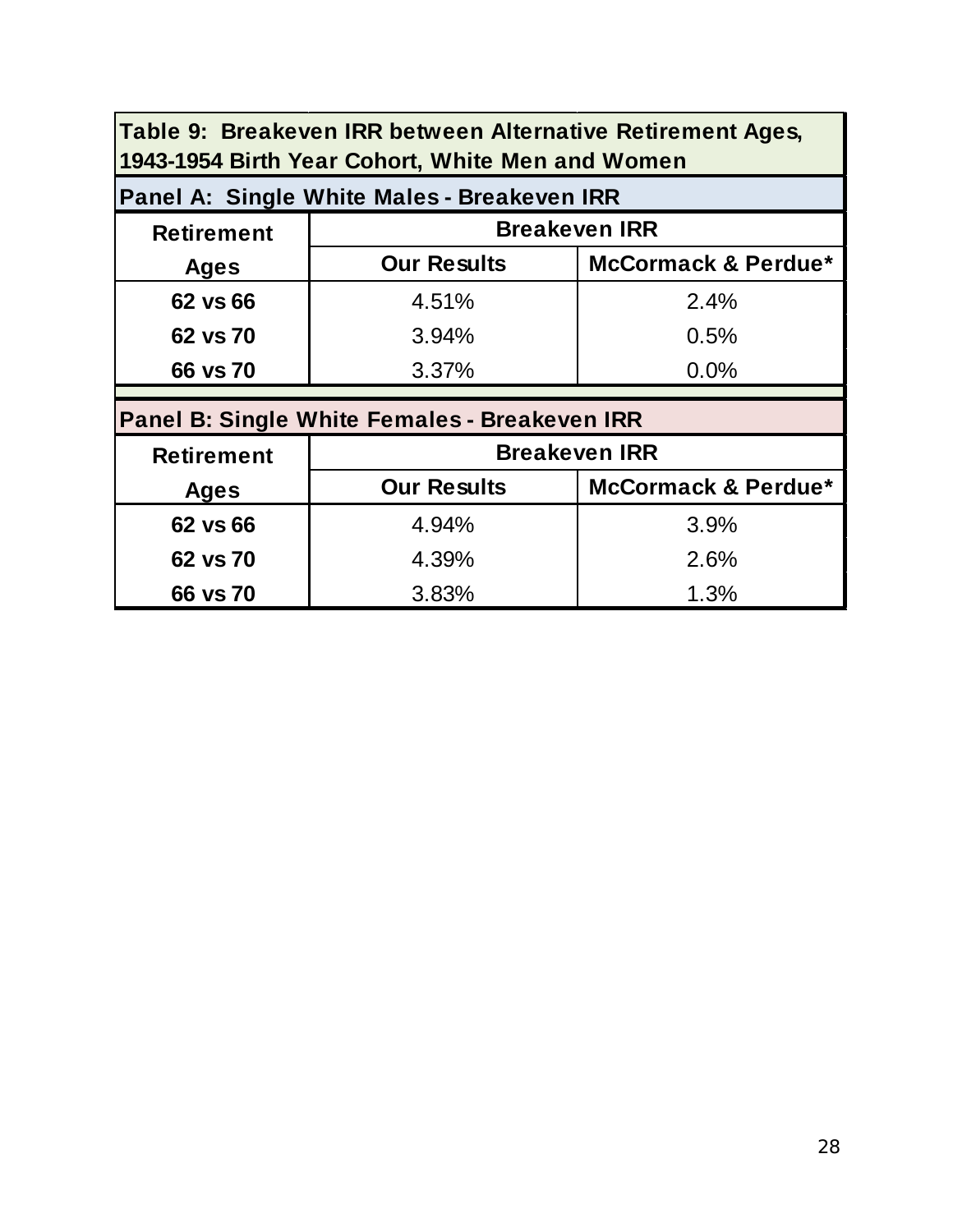| Table 10: Internal Rates of Return of Alternative Retirement Ages, by Birth Year and Gender |                                     |                                        |                                |                                   |                                |                                |                                |                                |                                |  |
|---------------------------------------------------------------------------------------------|-------------------------------------|----------------------------------------|--------------------------------|-----------------------------------|--------------------------------|--------------------------------|--------------------------------|--------------------------------|--------------------------------|--|
|                                                                                             | Panel A: All Single Males born in   | 1943 - 1954                            | 1955                           | 1956                              | 1957                           | 1958                           | 1959                           | 1960                           |                                |  |
|                                                                                             |                                     | <b>Retirement Age1 Retirement Age2</b> | <b>IRR</b>                     | Breakeven Breakeven<br><b>IRR</b> | <b>Breakeven</b><br><b>IRR</b> | <b>Breakeven</b><br><b>IRR</b> | <b>Breakeven</b><br><b>IRR</b> | <b>Breakeven</b><br>IRR        | <b>Breakeven</b><br><b>IRR</b> |  |
|                                                                                             | 62                                  | 66                                     | 4.51%                          |                                   |                                |                                |                                |                                |                                |  |
|                                                                                             | 62                                  | 66 yrs. 2 mo.                          |                                | 4.62%                             |                                |                                |                                |                                |                                |  |
| $\overline{\overline{E}}$                                                                   | 62                                  | 66 yrs. 4 mo.                          |                                |                                   | 4.75%                          |                                |                                |                                |                                |  |
|                                                                                             | 62                                  | 66 yrs. 6 mo.                          |                                |                                   |                                | 4.84%                          |                                |                                |                                |  |
| Early vs.                                                                                   | 62                                  | 66 yrs. 8 mo.                          |                                |                                   |                                |                                | 4.93%                          |                                |                                |  |
|                                                                                             | 62                                  | 66 yrs. 10 mo.                         |                                |                                   |                                |                                |                                | 5.05%                          |                                |  |
|                                                                                             | 62                                  | 67                                     |                                |                                   |                                |                                |                                |                                | 4.34%                          |  |
| Early vs.<br>Delayed                                                                        |                                     |                                        | 3.97%                          |                                   |                                |                                |                                |                                |                                |  |
|                                                                                             | 62<br>66                            | 70<br>70                               |                                | 3.98%                             | 4.01%                          | 4.02%                          | 4.04%                          | 4.07%                          | 4.08%                          |  |
|                                                                                             | 66 yrs. 2 mo.                       | 70                                     | 3.43%                          | 3.91%                             |                                |                                |                                |                                |                                |  |
|                                                                                             |                                     | 70                                     |                                |                                   | 3.84%                          |                                |                                |                                |                                |  |
|                                                                                             | 66 yrs. 4 mo.<br>66 yrs. 6 mo.      | 70                                     |                                |                                   |                                |                                |                                |                                |                                |  |
| Full vs. Delayed                                                                            |                                     | 70                                     |                                |                                   |                                | 2.84%                          |                                |                                |                                |  |
|                                                                                             | 66 yrs. 8 mo.<br>66 yrs. 10 mo.     | 70                                     |                                |                                   |                                |                                | 2.57%                          |                                |                                |  |
|                                                                                             | 67                                  | 70                                     |                                |                                   |                                |                                |                                | 3.59%                          | 3.65%                          |  |
|                                                                                             |                                     |                                        |                                |                                   |                                |                                |                                |                                |                                |  |
|                                                                                             |                                     |                                        |                                |                                   |                                |                                |                                |                                |                                |  |
|                                                                                             | Panel B: All Single Females born in |                                        | 1943 - 1954                    | 1955                              | 1956                           | 1957                           | 1958                           | 1959                           | 1960                           |  |
|                                                                                             |                                     | <b>Retirement Age1 Retirement Age2</b> | <b>Breakeven</b><br><b>IRR</b> | <b>Breakeven</b><br><b>IRR</b>    | <b>Breakeven</b><br><b>IRR</b> | <b>Breakeven</b><br><b>IRR</b> | <b>Breakeven</b><br><b>IRR</b> | <b>Breakeven</b><br><b>IRR</b> | <b>Breakeven</b><br><b>IRR</b> |  |
|                                                                                             | 62                                  | 66                                     | 4.95%                          |                                   |                                |                                |                                |                                |                                |  |
|                                                                                             | 62                                  | 66 yrs. 2 mo.                          |                                | 5.03%                             |                                |                                |                                |                                |                                |  |
| $\overline{E}$                                                                              | 62                                  | 66 yrs. 4 mo.                          |                                |                                   | 5.15%                          |                                |                                |                                |                                |  |
|                                                                                             | 62                                  | 66 yrs. 6 mo.                          |                                |                                   |                                | 5.22%                          |                                |                                |                                |  |
|                                                                                             | 62                                  | 66 yrs. 8 mo.                          |                                |                                   |                                |                                | 5.29%                          |                                |                                |  |
| Early vs.                                                                                   | 62                                  | 66 yrs. 10 mo.                         |                                |                                   |                                |                                |                                | 5.39%                          |                                |  |
|                                                                                             | 62                                  | 67                                     |                                |                                   |                                |                                |                                |                                | 4.79%                          |  |
| Early vs.                                                                                   |                                     |                                        |                                |                                   |                                |                                |                                |                                |                                |  |
| Delayed                                                                                     | 62<br>66                            | 70                                     | 4.42%                          | 4.43%                             | 4.47%                          | 4.48%                          | 4.49%                          | 4.52%                          | 4.54%                          |  |
|                                                                                             |                                     | 70<br>70                               | 3.88%                          |                                   |                                |                                |                                |                                |                                |  |
|                                                                                             | 66 yrs. 2 mo.                       |                                        |                                | 3.74%                             |                                |                                |                                |                                |                                |  |
|                                                                                             | 66 yrs. 4 mo.                       | $70\,$<br>70                           |                                |                                   | 3.58%                          | 3.38%                          |                                |                                |                                |  |
|                                                                                             | 66 yrs. 6 mo.<br>66 yrs. 8 mo.      | 70                                     |                                |                                   |                                |                                | 3.15%                          |                                |                                |  |
| Full vs. Delayed                                                                            | 66 yrs. 10 mo.                      | 70                                     |                                |                                   |                                |                                |                                | 2.87%                          |                                |  |
|                                                                                             | 67                                  | 70                                     |                                |                                   |                                |                                |                                |                                | 4.12%                          |  |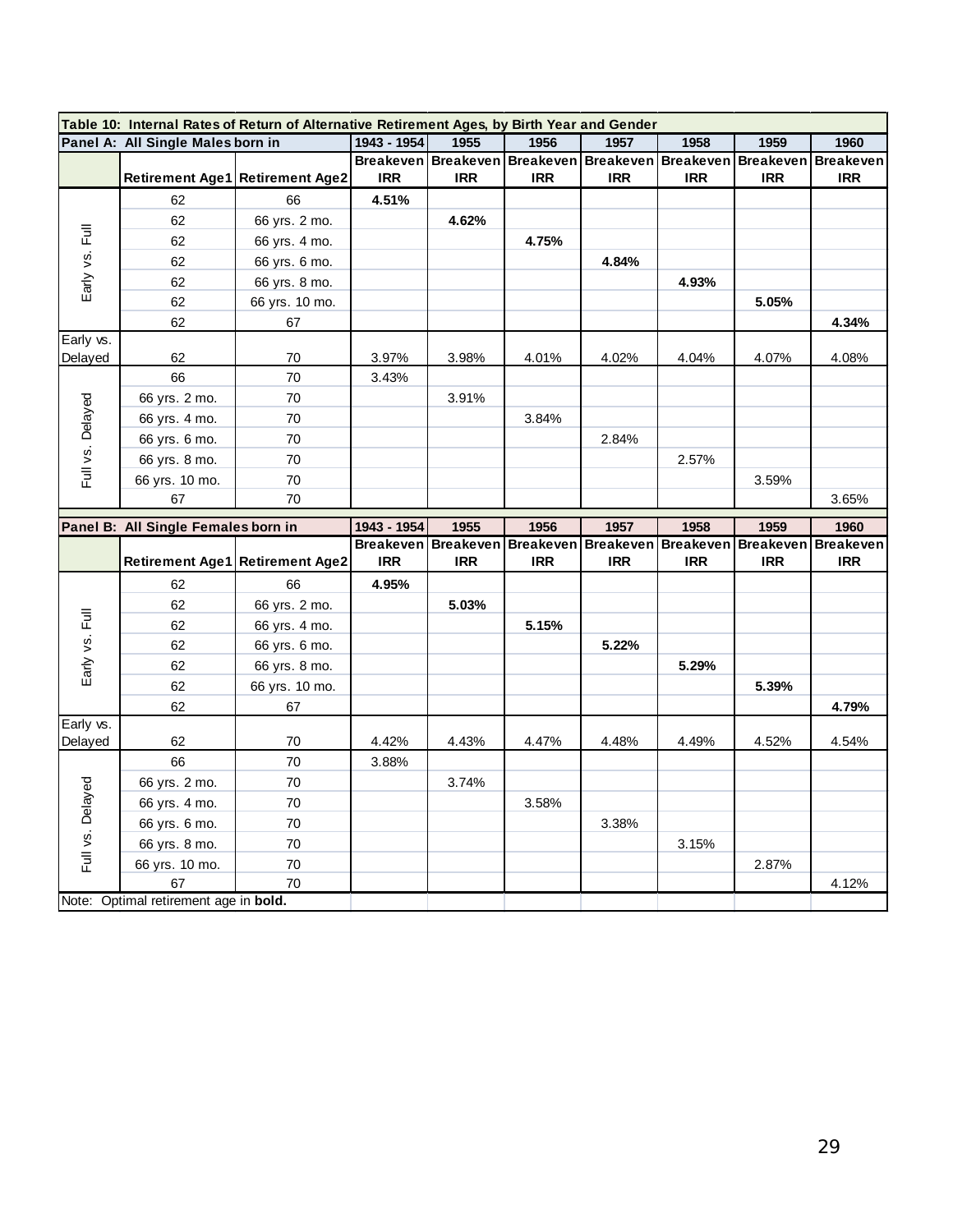| Table 11: Internal Rates of Return of Alternative Retirement Ages, by Birth Year, Gender, and Race |                                         |                        |             |            |                                                           |            |            |                  |                  |
|----------------------------------------------------------------------------------------------------|-----------------------------------------|------------------------|-------------|------------|-----------------------------------------------------------|------------|------------|------------------|------------------|
| Panel A1: Single White Males born in                                                               |                                         | 1943 - 1954            | 1955        | 1956       | 1957                                                      | 1958       | 1959       | 1960             |                  |
|                                                                                                    |                                         |                        |             |            | Breakeven   Breakeven   Breakeven   Breakeven   Breakeven |            |            | Breakeven        | <b>Breakeven</b> |
|                                                                                                    | <b>Retirement Age1</b>                  | <b>Retirement Age2</b> | <b>IRR</b>  | <b>IRR</b> | <b>IRR</b>                                                | <b>IRR</b> | <b>IRR</b> | <b>IRR</b>       | <b>IRR</b>       |
|                                                                                                    | 62                                      | 66                     | 4.51%       |            |                                                           |            |            |                  |                  |
| Ful                                                                                                | 62                                      | 66 yrs. 2 mo.          |             | 4.61%      |                                                           |            |            |                  |                  |
|                                                                                                    | 62                                      | 66 yrs. 4 mo.          |             |            | 4.75%                                                     |            |            |                  |                  |
| Early vs.                                                                                          | 62                                      | 66 yrs. 6 mo.          |             |            |                                                           | 4.84%      |            |                  |                  |
|                                                                                                    | 62                                      | 66 yrs. 8 mo.          |             |            |                                                           |            | 4.93%      |                  |                  |
|                                                                                                    | 62                                      | 66 yrs. 10 mo.         |             |            |                                                           |            |            | 5.04%            |                  |
|                                                                                                    | 62                                      | 67                     |             |            |                                                           |            |            |                  | 4.34%            |
|                                                                                                    |                                         |                        |             |            |                                                           |            |            |                  |                  |
| Early vs.                                                                                          |                                         |                        |             |            |                                                           |            |            |                  |                  |
| Delayed                                                                                            | 62                                      | 70                     | 3.94%       | 3.95%      | 3.98%                                                     | 3.99%      | 4.01%      | 4.04%            | 4.05%            |
|                                                                                                    | 66                                      | 70                     | 3.37%       |            |                                                           |            |            |                  |                  |
| Full vs. Delayed                                                                                   | 66 yrs. 2 mo.                           | $70\,$                 |             | 3.20%      |                                                           |            |            |                  |                  |
|                                                                                                    |                                         |                        |             |            |                                                           |            |            |                  |                  |
|                                                                                                    | 66 yrs. 4 mo.                           | $70\,$                 |             |            | 3.00%                                                     |            |            |                  |                  |
|                                                                                                    | 66 yrs. 6 mo.                           | 70                     |             |            |                                                           | 2.76%      |            |                  |                  |
|                                                                                                    | 66 yrs. 8 mo.                           | $70\,$                 |             |            |                                                           |            | 2.49%      |                  |                  |
|                                                                                                    | 66 yrs. 10 mo.                          | $70\,$                 |             |            |                                                           |            |            | 2.15%            |                  |
|                                                                                                    | 67                                      | $70\,$                 |             |            |                                                           |            |            |                  | 3.58%            |
|                                                                                                    | Panel A2: Single Black Males born in    |                        | 1943 - 1954 | 1955       | 1956                                                      | 1957       | 1958       | 1959             | 1960             |
|                                                                                                    |                                         |                        |             |            | Breakeven   Breakeven   Breakeven   Breakeven   Breakeven |            |            | <b>Breakeven</b> | <b>Breakeven</b> |
|                                                                                                    | <b>Retirement Age1</b>                  | <b>Retirement Age2</b> | <b>IRR</b>  | <b>IRR</b> | <b>IRR</b>                                                | <b>IRR</b> | <b>IRR</b> | <b>IRR</b>       | <b>IRR</b>       |
|                                                                                                    | 62                                      | 66                     | 4.60%       |            |                                                           |            |            |                  |                  |
| $\overline{\overline{E}}$                                                                          | 62                                      | 66 yrs. 2 mo.          |             | 4.69%      |                                                           |            |            |                  |                  |
|                                                                                                    | 62                                      | 66 yrs. 4 mo.          |             |            | 4.82%                                                     |            |            |                  |                  |
| Early vs.                                                                                          | 62                                      | 66 yrs. 6 mo.          |             |            |                                                           | 4.90%      |            |                  |                  |
|                                                                                                    | 62                                      | 66 yrs. 8 mo.          |             |            |                                                           |            | 4.98%      |                  |                  |
|                                                                                                    | 62                                      |                        |             |            |                                                           |            |            |                  |                  |
|                                                                                                    |                                         | 66 yrs. 10 mo.         |             |            |                                                           |            |            | 5.09%            |                  |
|                                                                                                    | 62                                      | 67                     |             |            |                                                           |            |            |                  | 4.45%            |
| Early vs.                                                                                          |                                         |                        |             |            |                                                           |            |            |                  |                  |
| Delayed                                                                                            | 62                                      | 70                     | 4.13%       | 4.14%      | 4.17%                                                     | 4.18%      | 4.19%      | 4.23%            | 4.24%            |
| Full vs. Delayed                                                                                   | 66                                      | 70                     | 3.66%       |            |                                                           |            |            |                  |                  |
|                                                                                                    | 66 yrs. 2 mo.                           | 70                     |             | 3.52%      |                                                           |            |            |                  |                  |
|                                                                                                    | 66 yrs. 4 mo.                           | 70                     |             |            | 3.36%                                                     |            |            |                  |                  |
|                                                                                                    | 66 yrs. 6 mo.                           | $70\,$                 |             |            |                                                           | 3.17%      |            |                  |                  |
|                                                                                                    | 66 yrs. 8 mo.                           | $70\,$                 |             |            |                                                           |            | 2.95%      |                  |                  |
|                                                                                                    | 66 yrs. 10 mo.                          | $70\,$                 |             |            |                                                           |            |            | 2.69%            |                  |
|                                                                                                    | 67                                      | 70                     |             |            |                                                           |            |            |                  | 3.89%            |
|                                                                                                    | Panel A3: Single Hispanic Males born in |                        | 1943 - 1954 | 1955       | 1956                                                      | 1957       | 1958       | 1959             | 1960             |
|                                                                                                    |                                         |                        |             |            | Breakeven   Breakeven   Breakeven   Breakeven   Breakeven |            |            | <b>Breakeven</b> | <b>Breakeven</b> |
|                                                                                                    | Retirement Age1                         | <b>Retirement Age2</b> | <b>IRR</b>  | <b>IRR</b> | <b>IRR</b>                                                | <b>IRR</b> | <b>IRR</b> | <b>IRR</b>       | <b>IRR</b>       |
|                                                                                                    | 62                                      | 66                     | 4.90%       |            |                                                           |            |            |                  |                  |
| Ē                                                                                                  | 62                                      | 66 yrs. 2 mo.          |             | 4.98%      |                                                           |            |            |                  |                  |
|                                                                                                    | 62                                      | 66 yrs. 4 mo.          |             |            | 5.10%                                                     |            |            |                  |                  |
|                                                                                                    | 62                                      | 66 yrs. 6 mo.          |             |            |                                                           | 5.17%      |            |                  |                  |
| Early vs.                                                                                          | 62                                      | 66 yrs. 8 mo.          |             |            |                                                           |            | 5.24%      |                  |                  |
|                                                                                                    | 62                                      |                        |             |            |                                                           |            |            | 5.35%            |                  |
|                                                                                                    |                                         | 66 yrs. 10 mo.         |             |            |                                                           |            |            |                  |                  |
|                                                                                                    | 62                                      | 67                     |             |            |                                                           |            |            |                  | 4.75%            |
| Early vs.                                                                                          |                                         |                        |             |            |                                                           |            |            |                  |                  |
| Delayed                                                                                            | 62                                      | $70\,$                 | 4.44%       | 4.45%      | 4.48%                                                     | 4.49%      | 4.50%      | 4.54%            | 4.55%            |
|                                                                                                    | 66                                      | 70                     | 3.97%       |            |                                                           |            |            |                  |                  |
|                                                                                                    | 66 yrs. 2 mo.                           | $70\,$                 |             | 3.84%      |                                                           |            |            |                  |                  |
|                                                                                                    | 66 yrs. 4 mo.                           | $70\,$                 |             |            | 3.69%                                                     |            |            |                  |                  |
| Full vs. Delayed                                                                                   | 66 yrs. 6 mo.                           | $70\,$                 |             |            |                                                           | 3.51%      |            |                  |                  |
|                                                                                                    | 66 yrs. 8 mo.                           | $70\,$                 |             |            |                                                           |            | 3.30%      |                  |                  |
|                                                                                                    | 66 yrs. 10 mo.                          | 70                     |             |            |                                                           |            |            | 3.04%            |                  |
|                                                                                                    | 67                                      | 70                     |             |            |                                                           |            |            |                  | 4.22%            |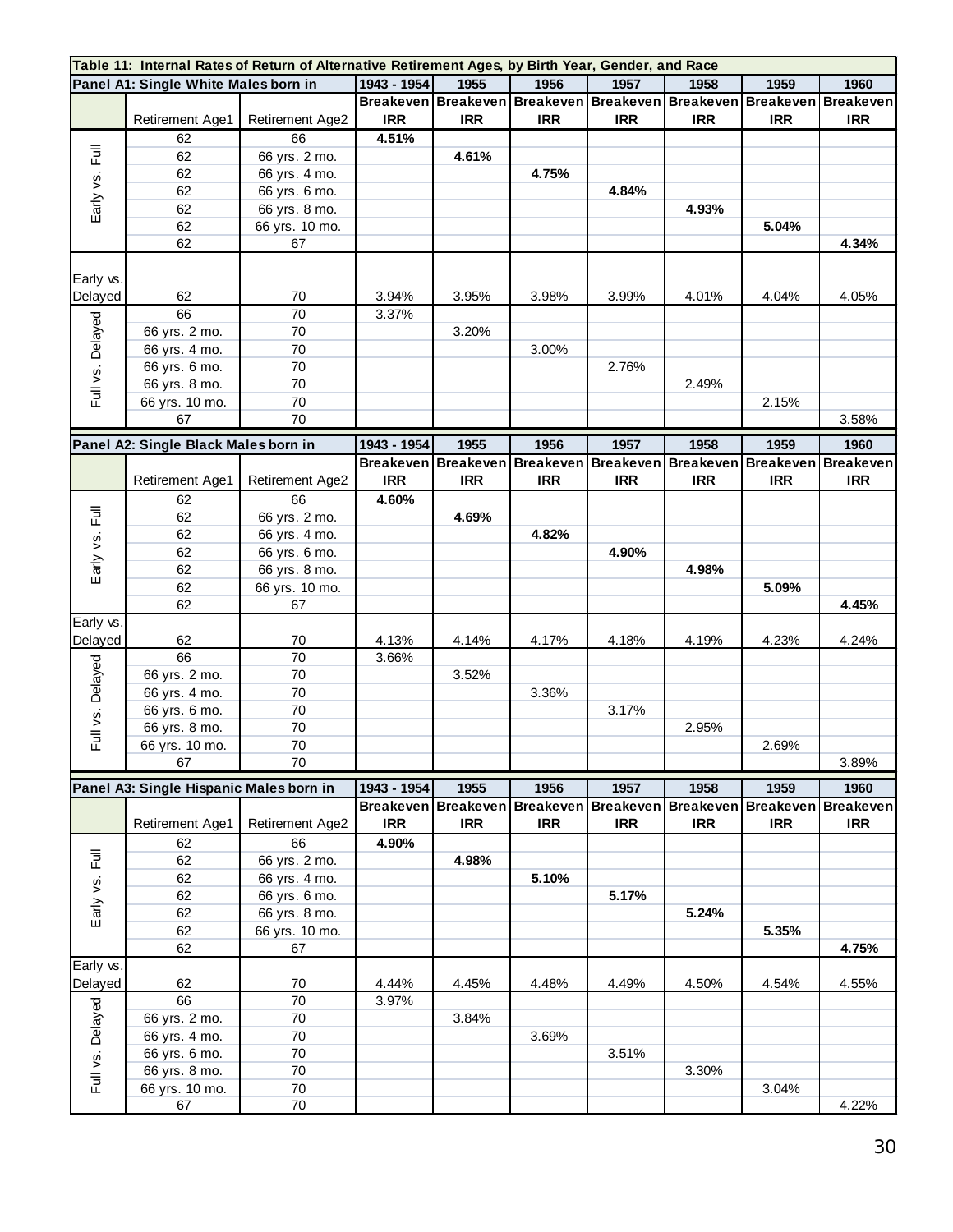| 1943 - 1954<br>1960<br>Panel B1: Single White Females born in<br>1955<br>1956<br>1957<br>1958<br>1959<br>Breakeven Breakeven Breakeven Breakeven Breakeven Breakeven Breakeven<br><b>IRR</b><br>Retirement Age1<br><b>IRR</b><br><b>IRR</b><br><b>IRR</b><br><b>IRR</b><br><b>IRR</b><br><b>IRR</b><br><b>Retirement Age2</b><br>66<br>4.94%<br>62<br>Early vs. Full<br>62<br>66 yrs. 2 mo.<br>5.03%<br>62<br>66 yrs. 4 mo.<br>5.14%<br>62<br>66 yrs. 6 mo.<br>5.21%<br>66 yrs. 8 mo.<br>62<br>5.28%<br>62<br>66 yrs. 10 mo.<br>5.38%<br>62<br>67<br>4.77%<br>Early vs.<br>Delayed<br>62<br>4.39%<br>4.51%<br>70<br>4.40%<br>4.44%<br>4.45%<br>4.46%<br>4.49%<br>66<br>70<br>3.83%<br>Full vs. Delayed<br>66 yrs. 2 mo.<br>70<br>3.68%<br>70<br>3.51%<br>66 yrs. 4 mo.<br>66 yrs. 6 mo.<br>70<br>3.31%<br>66 yrs. 8 mo.<br>70<br>3.07%<br>66 yrs. 10 mo.<br>70<br>2.78%<br>70<br>4.06%<br>67<br>Panel B2: Single Black Females born in<br>1943 - 1954<br>1955<br>1956<br>1957<br>1958<br>1959<br>1960<br>Breakeven   Breakeven   Breakeven   Breakeven   Breakeven   Breakeven   Breakeven<br><b>Retirement Age1</b><br><b>Retirement Age2</b><br><b>IRR</b><br><b>IRR</b><br><b>IRR</b><br><b>IRR</b><br><b>IRR</b><br><b>IRR</b><br><b>IRR</b><br>62<br>66<br>5.00%<br>$\overline{\Xi}$<br>62<br>66 yrs. 2 mo.<br>5.08%<br>66 yrs. 4 mo.<br>62<br>5.19%<br>Early vs.<br>62<br>66 yrs. 6 mo.<br>5.25%<br>62<br>66 yrs. 8 mo.<br>5.32%<br>62<br>66 yrs. 10 mo.<br>5.42%<br>62<br>4.84%<br>67<br>Early vs.<br>Delayed<br>62<br>70<br>4.52%<br>4.53%<br>4.56%<br>4.57%<br>4.58%<br>4.61%<br>4.62%<br>66<br>70<br>4.02%<br>Full vs. Delayed<br>66 yrs. 2 mo.<br>70<br>3.90%<br>66 yrs. 4 mo.<br>70<br>3.57%<br>66 yrs. 6 mo.<br>70<br>3.58%<br>66 yrs. 8 mo.<br>70<br>3.38%<br>70<br>66 yrs. 10 mo.<br>3.13%<br>70<br>67<br>4.26%<br>Panel B3: Single Hispanic Females born in 1943 - 1954<br>1955<br>1956<br>1957<br>1958<br>1959<br>1960<br>Breakeven   Breakeven   Breakeven   Breakeven   Breakeven   Breakeven   Breakeven<br><b>IRR</b><br><b>IRR</b><br><b>IRR</b><br><b>IRR</b><br><b>IRR</b><br>Retirement Age1<br><b>Retirement Age2</b><br><b>IRR</b><br><b>IRR</b><br>66<br>62<br>5.27%<br>$\overline{\Xi}$<br>66 yrs. 2 mo.<br>62<br>5.33%<br>66 yrs. 4 mo.<br>62<br>5.43%<br>Early vs.<br>62<br>66 yrs. 6 mo.<br>5.49%<br>66 yrs. 8 mo.<br>62<br>5.54%<br>62<br>66 yrs. 10 mo.<br>5.63%<br>62<br>67<br>5.12%<br>Early vs.<br>Delayed<br>62<br>$70\,$<br>4.91%<br>4.80%<br>4.81%<br>4.84%<br>4.85%<br>4.86%<br>4.90%<br>66<br>70<br>4.32%<br>Full vs. Delayed<br>66 yrs. 2 mo.<br>70<br>4.21%<br>66 yrs. 4 mo.<br>$70\,$<br>4.08%<br>66 yrs. 6 mo.<br>70<br>3.92%<br>66 yrs. 8 mo.<br>70<br>3.74%<br>66 yrs. 10 mo.<br>70<br>3.51%<br>67<br>70<br>4.55% | Table 11: Internal Rates of Return of Alternative Retirement Ages, by Birth Year, Gender, and Race (continued) |  |  |  |  |  |  |  |  |  |
|-------------------------------------------------------------------------------------------------------------------------------------------------------------------------------------------------------------------------------------------------------------------------------------------------------------------------------------------------------------------------------------------------------------------------------------------------------------------------------------------------------------------------------------------------------------------------------------------------------------------------------------------------------------------------------------------------------------------------------------------------------------------------------------------------------------------------------------------------------------------------------------------------------------------------------------------------------------------------------------------------------------------------------------------------------------------------------------------------------------------------------------------------------------------------------------------------------------------------------------------------------------------------------------------------------------------------------------------------------------------------------------------------------------------------------------------------------------------------------------------------------------------------------------------------------------------------------------------------------------------------------------------------------------------------------------------------------------------------------------------------------------------------------------------------------------------------------------------------------------------------------------------------------------------------------------------------------------------------------------------------------------------------------------------------------------------------------------------------------------------------------------------------------------------------------------------------------------------------------------------------------------------------------------------------------------------------------------------------------------------------------------------------------------------------------------------------------------------------------------------------------------------------------------------------------------------------------------------------------------------------------------------------------------------------------------------------------------------------------------------------------------------|----------------------------------------------------------------------------------------------------------------|--|--|--|--|--|--|--|--|--|
|                                                                                                                                                                                                                                                                                                                                                                                                                                                                                                                                                                                                                                                                                                                                                                                                                                                                                                                                                                                                                                                                                                                                                                                                                                                                                                                                                                                                                                                                                                                                                                                                                                                                                                                                                                                                                                                                                                                                                                                                                                                                                                                                                                                                                                                                                                                                                                                                                                                                                                                                                                                                                                                                                                                                                                   |                                                                                                                |  |  |  |  |  |  |  |  |  |
|                                                                                                                                                                                                                                                                                                                                                                                                                                                                                                                                                                                                                                                                                                                                                                                                                                                                                                                                                                                                                                                                                                                                                                                                                                                                                                                                                                                                                                                                                                                                                                                                                                                                                                                                                                                                                                                                                                                                                                                                                                                                                                                                                                                                                                                                                                                                                                                                                                                                                                                                                                                                                                                                                                                                                                   |                                                                                                                |  |  |  |  |  |  |  |  |  |
|                                                                                                                                                                                                                                                                                                                                                                                                                                                                                                                                                                                                                                                                                                                                                                                                                                                                                                                                                                                                                                                                                                                                                                                                                                                                                                                                                                                                                                                                                                                                                                                                                                                                                                                                                                                                                                                                                                                                                                                                                                                                                                                                                                                                                                                                                                                                                                                                                                                                                                                                                                                                                                                                                                                                                                   |                                                                                                                |  |  |  |  |  |  |  |  |  |
|                                                                                                                                                                                                                                                                                                                                                                                                                                                                                                                                                                                                                                                                                                                                                                                                                                                                                                                                                                                                                                                                                                                                                                                                                                                                                                                                                                                                                                                                                                                                                                                                                                                                                                                                                                                                                                                                                                                                                                                                                                                                                                                                                                                                                                                                                                                                                                                                                                                                                                                                                                                                                                                                                                                                                                   |                                                                                                                |  |  |  |  |  |  |  |  |  |
|                                                                                                                                                                                                                                                                                                                                                                                                                                                                                                                                                                                                                                                                                                                                                                                                                                                                                                                                                                                                                                                                                                                                                                                                                                                                                                                                                                                                                                                                                                                                                                                                                                                                                                                                                                                                                                                                                                                                                                                                                                                                                                                                                                                                                                                                                                                                                                                                                                                                                                                                                                                                                                                                                                                                                                   |                                                                                                                |  |  |  |  |  |  |  |  |  |
|                                                                                                                                                                                                                                                                                                                                                                                                                                                                                                                                                                                                                                                                                                                                                                                                                                                                                                                                                                                                                                                                                                                                                                                                                                                                                                                                                                                                                                                                                                                                                                                                                                                                                                                                                                                                                                                                                                                                                                                                                                                                                                                                                                                                                                                                                                                                                                                                                                                                                                                                                                                                                                                                                                                                                                   |                                                                                                                |  |  |  |  |  |  |  |  |  |
|                                                                                                                                                                                                                                                                                                                                                                                                                                                                                                                                                                                                                                                                                                                                                                                                                                                                                                                                                                                                                                                                                                                                                                                                                                                                                                                                                                                                                                                                                                                                                                                                                                                                                                                                                                                                                                                                                                                                                                                                                                                                                                                                                                                                                                                                                                                                                                                                                                                                                                                                                                                                                                                                                                                                                                   |                                                                                                                |  |  |  |  |  |  |  |  |  |
|                                                                                                                                                                                                                                                                                                                                                                                                                                                                                                                                                                                                                                                                                                                                                                                                                                                                                                                                                                                                                                                                                                                                                                                                                                                                                                                                                                                                                                                                                                                                                                                                                                                                                                                                                                                                                                                                                                                                                                                                                                                                                                                                                                                                                                                                                                                                                                                                                                                                                                                                                                                                                                                                                                                                                                   |                                                                                                                |  |  |  |  |  |  |  |  |  |
|                                                                                                                                                                                                                                                                                                                                                                                                                                                                                                                                                                                                                                                                                                                                                                                                                                                                                                                                                                                                                                                                                                                                                                                                                                                                                                                                                                                                                                                                                                                                                                                                                                                                                                                                                                                                                                                                                                                                                                                                                                                                                                                                                                                                                                                                                                                                                                                                                                                                                                                                                                                                                                                                                                                                                                   |                                                                                                                |  |  |  |  |  |  |  |  |  |
|                                                                                                                                                                                                                                                                                                                                                                                                                                                                                                                                                                                                                                                                                                                                                                                                                                                                                                                                                                                                                                                                                                                                                                                                                                                                                                                                                                                                                                                                                                                                                                                                                                                                                                                                                                                                                                                                                                                                                                                                                                                                                                                                                                                                                                                                                                                                                                                                                                                                                                                                                                                                                                                                                                                                                                   |                                                                                                                |  |  |  |  |  |  |  |  |  |
|                                                                                                                                                                                                                                                                                                                                                                                                                                                                                                                                                                                                                                                                                                                                                                                                                                                                                                                                                                                                                                                                                                                                                                                                                                                                                                                                                                                                                                                                                                                                                                                                                                                                                                                                                                                                                                                                                                                                                                                                                                                                                                                                                                                                                                                                                                                                                                                                                                                                                                                                                                                                                                                                                                                                                                   |                                                                                                                |  |  |  |  |  |  |  |  |  |
|                                                                                                                                                                                                                                                                                                                                                                                                                                                                                                                                                                                                                                                                                                                                                                                                                                                                                                                                                                                                                                                                                                                                                                                                                                                                                                                                                                                                                                                                                                                                                                                                                                                                                                                                                                                                                                                                                                                                                                                                                                                                                                                                                                                                                                                                                                                                                                                                                                                                                                                                                                                                                                                                                                                                                                   |                                                                                                                |  |  |  |  |  |  |  |  |  |
|                                                                                                                                                                                                                                                                                                                                                                                                                                                                                                                                                                                                                                                                                                                                                                                                                                                                                                                                                                                                                                                                                                                                                                                                                                                                                                                                                                                                                                                                                                                                                                                                                                                                                                                                                                                                                                                                                                                                                                                                                                                                                                                                                                                                                                                                                                                                                                                                                                                                                                                                                                                                                                                                                                                                                                   |                                                                                                                |  |  |  |  |  |  |  |  |  |
|                                                                                                                                                                                                                                                                                                                                                                                                                                                                                                                                                                                                                                                                                                                                                                                                                                                                                                                                                                                                                                                                                                                                                                                                                                                                                                                                                                                                                                                                                                                                                                                                                                                                                                                                                                                                                                                                                                                                                                                                                                                                                                                                                                                                                                                                                                                                                                                                                                                                                                                                                                                                                                                                                                                                                                   |                                                                                                                |  |  |  |  |  |  |  |  |  |
|                                                                                                                                                                                                                                                                                                                                                                                                                                                                                                                                                                                                                                                                                                                                                                                                                                                                                                                                                                                                                                                                                                                                                                                                                                                                                                                                                                                                                                                                                                                                                                                                                                                                                                                                                                                                                                                                                                                                                                                                                                                                                                                                                                                                                                                                                                                                                                                                                                                                                                                                                                                                                                                                                                                                                                   |                                                                                                                |  |  |  |  |  |  |  |  |  |
|                                                                                                                                                                                                                                                                                                                                                                                                                                                                                                                                                                                                                                                                                                                                                                                                                                                                                                                                                                                                                                                                                                                                                                                                                                                                                                                                                                                                                                                                                                                                                                                                                                                                                                                                                                                                                                                                                                                                                                                                                                                                                                                                                                                                                                                                                                                                                                                                                                                                                                                                                                                                                                                                                                                                                                   |                                                                                                                |  |  |  |  |  |  |  |  |  |
|                                                                                                                                                                                                                                                                                                                                                                                                                                                                                                                                                                                                                                                                                                                                                                                                                                                                                                                                                                                                                                                                                                                                                                                                                                                                                                                                                                                                                                                                                                                                                                                                                                                                                                                                                                                                                                                                                                                                                                                                                                                                                                                                                                                                                                                                                                                                                                                                                                                                                                                                                                                                                                                                                                                                                                   |                                                                                                                |  |  |  |  |  |  |  |  |  |
|                                                                                                                                                                                                                                                                                                                                                                                                                                                                                                                                                                                                                                                                                                                                                                                                                                                                                                                                                                                                                                                                                                                                                                                                                                                                                                                                                                                                                                                                                                                                                                                                                                                                                                                                                                                                                                                                                                                                                                                                                                                                                                                                                                                                                                                                                                                                                                                                                                                                                                                                                                                                                                                                                                                                                                   |                                                                                                                |  |  |  |  |  |  |  |  |  |
|                                                                                                                                                                                                                                                                                                                                                                                                                                                                                                                                                                                                                                                                                                                                                                                                                                                                                                                                                                                                                                                                                                                                                                                                                                                                                                                                                                                                                                                                                                                                                                                                                                                                                                                                                                                                                                                                                                                                                                                                                                                                                                                                                                                                                                                                                                                                                                                                                                                                                                                                                                                                                                                                                                                                                                   |                                                                                                                |  |  |  |  |  |  |  |  |  |
|                                                                                                                                                                                                                                                                                                                                                                                                                                                                                                                                                                                                                                                                                                                                                                                                                                                                                                                                                                                                                                                                                                                                                                                                                                                                                                                                                                                                                                                                                                                                                                                                                                                                                                                                                                                                                                                                                                                                                                                                                                                                                                                                                                                                                                                                                                                                                                                                                                                                                                                                                                                                                                                                                                                                                                   |                                                                                                                |  |  |  |  |  |  |  |  |  |
|                                                                                                                                                                                                                                                                                                                                                                                                                                                                                                                                                                                                                                                                                                                                                                                                                                                                                                                                                                                                                                                                                                                                                                                                                                                                                                                                                                                                                                                                                                                                                                                                                                                                                                                                                                                                                                                                                                                                                                                                                                                                                                                                                                                                                                                                                                                                                                                                                                                                                                                                                                                                                                                                                                                                                                   |                                                                                                                |  |  |  |  |  |  |  |  |  |
|                                                                                                                                                                                                                                                                                                                                                                                                                                                                                                                                                                                                                                                                                                                                                                                                                                                                                                                                                                                                                                                                                                                                                                                                                                                                                                                                                                                                                                                                                                                                                                                                                                                                                                                                                                                                                                                                                                                                                                                                                                                                                                                                                                                                                                                                                                                                                                                                                                                                                                                                                                                                                                                                                                                                                                   |                                                                                                                |  |  |  |  |  |  |  |  |  |
|                                                                                                                                                                                                                                                                                                                                                                                                                                                                                                                                                                                                                                                                                                                                                                                                                                                                                                                                                                                                                                                                                                                                                                                                                                                                                                                                                                                                                                                                                                                                                                                                                                                                                                                                                                                                                                                                                                                                                                                                                                                                                                                                                                                                                                                                                                                                                                                                                                                                                                                                                                                                                                                                                                                                                                   |                                                                                                                |  |  |  |  |  |  |  |  |  |
|                                                                                                                                                                                                                                                                                                                                                                                                                                                                                                                                                                                                                                                                                                                                                                                                                                                                                                                                                                                                                                                                                                                                                                                                                                                                                                                                                                                                                                                                                                                                                                                                                                                                                                                                                                                                                                                                                                                                                                                                                                                                                                                                                                                                                                                                                                                                                                                                                                                                                                                                                                                                                                                                                                                                                                   |                                                                                                                |  |  |  |  |  |  |  |  |  |
|                                                                                                                                                                                                                                                                                                                                                                                                                                                                                                                                                                                                                                                                                                                                                                                                                                                                                                                                                                                                                                                                                                                                                                                                                                                                                                                                                                                                                                                                                                                                                                                                                                                                                                                                                                                                                                                                                                                                                                                                                                                                                                                                                                                                                                                                                                                                                                                                                                                                                                                                                                                                                                                                                                                                                                   |                                                                                                                |  |  |  |  |  |  |  |  |  |
|                                                                                                                                                                                                                                                                                                                                                                                                                                                                                                                                                                                                                                                                                                                                                                                                                                                                                                                                                                                                                                                                                                                                                                                                                                                                                                                                                                                                                                                                                                                                                                                                                                                                                                                                                                                                                                                                                                                                                                                                                                                                                                                                                                                                                                                                                                                                                                                                                                                                                                                                                                                                                                                                                                                                                                   |                                                                                                                |  |  |  |  |  |  |  |  |  |
|                                                                                                                                                                                                                                                                                                                                                                                                                                                                                                                                                                                                                                                                                                                                                                                                                                                                                                                                                                                                                                                                                                                                                                                                                                                                                                                                                                                                                                                                                                                                                                                                                                                                                                                                                                                                                                                                                                                                                                                                                                                                                                                                                                                                                                                                                                                                                                                                                                                                                                                                                                                                                                                                                                                                                                   |                                                                                                                |  |  |  |  |  |  |  |  |  |
|                                                                                                                                                                                                                                                                                                                                                                                                                                                                                                                                                                                                                                                                                                                                                                                                                                                                                                                                                                                                                                                                                                                                                                                                                                                                                                                                                                                                                                                                                                                                                                                                                                                                                                                                                                                                                                                                                                                                                                                                                                                                                                                                                                                                                                                                                                                                                                                                                                                                                                                                                                                                                                                                                                                                                                   |                                                                                                                |  |  |  |  |  |  |  |  |  |
|                                                                                                                                                                                                                                                                                                                                                                                                                                                                                                                                                                                                                                                                                                                                                                                                                                                                                                                                                                                                                                                                                                                                                                                                                                                                                                                                                                                                                                                                                                                                                                                                                                                                                                                                                                                                                                                                                                                                                                                                                                                                                                                                                                                                                                                                                                                                                                                                                                                                                                                                                                                                                                                                                                                                                                   |                                                                                                                |  |  |  |  |  |  |  |  |  |
|                                                                                                                                                                                                                                                                                                                                                                                                                                                                                                                                                                                                                                                                                                                                                                                                                                                                                                                                                                                                                                                                                                                                                                                                                                                                                                                                                                                                                                                                                                                                                                                                                                                                                                                                                                                                                                                                                                                                                                                                                                                                                                                                                                                                                                                                                                                                                                                                                                                                                                                                                                                                                                                                                                                                                                   |                                                                                                                |  |  |  |  |  |  |  |  |  |
|                                                                                                                                                                                                                                                                                                                                                                                                                                                                                                                                                                                                                                                                                                                                                                                                                                                                                                                                                                                                                                                                                                                                                                                                                                                                                                                                                                                                                                                                                                                                                                                                                                                                                                                                                                                                                                                                                                                                                                                                                                                                                                                                                                                                                                                                                                                                                                                                                                                                                                                                                                                                                                                                                                                                                                   |                                                                                                                |  |  |  |  |  |  |  |  |  |
|                                                                                                                                                                                                                                                                                                                                                                                                                                                                                                                                                                                                                                                                                                                                                                                                                                                                                                                                                                                                                                                                                                                                                                                                                                                                                                                                                                                                                                                                                                                                                                                                                                                                                                                                                                                                                                                                                                                                                                                                                                                                                                                                                                                                                                                                                                                                                                                                                                                                                                                                                                                                                                                                                                                                                                   |                                                                                                                |  |  |  |  |  |  |  |  |  |
|                                                                                                                                                                                                                                                                                                                                                                                                                                                                                                                                                                                                                                                                                                                                                                                                                                                                                                                                                                                                                                                                                                                                                                                                                                                                                                                                                                                                                                                                                                                                                                                                                                                                                                                                                                                                                                                                                                                                                                                                                                                                                                                                                                                                                                                                                                                                                                                                                                                                                                                                                                                                                                                                                                                                                                   |                                                                                                                |  |  |  |  |  |  |  |  |  |
|                                                                                                                                                                                                                                                                                                                                                                                                                                                                                                                                                                                                                                                                                                                                                                                                                                                                                                                                                                                                                                                                                                                                                                                                                                                                                                                                                                                                                                                                                                                                                                                                                                                                                                                                                                                                                                                                                                                                                                                                                                                                                                                                                                                                                                                                                                                                                                                                                                                                                                                                                                                                                                                                                                                                                                   |                                                                                                                |  |  |  |  |  |  |  |  |  |
|                                                                                                                                                                                                                                                                                                                                                                                                                                                                                                                                                                                                                                                                                                                                                                                                                                                                                                                                                                                                                                                                                                                                                                                                                                                                                                                                                                                                                                                                                                                                                                                                                                                                                                                                                                                                                                                                                                                                                                                                                                                                                                                                                                                                                                                                                                                                                                                                                                                                                                                                                                                                                                                                                                                                                                   |                                                                                                                |  |  |  |  |  |  |  |  |  |
|                                                                                                                                                                                                                                                                                                                                                                                                                                                                                                                                                                                                                                                                                                                                                                                                                                                                                                                                                                                                                                                                                                                                                                                                                                                                                                                                                                                                                                                                                                                                                                                                                                                                                                                                                                                                                                                                                                                                                                                                                                                                                                                                                                                                                                                                                                                                                                                                                                                                                                                                                                                                                                                                                                                                                                   |                                                                                                                |  |  |  |  |  |  |  |  |  |
|                                                                                                                                                                                                                                                                                                                                                                                                                                                                                                                                                                                                                                                                                                                                                                                                                                                                                                                                                                                                                                                                                                                                                                                                                                                                                                                                                                                                                                                                                                                                                                                                                                                                                                                                                                                                                                                                                                                                                                                                                                                                                                                                                                                                                                                                                                                                                                                                                                                                                                                                                                                                                                                                                                                                                                   |                                                                                                                |  |  |  |  |  |  |  |  |  |
|                                                                                                                                                                                                                                                                                                                                                                                                                                                                                                                                                                                                                                                                                                                                                                                                                                                                                                                                                                                                                                                                                                                                                                                                                                                                                                                                                                                                                                                                                                                                                                                                                                                                                                                                                                                                                                                                                                                                                                                                                                                                                                                                                                                                                                                                                                                                                                                                                                                                                                                                                                                                                                                                                                                                                                   |                                                                                                                |  |  |  |  |  |  |  |  |  |
|                                                                                                                                                                                                                                                                                                                                                                                                                                                                                                                                                                                                                                                                                                                                                                                                                                                                                                                                                                                                                                                                                                                                                                                                                                                                                                                                                                                                                                                                                                                                                                                                                                                                                                                                                                                                                                                                                                                                                                                                                                                                                                                                                                                                                                                                                                                                                                                                                                                                                                                                                                                                                                                                                                                                                                   |                                                                                                                |  |  |  |  |  |  |  |  |  |
|                                                                                                                                                                                                                                                                                                                                                                                                                                                                                                                                                                                                                                                                                                                                                                                                                                                                                                                                                                                                                                                                                                                                                                                                                                                                                                                                                                                                                                                                                                                                                                                                                                                                                                                                                                                                                                                                                                                                                                                                                                                                                                                                                                                                                                                                                                                                                                                                                                                                                                                                                                                                                                                                                                                                                                   |                                                                                                                |  |  |  |  |  |  |  |  |  |
|                                                                                                                                                                                                                                                                                                                                                                                                                                                                                                                                                                                                                                                                                                                                                                                                                                                                                                                                                                                                                                                                                                                                                                                                                                                                                                                                                                                                                                                                                                                                                                                                                                                                                                                                                                                                                                                                                                                                                                                                                                                                                                                                                                                                                                                                                                                                                                                                                                                                                                                                                                                                                                                                                                                                                                   |                                                                                                                |  |  |  |  |  |  |  |  |  |
|                                                                                                                                                                                                                                                                                                                                                                                                                                                                                                                                                                                                                                                                                                                                                                                                                                                                                                                                                                                                                                                                                                                                                                                                                                                                                                                                                                                                                                                                                                                                                                                                                                                                                                                                                                                                                                                                                                                                                                                                                                                                                                                                                                                                                                                                                                                                                                                                                                                                                                                                                                                                                                                                                                                                                                   |                                                                                                                |  |  |  |  |  |  |  |  |  |
|                                                                                                                                                                                                                                                                                                                                                                                                                                                                                                                                                                                                                                                                                                                                                                                                                                                                                                                                                                                                                                                                                                                                                                                                                                                                                                                                                                                                                                                                                                                                                                                                                                                                                                                                                                                                                                                                                                                                                                                                                                                                                                                                                                                                                                                                                                                                                                                                                                                                                                                                                                                                                                                                                                                                                                   |                                                                                                                |  |  |  |  |  |  |  |  |  |
|                                                                                                                                                                                                                                                                                                                                                                                                                                                                                                                                                                                                                                                                                                                                                                                                                                                                                                                                                                                                                                                                                                                                                                                                                                                                                                                                                                                                                                                                                                                                                                                                                                                                                                                                                                                                                                                                                                                                                                                                                                                                                                                                                                                                                                                                                                                                                                                                                                                                                                                                                                                                                                                                                                                                                                   |                                                                                                                |  |  |  |  |  |  |  |  |  |
|                                                                                                                                                                                                                                                                                                                                                                                                                                                                                                                                                                                                                                                                                                                                                                                                                                                                                                                                                                                                                                                                                                                                                                                                                                                                                                                                                                                                                                                                                                                                                                                                                                                                                                                                                                                                                                                                                                                                                                                                                                                                                                                                                                                                                                                                                                                                                                                                                                                                                                                                                                                                                                                                                                                                                                   |                                                                                                                |  |  |  |  |  |  |  |  |  |
|                                                                                                                                                                                                                                                                                                                                                                                                                                                                                                                                                                                                                                                                                                                                                                                                                                                                                                                                                                                                                                                                                                                                                                                                                                                                                                                                                                                                                                                                                                                                                                                                                                                                                                                                                                                                                                                                                                                                                                                                                                                                                                                                                                                                                                                                                                                                                                                                                                                                                                                                                                                                                                                                                                                                                                   |                                                                                                                |  |  |  |  |  |  |  |  |  |
|                                                                                                                                                                                                                                                                                                                                                                                                                                                                                                                                                                                                                                                                                                                                                                                                                                                                                                                                                                                                                                                                                                                                                                                                                                                                                                                                                                                                                                                                                                                                                                                                                                                                                                                                                                                                                                                                                                                                                                                                                                                                                                                                                                                                                                                                                                                                                                                                                                                                                                                                                                                                                                                                                                                                                                   |                                                                                                                |  |  |  |  |  |  |  |  |  |
|                                                                                                                                                                                                                                                                                                                                                                                                                                                                                                                                                                                                                                                                                                                                                                                                                                                                                                                                                                                                                                                                                                                                                                                                                                                                                                                                                                                                                                                                                                                                                                                                                                                                                                                                                                                                                                                                                                                                                                                                                                                                                                                                                                                                                                                                                                                                                                                                                                                                                                                                                                                                                                                                                                                                                                   |                                                                                                                |  |  |  |  |  |  |  |  |  |
|                                                                                                                                                                                                                                                                                                                                                                                                                                                                                                                                                                                                                                                                                                                                                                                                                                                                                                                                                                                                                                                                                                                                                                                                                                                                                                                                                                                                                                                                                                                                                                                                                                                                                                                                                                                                                                                                                                                                                                                                                                                                                                                                                                                                                                                                                                                                                                                                                                                                                                                                                                                                                                                                                                                                                                   |                                                                                                                |  |  |  |  |  |  |  |  |  |
|                                                                                                                                                                                                                                                                                                                                                                                                                                                                                                                                                                                                                                                                                                                                                                                                                                                                                                                                                                                                                                                                                                                                                                                                                                                                                                                                                                                                                                                                                                                                                                                                                                                                                                                                                                                                                                                                                                                                                                                                                                                                                                                                                                                                                                                                                                                                                                                                                                                                                                                                                                                                                                                                                                                                                                   |                                                                                                                |  |  |  |  |  |  |  |  |  |
|                                                                                                                                                                                                                                                                                                                                                                                                                                                                                                                                                                                                                                                                                                                                                                                                                                                                                                                                                                                                                                                                                                                                                                                                                                                                                                                                                                                                                                                                                                                                                                                                                                                                                                                                                                                                                                                                                                                                                                                                                                                                                                                                                                                                                                                                                                                                                                                                                                                                                                                                                                                                                                                                                                                                                                   |                                                                                                                |  |  |  |  |  |  |  |  |  |
|                                                                                                                                                                                                                                                                                                                                                                                                                                                                                                                                                                                                                                                                                                                                                                                                                                                                                                                                                                                                                                                                                                                                                                                                                                                                                                                                                                                                                                                                                                                                                                                                                                                                                                                                                                                                                                                                                                                                                                                                                                                                                                                                                                                                                                                                                                                                                                                                                                                                                                                                                                                                                                                                                                                                                                   |                                                                                                                |  |  |  |  |  |  |  |  |  |
|                                                                                                                                                                                                                                                                                                                                                                                                                                                                                                                                                                                                                                                                                                                                                                                                                                                                                                                                                                                                                                                                                                                                                                                                                                                                                                                                                                                                                                                                                                                                                                                                                                                                                                                                                                                                                                                                                                                                                                                                                                                                                                                                                                                                                                                                                                                                                                                                                                                                                                                                                                                                                                                                                                                                                                   |                                                                                                                |  |  |  |  |  |  |  |  |  |
|                                                                                                                                                                                                                                                                                                                                                                                                                                                                                                                                                                                                                                                                                                                                                                                                                                                                                                                                                                                                                                                                                                                                                                                                                                                                                                                                                                                                                                                                                                                                                                                                                                                                                                                                                                                                                                                                                                                                                                                                                                                                                                                                                                                                                                                                                                                                                                                                                                                                                                                                                                                                                                                                                                                                                                   |                                                                                                                |  |  |  |  |  |  |  |  |  |
|                                                                                                                                                                                                                                                                                                                                                                                                                                                                                                                                                                                                                                                                                                                                                                                                                                                                                                                                                                                                                                                                                                                                                                                                                                                                                                                                                                                                                                                                                                                                                                                                                                                                                                                                                                                                                                                                                                                                                                                                                                                                                                                                                                                                                                                                                                                                                                                                                                                                                                                                                                                                                                                                                                                                                                   |                                                                                                                |  |  |  |  |  |  |  |  |  |
|                                                                                                                                                                                                                                                                                                                                                                                                                                                                                                                                                                                                                                                                                                                                                                                                                                                                                                                                                                                                                                                                                                                                                                                                                                                                                                                                                                                                                                                                                                                                                                                                                                                                                                                                                                                                                                                                                                                                                                                                                                                                                                                                                                                                                                                                                                                                                                                                                                                                                                                                                                                                                                                                                                                                                                   |                                                                                                                |  |  |  |  |  |  |  |  |  |
|                                                                                                                                                                                                                                                                                                                                                                                                                                                                                                                                                                                                                                                                                                                                                                                                                                                                                                                                                                                                                                                                                                                                                                                                                                                                                                                                                                                                                                                                                                                                                                                                                                                                                                                                                                                                                                                                                                                                                                                                                                                                                                                                                                                                                                                                                                                                                                                                                                                                                                                                                                                                                                                                                                                                                                   |                                                                                                                |  |  |  |  |  |  |  |  |  |
| Note: Optimal retirement age in bold.                                                                                                                                                                                                                                                                                                                                                                                                                                                                                                                                                                                                                                                                                                                                                                                                                                                                                                                                                                                                                                                                                                                                                                                                                                                                                                                                                                                                                                                                                                                                                                                                                                                                                                                                                                                                                                                                                                                                                                                                                                                                                                                                                                                                                                                                                                                                                                                                                                                                                                                                                                                                                                                                                                                             |                                                                                                                |  |  |  |  |  |  |  |  |  |